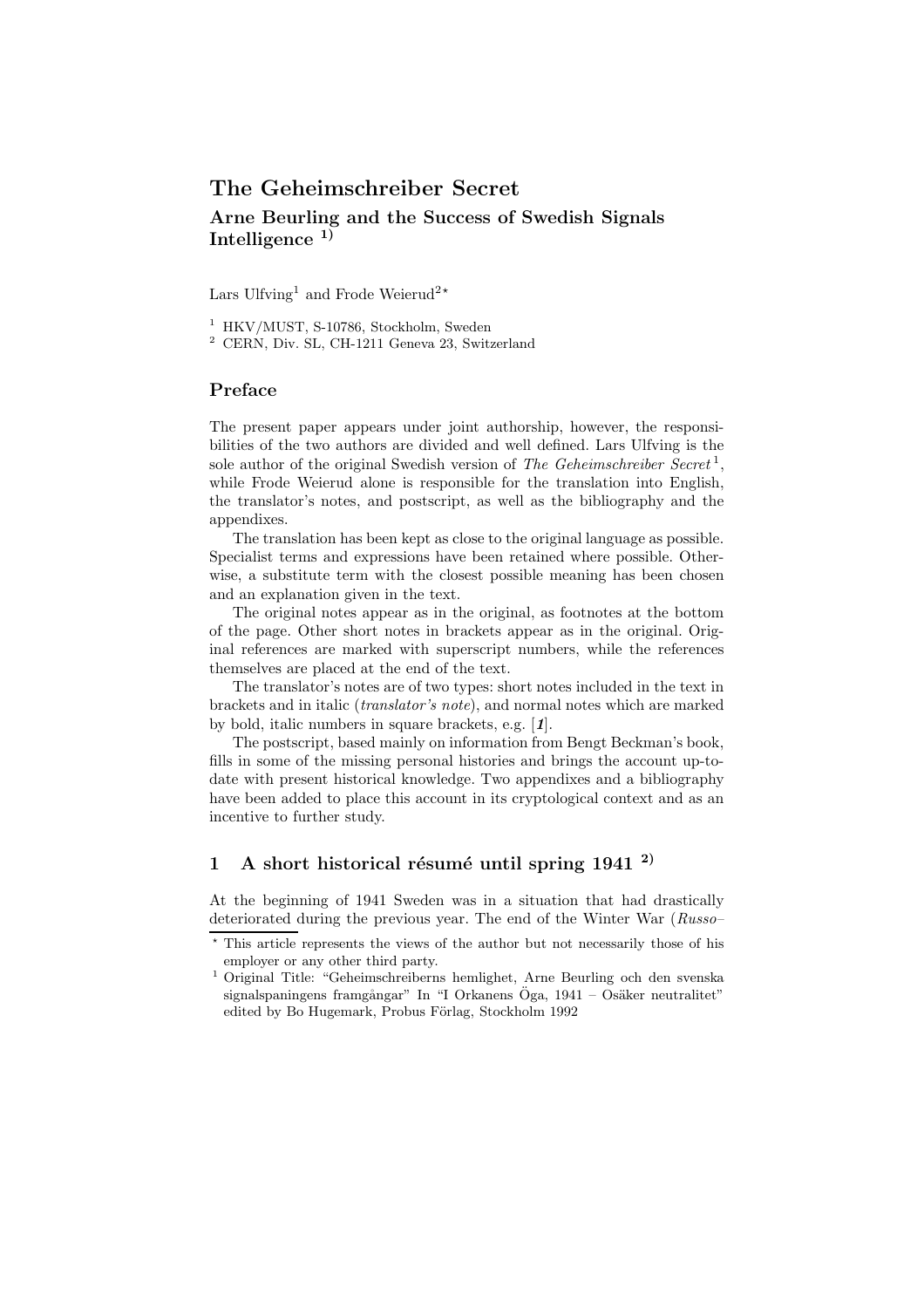Finnish war) and the signing of peace in Moscow on 13 March 1940 were traumatic events in Sweden as well as in Finland. However, the conditions were not so devastating as they could have been had the Soviet war aims been achieved. Finland survived as an independent state, but within tighter borders.

The surprising and successful German attack on Denmark and Norway on 9 April 1940 brought serious consequences for Sweden. Sweden's political freedom became seriously limited. Threats from new directions had quickly to be taken into consideration. In one area, however, the German demands on Sweden created unexpected possibilities that were exploited well. Their request to hire telegraph lines going through Sweden made great successes for Swedish signals intelligence possible.

In mid-summer 1940, after the French capitulation and the Soviet occupation of the Baltic states, the Swedish intelligence service was faced with two important questions. Would Germany carry out "Operation Seelöwe", a naval invasion of Great Britain, during the autumn? Would the Soviet Union again attack Finland to re-establish Russian borders on the northern shore of the Gulf of Finland while Germany was engaged on the western front? There existed no guarantees that Stalin would wait until the German air war might lead to air supremacy over the British Isles or that he would wait for the German invasion. After developments in the Baltic, Stockholm considered it likely that the Soviet Union would attack Finland at the turn of the month July-August even before, or perhaps even without, a German invasion attempt on Great Britain. Germany would then probably take the same attitude as during the Winter War, i.e. benevolent neutrality. Indications, chiefly reported by attachés from Riga, Berlin and Moscow, showed such a development. The Finnish government was under enormous Soviet pressure, while Moscow-led communists tried to create internal trouble in the country. The pattern was the same as that before the Baltic states were occupied by the Soviet Union in June.

When, on 13 August 1940, Foreign Minister Günther explained the current situation to the Foreign Affairs Committee, his opinion was that there existed a real danger of such an attack. The German military attaché in Riga was given as the source. It is remarkable that no Swedish sources or Finnish military authorities' views were used or referred to. The Defence Staff's intelligence department was therefore also obviously restrained in its written reports to the military command and the government.

German fear of a Russian attack, however, caused Hitler to free the arms embargo against Finland shortly before 10 August. The arms' deliveries that had stopped under the Winter War were now let through. This political change of course indicated a renewed German interest for Finland's continued existence as an independent nation. The tension in Helsingfors was relieved. The immediate danger of a Russian attack was estimated to be over for the time being. As a result it was considered necessary that the Defence Staff's intelligence department concerned with Finland should be strength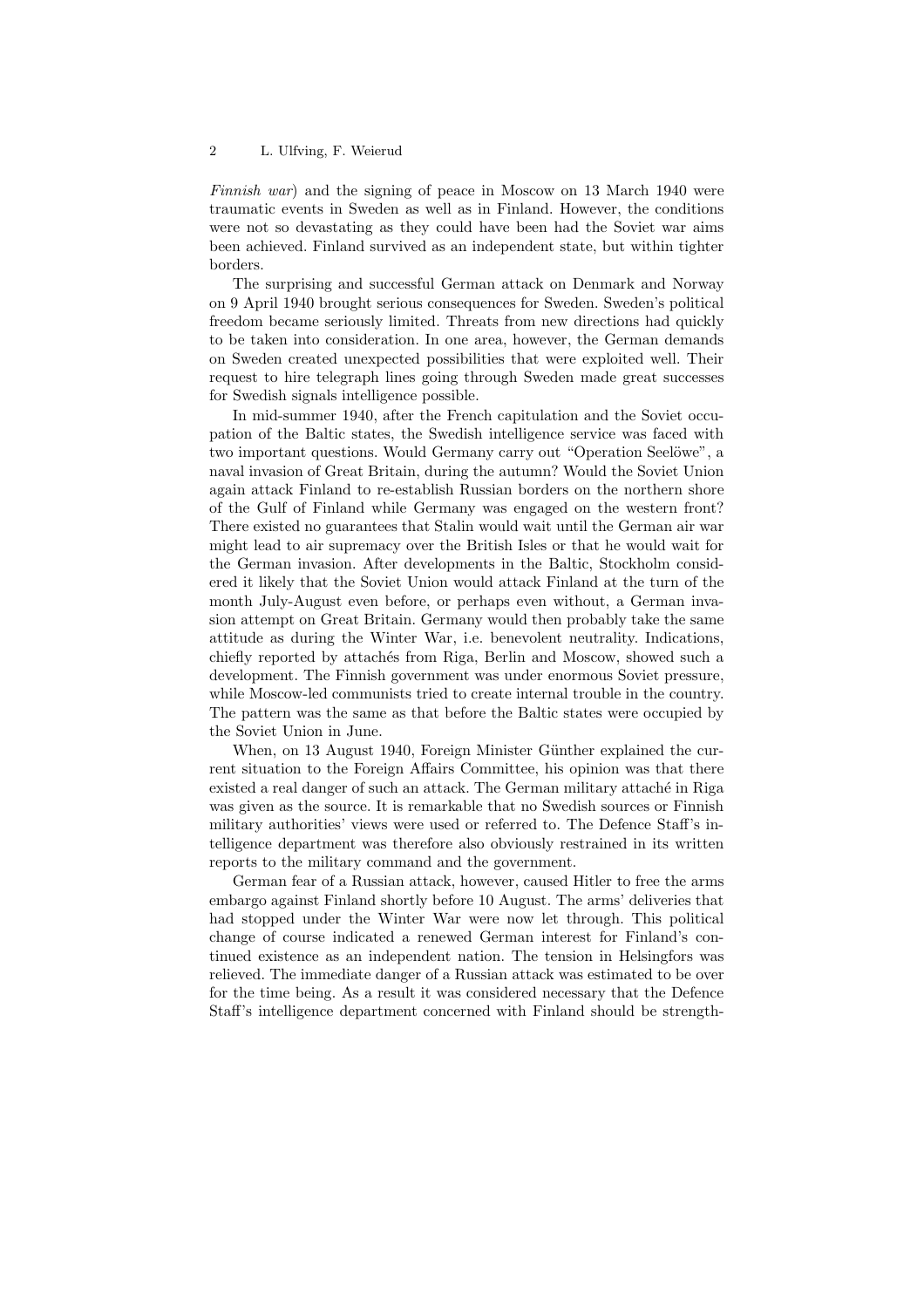ened. Now, it was not only Finnish–Soviet relations but also German–Finnish relations that had to be watched. Since neither Finnish nor German military contacts were very communicative any longer, the task was not particularly easy.

The extraordinary Swedish military contacts in Finland were evidently about to be reduced because of Finland's German connections. The attaché reports from Berlin also showed a clear German interest in Finland. Speculations about a German attack on the Soviet Union started to appear in the reports from Berlin. Neither the Swedish attachés nor others could obtain any further information about Hitler's intentions. They were reduced to making assumptions about probabilities and possibilities. A German two-front war, however, was not considered probable by the Defence Staff's intelligence department. In autumn 1940 the situation did not seem particularly alarming to the Swedes. The concessions made, in response to German demands for troop transit and continued iron ore exports, appeared to be sufficient.

The reports from the military attaché in Moscow during the winter of 1940 no longer indicated a Russian build-up and deployment of forces against Finland. The Russian build-up of forces was instead concentrated in the border areas in the south and south-west, against Bessarabia and Bukovina. In Finland, however, they still felt that a new Russian attack was a real possibility.

As a consequence of the commonly perceived threat, the military intelligence exchange between Sweden and Finland which, as already explained, had diminished after the end of the Winter War, was again improved. However, once more the Finnish interest for co-operation diminished considerably during spring 1941, principally during and after April. Attaché von Stedingk in Helsingfors reported simultaneously that German–Finnish relations had dramatically improved. He also reported that Finnish contacts appeared to be prepared to take part in a German war against the Soviet Union, which German contacts said, with a surprising frankness, would start in early or mid-June. Colonel Carlos Adlercreutz, the chief of the Defence Staff's intelligence department, had during a conversation with the chief of the Finnish General Staff, General Heinrichs, clearly seen the possibility of Finland joining in a German attack on the Soviet Union, or being forced to participate in such an attack.

German probes about the transit of German troops from Norway to Finland through Sweden had already taken place in February. Sweden feared that these explorations would change into direct demands, but wondered if Hitler would be content with demands for transit if he intended to start a two-front war against the Soviet Union before Great Britain had been finally defeated.

The uncertainty about Hitler's intentions was brought to a head during the so-called "March crisis" that culminated in a large preparedness alert on 15 March. The alert was actually caused by a German communications error. In fact, there was no other intelligence about a German attack. However, the information obtained through signals intelligence made Swedish preparatory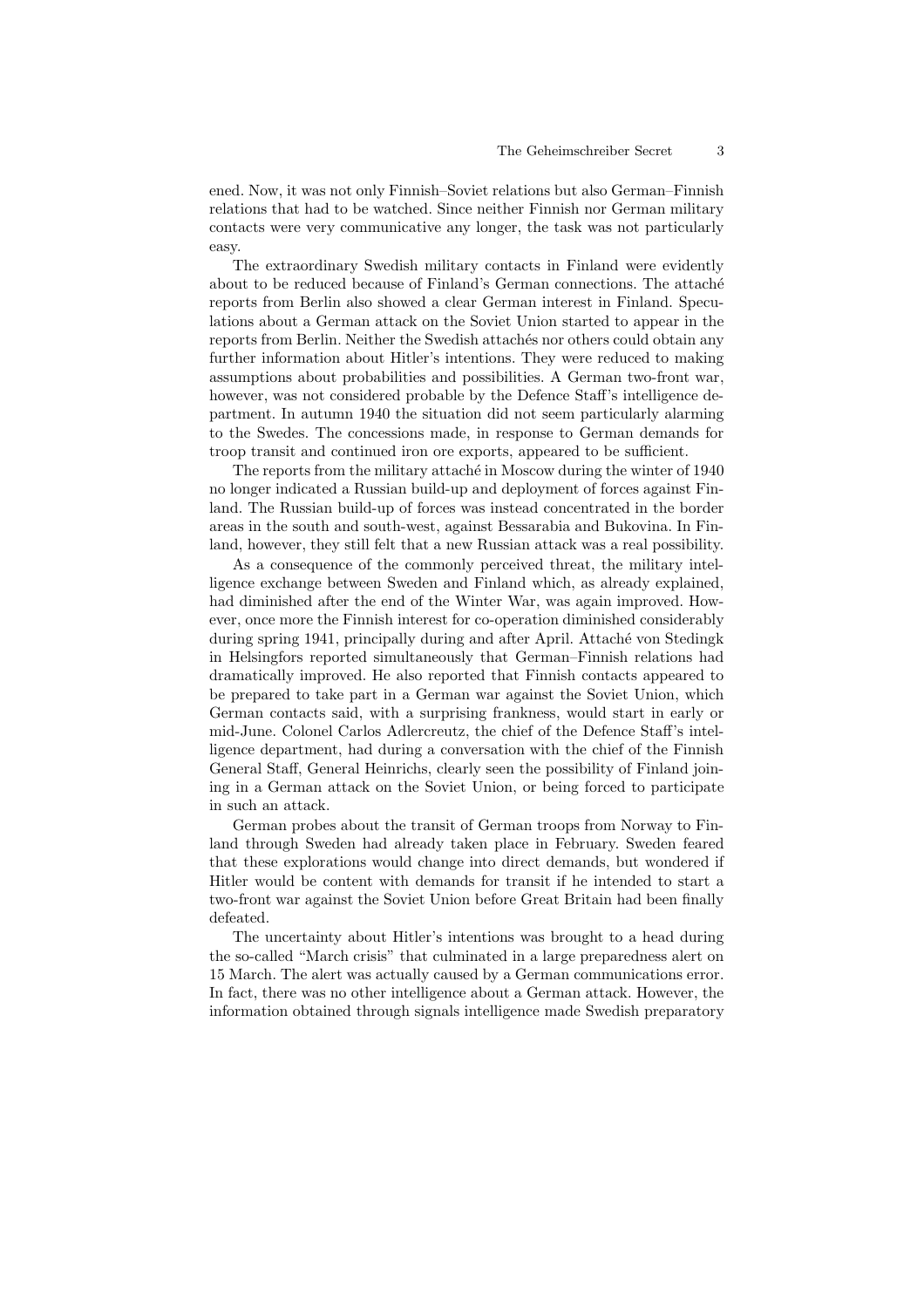measures possible against regions where German units were positioned in Norway.

The deployment and build-up at the German eastern border now started to be obvious and was difficult to conceal. However, an uncertainty still prevailed as to whether Hitler really intended to attack the Soviet Union before Great Britain was conquered. Perhaps the build-up aimed only at applying pressure — not a two-front war. How — or if — the received information was analysed at the Defence Staff and how — or if — the information in the military reports was weighed together with the rather uncertain and speculative diplomatic information, can no longer be clarified. At a presentation for the government on 21 April General Olof Thörnell, the chief of the Defence Staff, judged that a German–Soviet war was probable, and that in such a conflict Finland would participate on Germany's side. From the presentation it became clear what vague information was the basis for this judgement. The deception measures taken to protect the planning were hard for other intelligence services, including the Swedish, to penetrate.

The Soviet military intelligence service was informed about the coming attack. Nevertheless, Stalin refused to believe that the attack on the Soviet Union would start before Great Britain was conquered.

In one area the Swedish intelligence service was considerably in the lead. In spring 1941 the Swedish signals intelligence service furnished very interesting, extensive, accurate and unique information about German military dispositions in the vicinity of Sweden.

# 2 Swedish signals intelligence and intelligence service before and during the Second World War 3)

In 1936 a resolution was passed about a new defence order which came into force on 1 July 1937. The resolution included provision for the establishment of an intelligence department, a signals intelligence department and a cryptology department.

However, the prerequisites for an effective intelligence service were not so good. Swedish intelligence services in the modern sense of the word had indeed been already established in the beginning of this century. The armed forces intelligence service had increased in 1905, during the Union crises, and in the First World War. The General Staff and Naval Staff of that time both had their own signals intelligence and cryptographic units. However, in the inter-war period less and less was done. The knowledge acquired in signals intelligence and cryptanalysis was lost. Politicians of that time did not understand the importance of a well-functioning intelligence service and consequently they did not grant any appropriations for this purpose. Nor did the Defence Commission, which was appointed in 1930 and on whose report the 1936 Defence Resolution was based, take any appreciable interest in the intelligence service. The General Staff's foreign department did not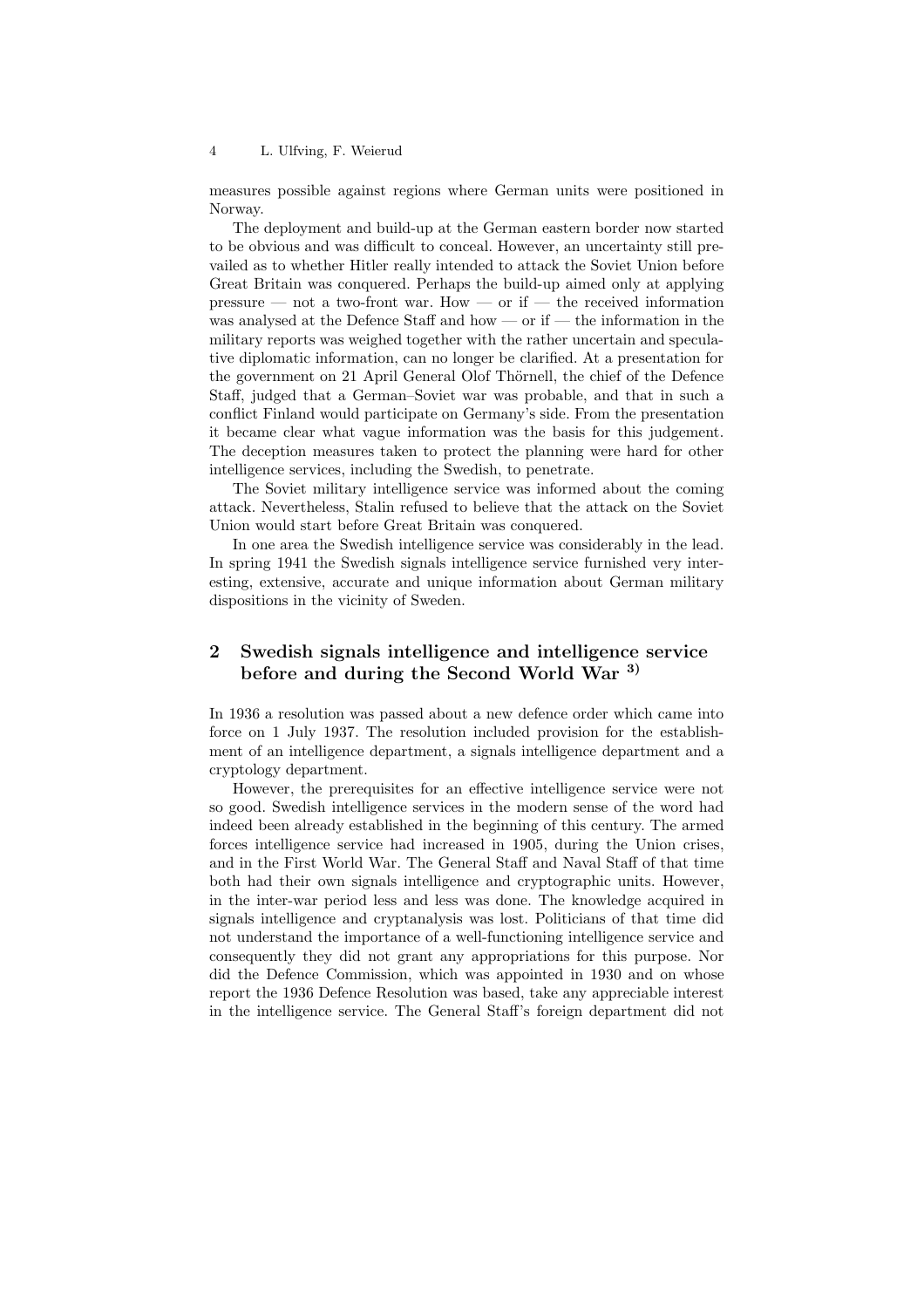constitute a solid enough foundation for such a service. No special agency for cryptanalysis existed before the Defence Staff was established, although the cryptographic departments at the Naval and General Staffs had some success during the First World War. The encrypted radio traffic of the Russian Baltic Fleet could be broken to some extent. The General Staff probably broke German diplomatic traffic periodically.

The breaking may have taken place even earlier, but solid information about this is missing. These breaks, however, were probably quite sporadic and had a "chamber character", i.e. rather amateurish.

From the summer of 1928 signals intelligence operations were carried out fairly regularly under naval direction. In the beginning it took place from the warship Sweden (Sverige) and from the summer of 1929 from several ships in the coastal fleet. From October 1929, signals intelligence activities were also carried out from naval coastal radio stations.

The first attempts to develop this branch of the intelligence service were made by the Navy. During the years 1930–31, the Naval Staff had already organized a course in cryptology and cryptanalysis. Ships in the coastal fleet started the systematic interception of foreign radio traffic in spring 1931. Later professional intercept operators were trained on the warship Queen Victoria (Drottning Victoria). The first successful attempts to break foreign cipher traffic were made in spring 1933, when they succeeded in breaking the cipher then used by the OGPU (later the KGB). These breaks into foreign military ciphers were probably the first to be made in Sweden after the First World War. The naval cryptography courses of 1930–31 were repeated in 1932–33 and 1934–35. An agreement was reached between the Naval and General Staffs to run these courses alternatively every second year.

The instruction was based on theory with special exercises. The real material available was too complicated to be used in the teaching. Even if these cryptanalysis courses did not result in real breaks, they were nevertheless of great importance as they created a small cadre of trained theoretical cryptanalysts, consisting of both active and reserve officers together with conscripted students. Later on civilians from the University of Uppsala, among others, were also trained as cryptanalysts. One of these students was the mathematics professor Arne Beurling.

When the future Defence Staff organization was analysed in 1935–36, cryptology-committed interest groups succeeded in pushing through the establishment of a department for cryptography and cryptanalysis — the crypto department. In some quarters a crypto department was considered unnecessary but, in spite of opposition, one was set up during the final stages of establishing the Defence Staff. Sections I to III were intended to deal with the cryptographic security of the Army, Navy and Air Force. The fourth section, crypto section IV, was intended to be a cryptanalytic section. Thus, the foundation was created for a central cryptanalytic organization. It was in crypto section IV that the Geheimschreiber traffic would later be broken.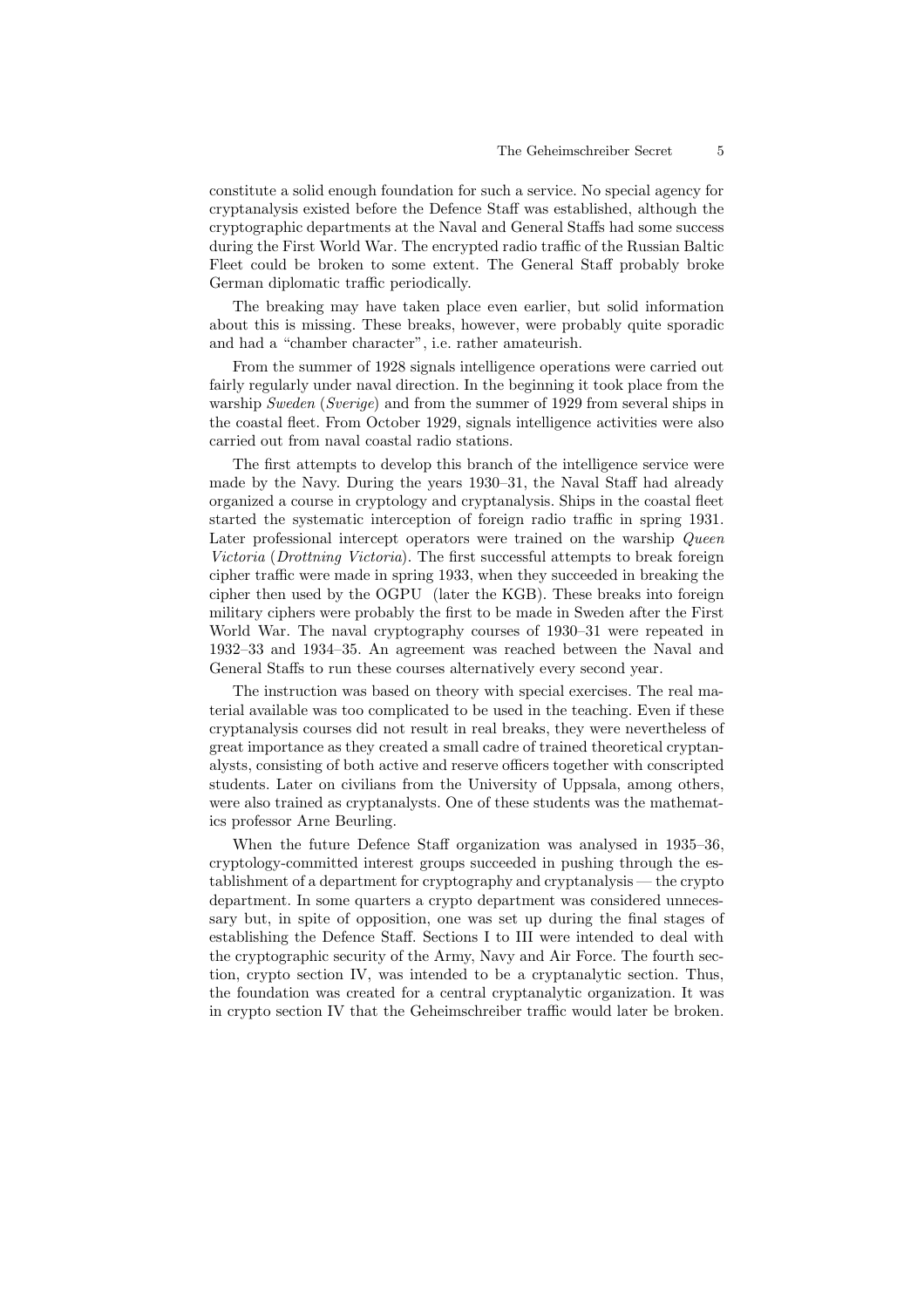Radio interception was taken care of by the Defence Staff's signals department. However, the actual signal-intercept work was completely carried out by the Navy, which was the only force with access to qualified intercept personnel.



Figure1. Dilapidated house in the back garden on Karlaplan 4.

The crypto department led an ambulatory existence during 1936–40. In the beginning, it was housed in the staff building "Grå Huset" (The Grey House) in Östermalmsgatan 87; later in a house on Lützengatan. [1] During the summer of 1939 the approaching war became more evident and the department intensified its mobilization preparations. At the outbreak of war it transferred to the premises of the Military Academy, where it had the top floor at its disposal. Soon it became overcrowded, which is why crypto section IV moved to a property on Karlaplan 4, consisting of a building facing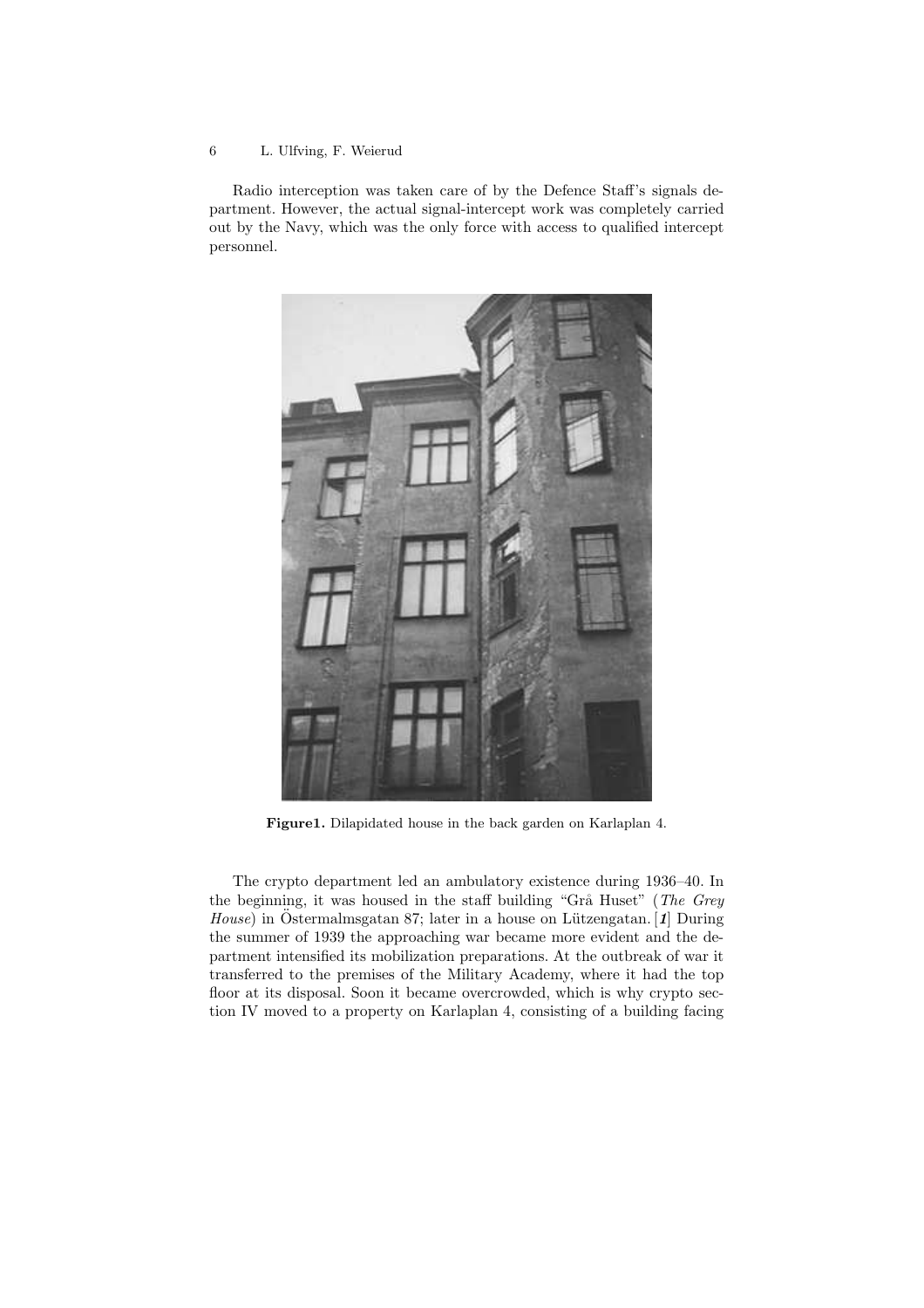the street and a dilapidated house in the back garden. The conditions were rather primitive. The furnishing was of the utmost simplicity, consisting of folding tables and simple wooden chairs. However, it was here that the crypto department was going to perform great achievements.

# 3 Breaking of the German encrypted telex traffic the breaking of the Geheimschreiber  $4$ )

At the time of the German attack on Denmark and Norway 9 April 1940, Germany demanded that there should be no interruption of their telecommunications transmitted over Swedish lines. After a positive answer, the Germans gradually hired lines in Sweden for the connections Oslo – Copenhagen – Berlin, Oslo – Trondheim, Oslo – Narvik and Oslo – Stockholm. The German embassy in Stockholm already possessed a line for their traffic to Berlin. Later on they hired a line for the connection Stockholm – Helsingfors. The interception of the German telegraph lines was the fundamental condition for the future successful breaking of the German encrypted messages. The Swedes had, by these means, access to large quantities of genuine information. Wartime arrangements allowed foreign rented telecommunication lines passing through Swedish territory to be tapped, without breaking Swedish law.

We shall here for the first time in the open literature show the principles involved in the breaking of the Geheimschreiber. The Germans considered this cipher machine to be extremely secure, but their confidence resulted in an imaginary security. German carelessness and Professor Arne Beurling's genius exposed the secret of the Geheimschreiber.

#### 3.1 A note about teleprinters

To facilitate an understanding of the subsequent explanations we will give a short technical review of teleprinters.

The first teleprinters were constructed at the end of the 19th century. The principles have remained largely unchanged since then. Every character transmitted consists of a combination of pulses of two types. The number of pulses in a character is always five, contrary to the varying number of pulses in the Morse code alphabet. All pulses are of the same length, and are indicated by positive or negative polarity or alternatively, current or no current. Five pulses taking on two different states give 32 different combinations, but that is not sufficient for all the characters that have to be transmitted. There therefore exists an arrangement with the same function as the letter/figure shift key on a typewriter. A combination of pulses causes all subsequent characters to be received as number or punctuation characters, and another combination signals in a similar way that all the following characters will be received as letters. Several teleprinter alphabets have existed. The one mostly used is called the Murray code after its inventor, or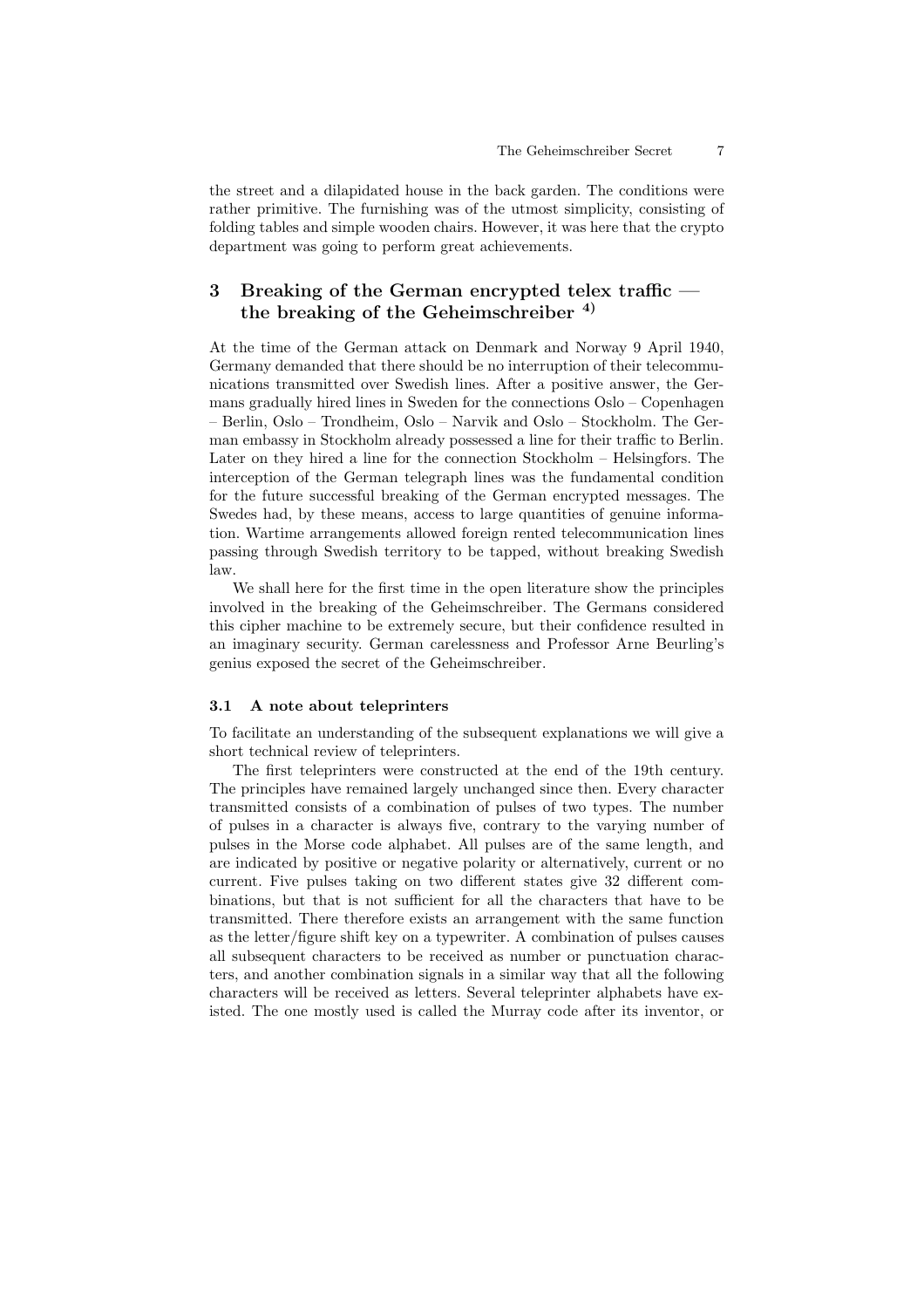the International Teleprinter Code (International Telegraph Alphabet No. 2). The text is punched on paper tape which is fed into the transmitter. 'Hole' or 'no hole' in the tape corresponds to 'current' or 'no current', or to 'positive polarity' or 'negative polarity'.

#### 3.2 Teleprinter encryption

Soon after the first teleprinters were put into operation, equipment for the encryption of teleprinter signals was constructed. The method first used was simple. Two identically-punched key tapes, one for the sender, the other for the receiver, are produced. They are then glued together in a loop of manageable length, about 1000 characters. The sender punches his plain text tape and places it in a tape-reader. He then comes to an agreement with the receiver about how the key tapes will be placed in their respective tape-readers, and the transmission starts. In a simple relay circuit a modulo-two addition is performed on the characters from the sender's two tape-readers. A character on a tape can be regarded as a binary number: a combination of 'holes' representing ones, and 'no holes' representing zeros. A modulo-two addition of two such numbers signifies an addition, without carry, of each bit in corresponding positions. The result of this addition forms the cipher character that is transmitted. The same procedure is used in the receiver. After each transmitted character all tape readers are stepped one position forward and the whole process repeats. The cipher methods gradually evolved. Instead of key tapes a number of code wheels with pins were introduced, e.g. five wheels , one for each channel in the key tape. An active pin had the same function as a hole in the corresponding channel on the tape. Thus it was no longer necessary to punch the plain text on tape and then transmit it later. The teleprinter could be directly connected to the cipher equipment, hence it was possible to transmit and receive in "real time", so saving a lot of time. In the crypto department this encryption method, consisting of adding a key character to a plain text character, irrespective of how the key character was generated, was called "overlaying". This term is used in the following text.

#### 3.3 The Geheimschreiber

The German company Siemens developed a mechanical teleprinter cipher machine in the 1930s that was the first in a series of such machines. The generic name was "Der Geheimschreiber", which the crypto department called "Gskrivare"  $(G\text{-}writer)$ . In addition to the previously mentioned classical type "overlaying", it also made a permutation<sup>2</sup> of the pulse order as another encryption function.

<sup>&</sup>lt;sup>2</sup> Permutation: A permutation of a sequence of n numbers corresponds to a reordering of the sequence. Two permutations are equal when the numbers are placed in the same order. For  $n = 2$  there are two permutations (1,2) and (2,1), for  $n = 3$ there are six  $(1,2,3), (1,3,2), (2,1,3), (2,3,1), (3,1,2)$  and  $(3,2,1)$ . Generally it can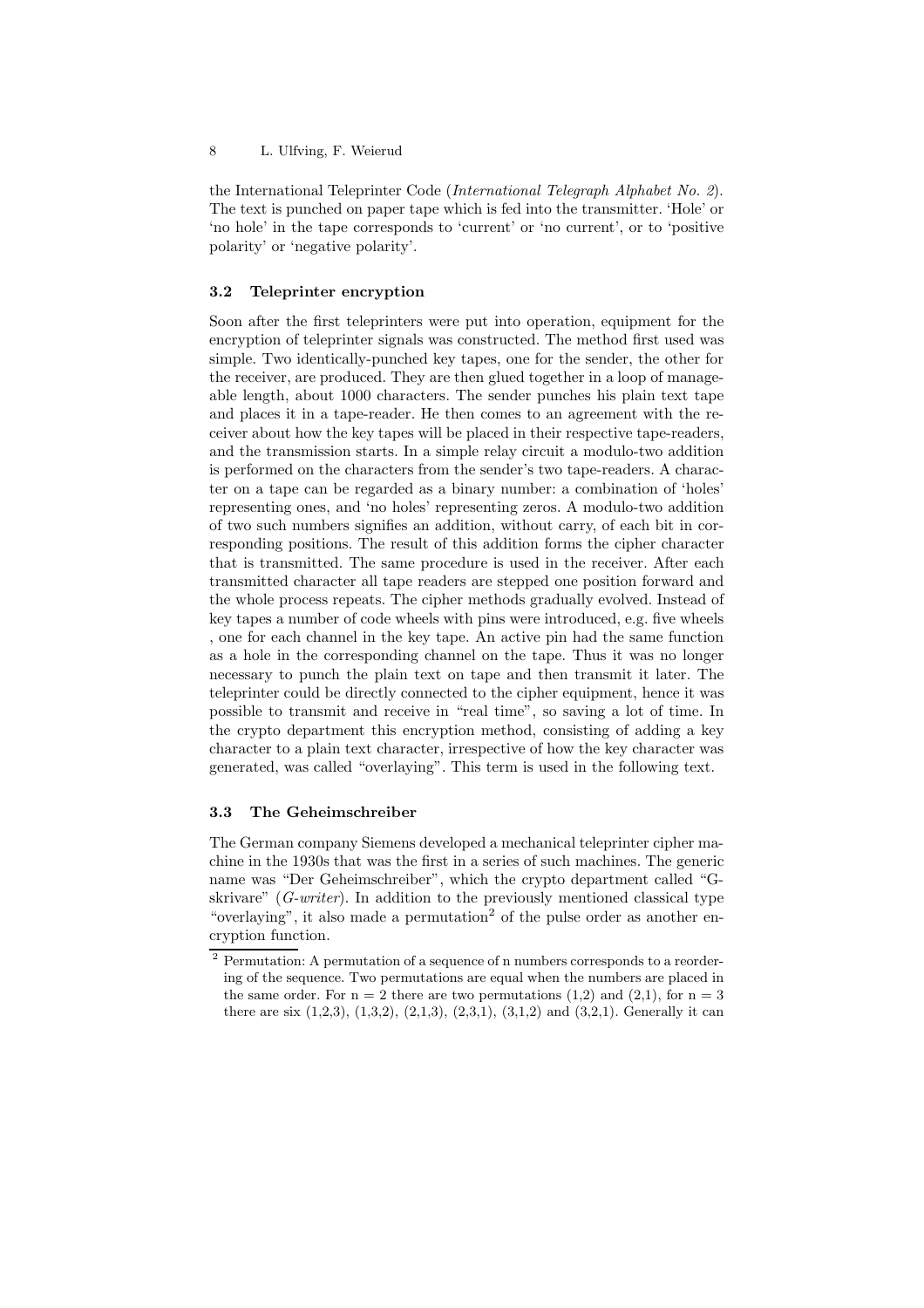#### The Geheimschreiber Secret 9

The crypto department later used the expression "transposition" for this permutation. A polarity inversion was made with five relays, and five others took care of the transposition. [2] The relays were controlled by ten coding wheels which, through a set of plugs and jacks, could be connected to relays in an arbitrary way. The principle of transposition of the teleprinter pulses is not suitable for all types of teleprinters. The five pulses must be available simultaneously in the transmitter and the receiver for a permutation to take place. In the transmitter this is not so difficult to arrange, but it is much more difficult in the receiver. However, Siemens had solved the problem for the receiver even without access to modern digital technology. All functions were mechanical in the cipher machines of those days. An incoming character's five pulses, positive or negative, charged five capacitors in sequence. When the fifth pulse was received the information stored in the capacitors was simultaneously transferred to five polarized relays. These relays were part of a circuit that selected the character to be printed. During this transfer it was possible to produce a transposition by changing the connections between the capacitors and the relays.

The Geheimschreiber's ten code wheels had the periods 47, 53, 59, 61, 64, 65, 67, 69, 71 and 73. In the first models all the wheels moved one step for each enciphered character. Since the wheel periods were relatively prime, that is they had no common factor, the total period of the machine — the number of steps the machine must make to return to its starting position — was equal to the product of all the individual wheel periods, that is 893 622 318 929 520 960 steps. This number also indicates the number of possible wheel starting positions.

The "transposition circuit", that is the insertion of the "transposition relays" between the rows, could be varied. Eight basic patterns were possible, each with 2 612 736 000 variations. [3] The combinations of connections and wheel adjustments were, before the creation of the computer, considered to be extremely large numbers. In addition there were the number of ways of connecting the code wheels to the relays. This may have given the Germans the impression that the Geheimschreiber was a very secure cipher machine. It was probably considered to be more secure than the Enigma machine which was intended for tactical use. The Enigma had, for example, a period of 17576.[4]

The Geheimschreiber was gradually developed and several models were brought into service. The first machine the crypto department came in contact with was called  $T52a/b$ . Later T52c, d and e came into service. There were also variants of the different models. However, they were all based on the same basic principle.

At the end of 1941, a new machine designated Z appeared in the traffic. It did not belong to the  $A/B$ -series and it was called Geheimzusatz  $40 \vert 5 \vert$  and

be shown that the number of permutations of n numbers is  $1 \cdot 2 \cdot 3 \cdots (n-1) \cdot n = n!$ (n factorial).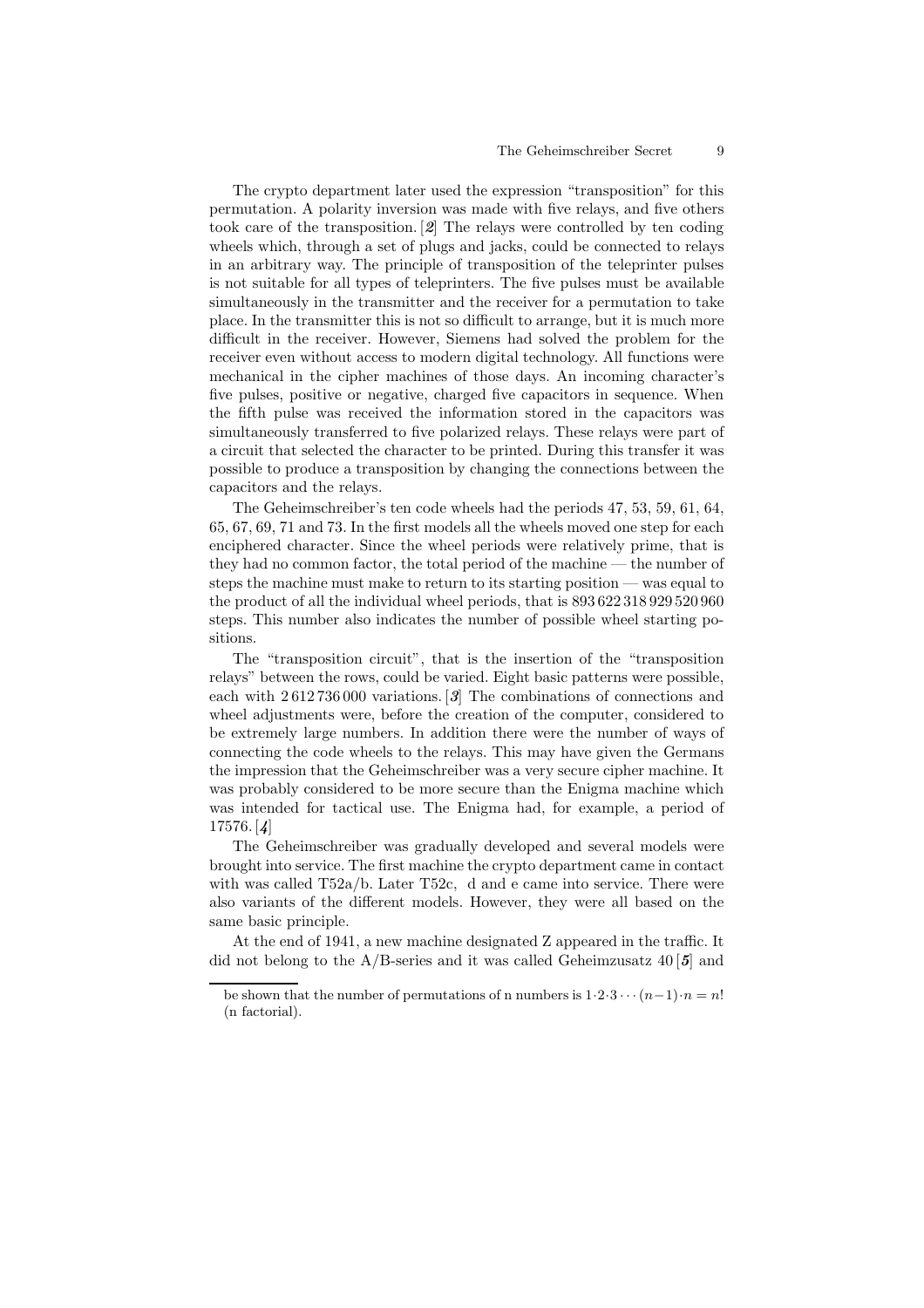

Figure2. "Geheimschreiber" or "G-skrivaren" (Schlüsselfernschreibmaschine T52c).

not Geheimschreiber. It was a stand-alone attachment that was connected between the teleprinter and the transmission line. It could therefore have been used together with teleprinters other than the Siemens machine that the Geheimschreiber was based on.

## 3.4 Arne Beurling

Who was Arne Beurling? According to Svensk Uppslagsbok (Swedish Encyclopaedia) he was "Arne Karl August Beurling, born 5 February 1905, mathematician. Beurling defended his thesis in Uppsala in 1933 (Etudes sur un probl`eme de majoration), senior lecturer same year, Ph.D in 1934, professor in 1937. Beurling is an ingenious and all-round scientist who has attained beautiful results in function theory, prime number theory, modern integration theory and in several other areas." After the war Arne Beurling was offered an excellent position at Princeton University in USA in 1954. In 1965 he was given Albert Einstein's office, No. 115, at The Institute for Advanced Study, a distinction granted to very few people. Arne Beurling died in 1986.

It is now known that Professor Arne Beurling was the man behind the breaking of the German Geheimschreiber. David Kahn writes in "The Codebreakers", page 482: "Quite possibly the finest feat of cryptanalysis performed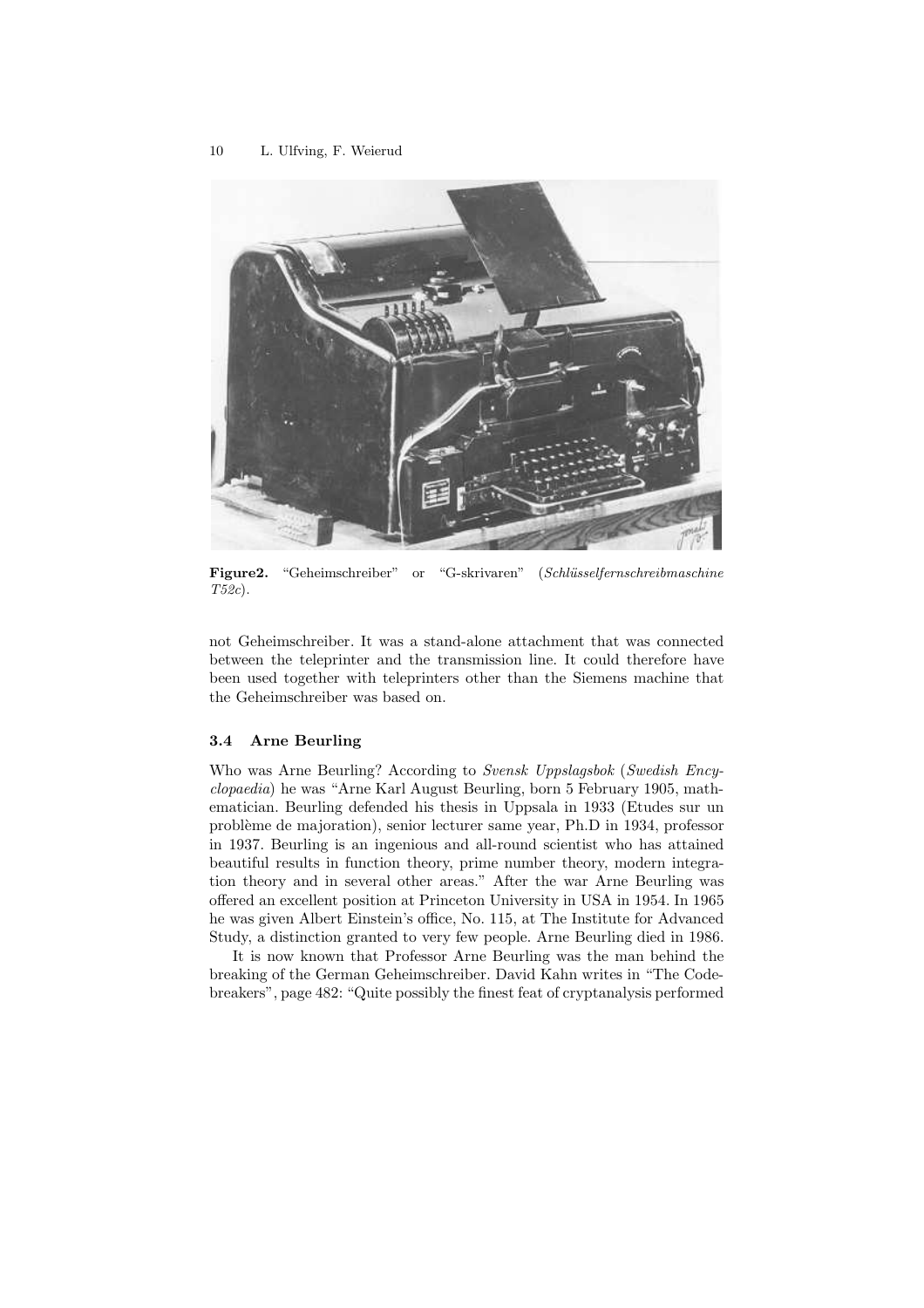during the Second World war was Arne Beurling's solution of the secret of the Geheimschreiber." Arne Beurling's greatness is given by the fact he had at his disposal only the teleprinter tapes with the cipher text. He had no access to any machine, no plain text and no knowledge about the logical construction of the cipher machine. Everything had to be reconstructed, something which was done in a remarkably short time.

It is known that he based his analysis on only 24 hours of traffic intercepted on 25 May 1940. A quick analysis showed that the first assumptions probably were correct. A check was made with the traffic intercepted for 27 May. Two weeks later the construction principles for the cipher machine were solved.

On the other hand it is not known how he set about it. That secret Arne Beurling took with him in the grave. However, a reconstruction has been made by FRA (Försvarets Radioanstalt). The credit for this reconstruction goes to Carl-Gösta Borelius who served at the Defence Staff's crypto section, later on FRA, from 1941 to 1985. Borelius' description of the reconstruction work is the basis for what is shown here.

#### 3.5 The reconstruction

There was, of course, a procedure for indicating the Geheimschreiber key settings. One setting was the inner one, that is the selective connection  $\lbrack 6 \rbrack$  used for the connection between the ten code wheels and the previously mentioned inversion and transposition relays. The inner setting was in force for three to nine days, starting at 9 o'clock on the first day.

When a message was to be transmitted, the code wheels had first to be set to a given position. These settings had to be the same for both sender and receiver. The transmitting station would select a setting for five consecutive wheels. This setting was transmitted to the receiving station with a threecharacter so-called "QEP indicator". The five remaining wheels were set to a predetermined key value that was valid for all messages during a 24-hour period. This setting was called "QEK". The daily key list indicated which wheel would be "QEP-wheel" and which setting the "QEK-wheels" should have.

It should be pointed out that the number  $3 =$  letter shift,  $4 =$  figure shift and  $5 =$  space in this teleprinter alphabet. This has great importance in the following explanation. [7]

When the transmission of a cipher message was about to start, the transmitting station would present itself with "Hier MBZ" (MBZ here) and would then ask if the message could proceed, "QRV". If this was the case, the receiving station answered with "KK". The transmitting station then sent "QEP" succeeded by five two-digit numbers (e.g. 12 25 18 47 52). Both operators then adjusted the wheels in their respective machines, partly the "QEK-numbers" after the key list for the current day, and partly the "QEP-numbers". When the transmitting station was ready it would transmit "UMUM" (umschalten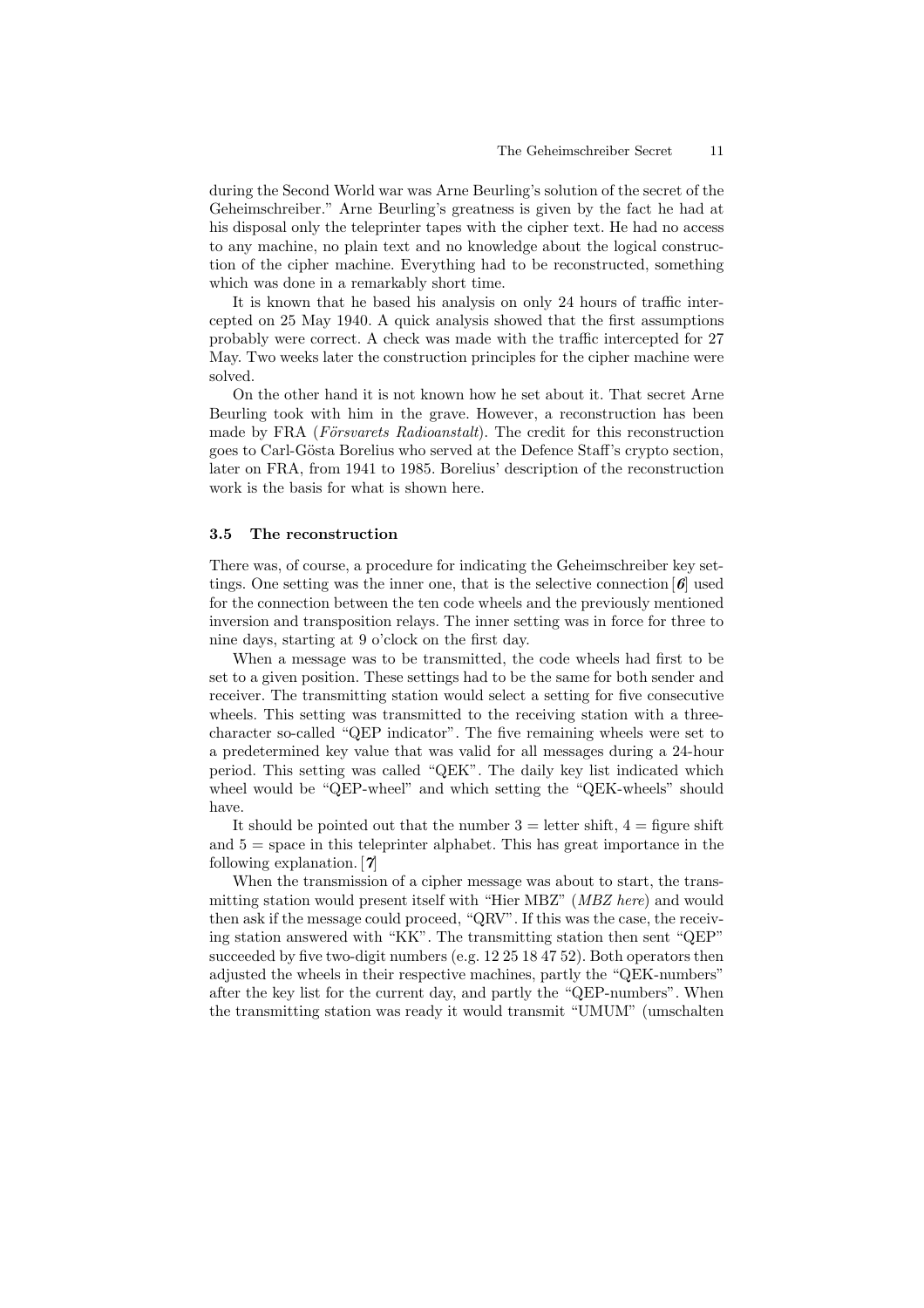- *switch over*) and when the receiving station was ready it would answer "VEVE" (verstanden — understood). Then they switched over to cipher mode and the transmission of the text itself started. The cipher texts were consequently always preceded by "UMUM" and were therefore easy to retrieve in the large number of signals.

It is possible that Beurling had knowledge of the Siemens & Halske patent, but this is not certain. Borelius recounts that when Beurling visited FRA on 15 November 1976, he reacted strangely to questions about the first break. He evidently did not like the questions to be put. He nevertheless said that he made use of "threes" and "fives" in the texts.

Telecommunication technical problems were a great help during the breaking. The telegraph lines were long, sometimes bad, and therefore often exposed to interference, which could distort a transmitted character. The readability was nevertheless not disturbed except when the character changed to a "4" (= figure shift), because then all succeeding text became an unintelligible sequence of numbers and punctuation characters. If the distortion affected only the receiving station, the transmitting station did not notice anything, and continued the transmission. To reduce the problem, the operators normally used to write "35" (= letter shift, space) instead of only "5"  $(=$  space) between the words. Thus the consequence of a false "4" would be restored at the next space between the words.

Beurling discovered that when the plain text of "3" and "5" had one pulse the same and four different, this had also to be the case in the enciphered state. For a guessed "3" there consequently existed only five possible "5" or vice versa. It was therefore relatively easy to establish spaces between words, which would have facilitated further work. It was probably this which Beurling talked about when he alluded to "threes" and "fives". Hence a guessed "3" gave only five possibilities for Q and V in "QRV", which asked if the message could proceed. In this way further work was greatly eased.

It also seemed natural to suppose that a part of the encryption process consisted of a transposition of the five-pulse-characters pulse positions. A number of comparisons could give the transposition arrangement.

Beurling tried in this case to trace back the cipher character to its appearance before the transposition. Then he made his next observation. The change from one character in the plain text to a cipher character after the "overlaying" consisted of a change in polarity for some of the pulses of the plain text character, and for all characters in a column it is always the same character that changes.

We can assume that Beurling now introduced his observations on his "work sheets" ("avvecklings-papper").<sup>3</sup> In five rows under the examined text he placed in every column a dot for pulses with inverted polarity and a

<sup>3</sup> Avveckling: A technical term for the elements of work that took place between the interception of a message and until the plain text could be extracted. That is, the work consisted of extracting the current cipher key.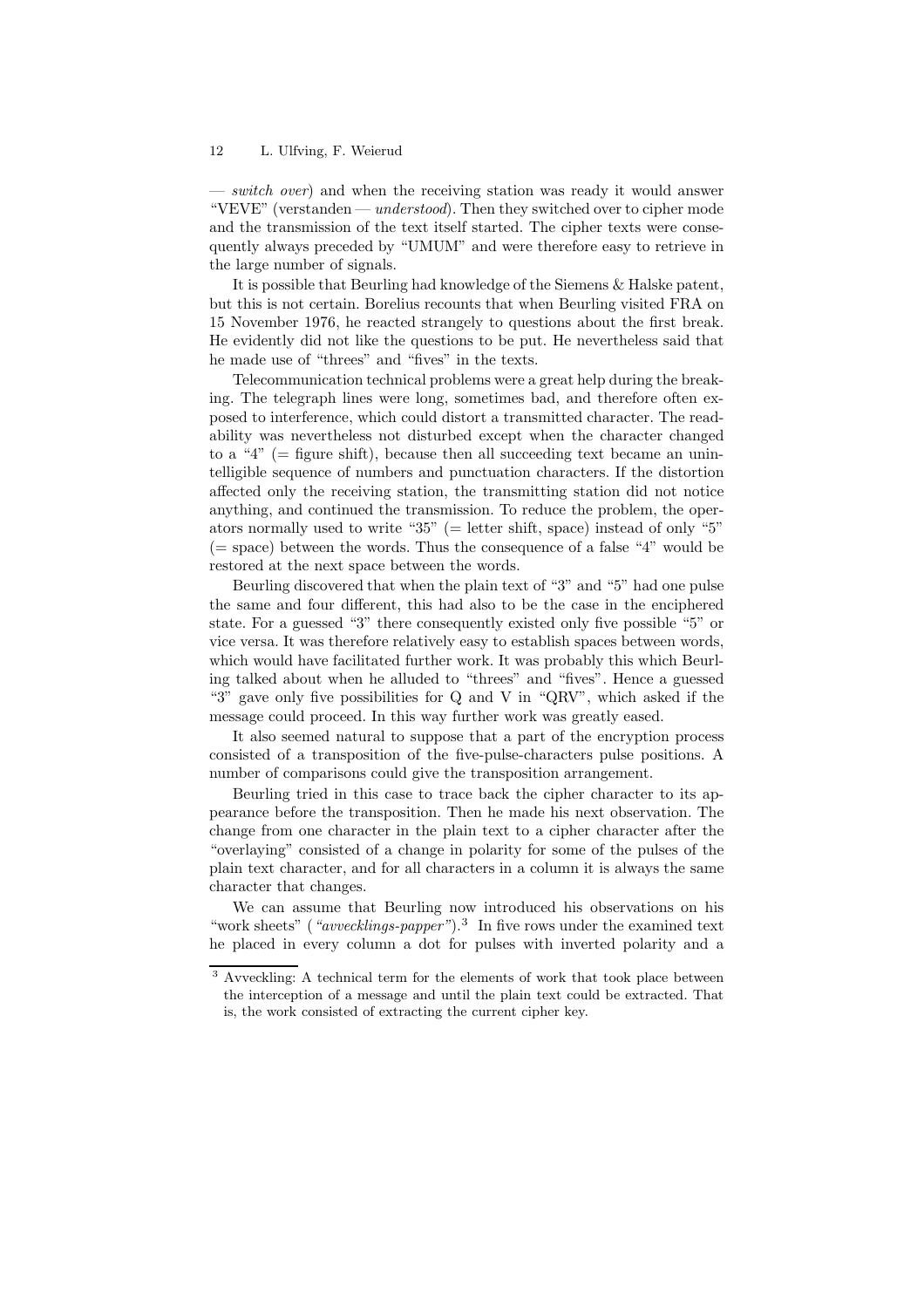circle for those that did not change. When the emerging five-dot combination resembled a teleprinter character, it was called an "overlaying" character. Under this character was written the permutation order, that is the so-called transposition. Gradually it was detected that the pattern of circles and dots in the five rows of the "overlaying" repeated after a number of characters. Beurling then supposed that the pattern was produced by pin-wheels like those in the Swedish cipher machine, invented by Boris Hagelin.

Subsequently he continued the work with the transposition. It turned out that if for example "pulse 2" ended up on "place 3" then the fourth circuit connection had to be open, otherwise it was not possible. If this circuit connection was controlled by a wheel with even distribution of active and inactive pins, the pulse would end up on "place 3" in half of the events, in the rest it would fall on some other place. A converse conclusion should have been possible, using an inverted argument. The complete circuit and hence the details of the remaining wheels were obtained through hypothesis tests. By these means Beurling would have got the break that revealed the Geheimschreiber secret, as Borelius' reconstruction shows.

#### 3.6 Imperfections, errors and laziness

It has been mentioned earlier that the telecommunication connections were bad. But it was not only single characters that were distorted and therefore gave an opening for breaking.

The abundant number of "parallel texts", that is an enciphered text sent several times with the same key setting on the cipher machine, were a big help in breaking the Geheimschreiber. In extreme cases the same message was sent 20 to 40 times with the same setting. How could this happen? One of the basic rules of cryptological security is never to send the same or a different message with the same key setting. Bad connections and distortions together with laziness gave many openings of this type.

The keying procedures have already been described. It takes a certain time to adjust the wheels by hand. To facilitate the adjustment of the "QEKwheels", that is the current key for the day, there existed a cursor that easily could be moved around on the wheel and positioned on an arbitrary key number.

The wheels could be freed with a locking arm. All the wheels could be turned backwards with a handle until their cursors came to a home position when the wheel stopped. This handle sat on the right on the front of the machine under a plate with the inscription "LANGSAM DREHEN" (turn slowly). The idea was that every morning the cursors would be set on the five wheels that were intended for the daily key (the QEK-wheels). Later these wheels could quickly be returned to their agreed positions before every new transmission. Unfortunately it became a habit that even when the "QEP-numbers" were set, the cursors were set to the key values and then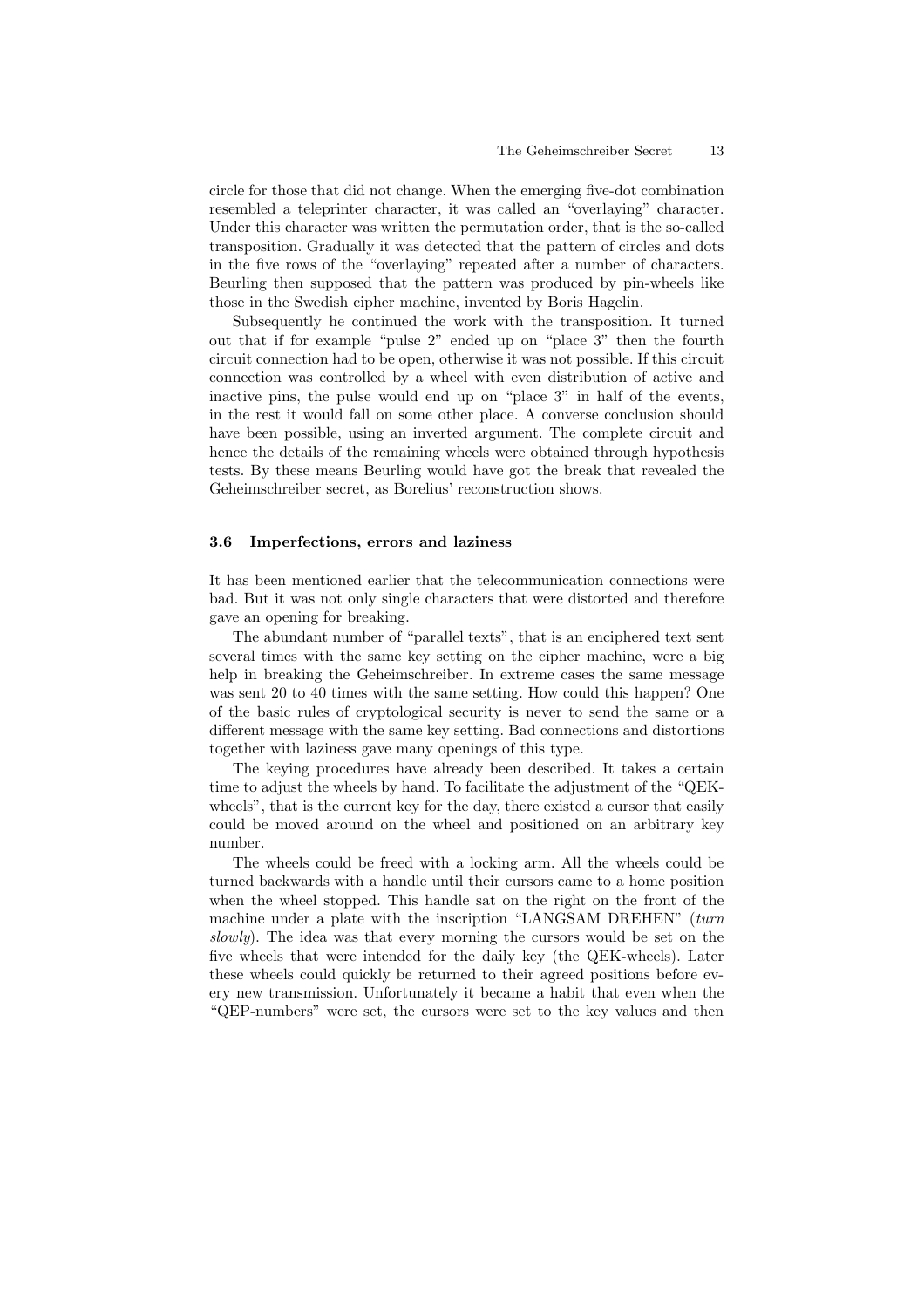the wheels were cranked back. This was against the existing rules, as new "QEP-numbers" should be selected for every new message.

Since the lines were long and sometimes poor there were often distortions. These sometimes caused one of the machines to interpret the distortion as a character. The operator of the other machine would not notice anything. One of the machines would then be one step ahead of the other. The cipher machines were no longer in phase and the message became unintelligible. When this happened, it was necessary to break the transmission, switch over to plain text, choose a new message key and continue the transmission.



Figure3. Decryption unit for German line traffic, ex. "APP".

Now the big mistake was made. For each break in the transmission of a message due to continuous distortions on the line, the operators chose the easy solution of simply cranking back the wheels to the previous setting. In this way the cryptanalysts got their parallel texts with all their errors and flaws which gave a large number of opportunities for breaking it. The high security of the Geheimschreiber became therefore in many ways simply illusory.

#### 3.7 Interception and preparation

As mentioned earlier, the traffic on the German hired telecommunication lines through Sweden was intercepted. It was quickly discovered that apart from plain text, encrypted text was also transmitted. When Beurling found how the Geheimschreiber functioned, Swedish technicians under the leadership of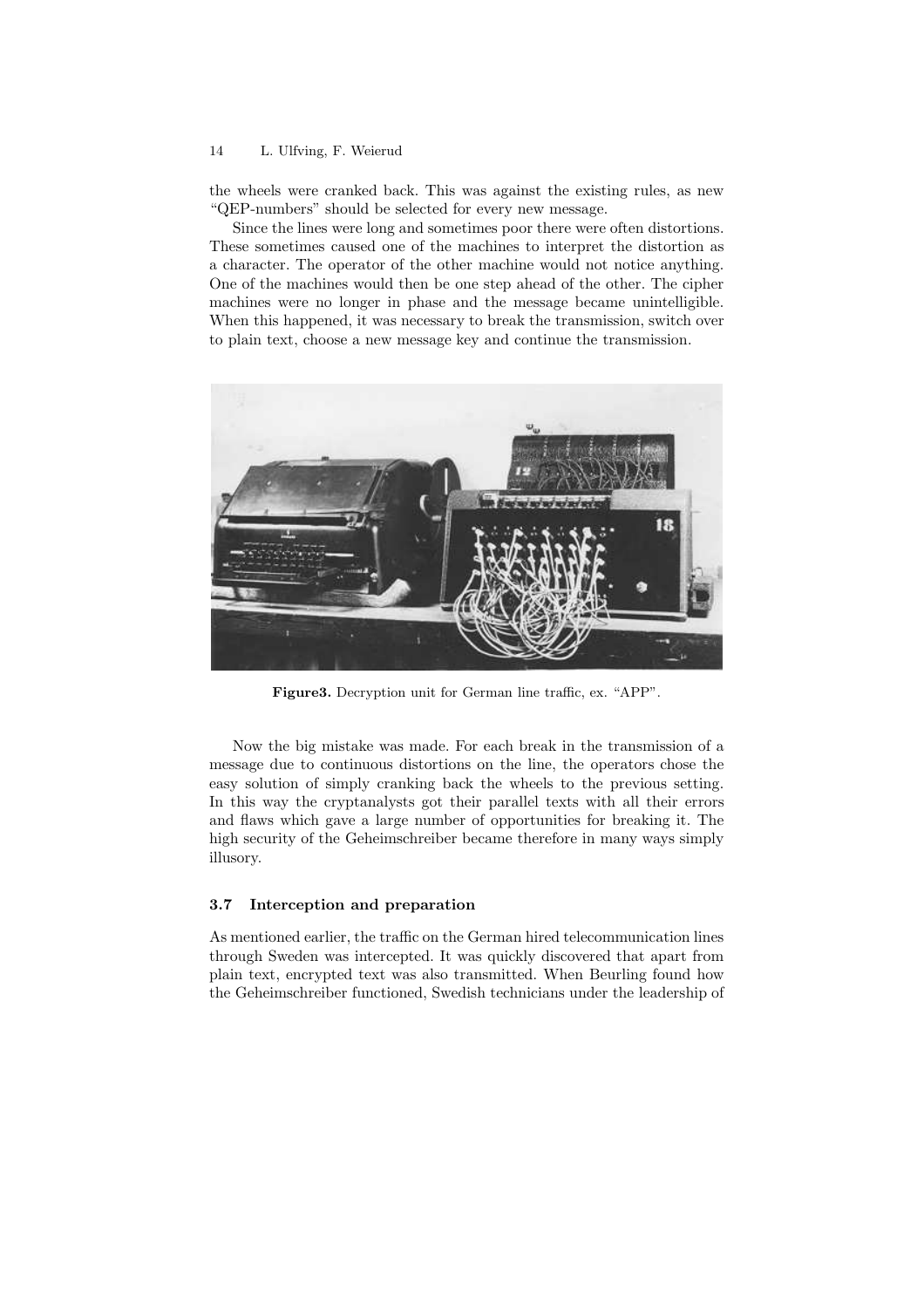Viggo Bergström started to construct special machines for decryption after directions from Beurling. [8] These machines very soon made it possible to follow the frequent changes in cipher keys and subsequently quickly extract the plain text. The machines were later built in quite large numbers in L.M. Ericson's workshop for precision mechanics.



Figure4. The decryption units, "APPARNA", at their working places.

The German Geheimschreiber traffic was broken and deciphered from June 1940 until May 1943. This went on even when new models were introduced and the key procedures were gradually changed.

The intercepts came from a number of teleprinters in a room in Karlaplan 4 which were connected to the different lines between Germany – Norway, Sweden and Finland. The machines, which were very noisy, were supervised 24 hours a day. The texts came out in a never-ending stream of paper tapes, which were then glued on to big sheets of paper.

The daily routine was the following: In the morning (after 9 o'clock, when the daily key was changed) the cryptanalysts examined the incoming traffic, waiting for a case with sufficiently many "parallel texts" to occur. As soon as possible, the cipher key extraction ("avvecklingen") took place. When the new key settings were produced they were given to the staff who worked with the deciphering machines, and the deciphering of the day's harvest could start. Subsequently the plain texts were cleaned up and typed. They were later given to the various consumers of intelligence.

As mentioned above, two types of traffic were observed and studied. The most extensive were the military traffic and the traffic between Berlin and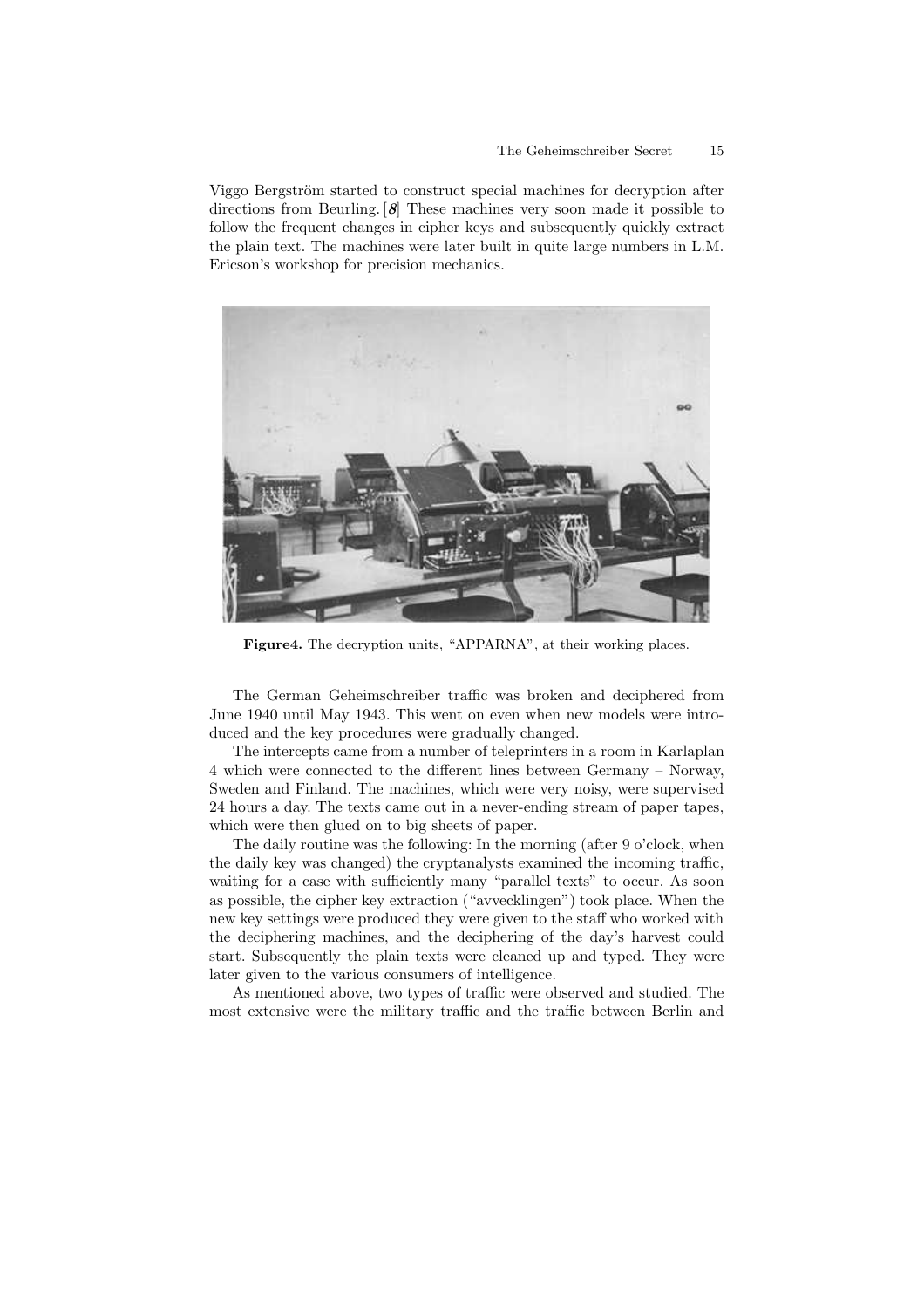

Figure5. In the machine room. (Room with teleprinter-receiving machines connected to the intercepted lines.)

the embassy in Stockholm. The diplomatic traffic had the highest priority, as this concerned Swedish–German relations. At least two key settings therefore had to be determined every day.

At first, the teleprinters used in Karlaplan 4 were machines from the American firm Teletype. Teleprinters were, however, in short supply as importing them was difficult during the war. However, the Royal Telecommunication Administration (Kgl. Telegrafverket) were persuaded to surrender a number of their teleprinters, which resulted in a return to Morse telegraphy on some lines. When the crypto department later succeeded in obtaining a batch of Siemens teleprinters, these replaced the Teletype machines, which was certainly reasonable considering their use.

As mentioned earlier, when newer versions of the Geheimschreiber were later introduced, attachment units were constructed and connected to some of the deciphering machines that were used for the C model traffic. For the Z-traffic only one deciphering machine was built. [9]

Large quantities of messages were decrypted and distributed. This extensive traffic resulted in an increase in the number of staff. The number of teleprinters and deciphering machines also increased until they reached a total of 32.

The decryption of the Geheimschreiber traffic developed gradually into a real industry needing a lot of people. In 1941 the staff increased to 500 people and later on it became even bigger from time to time.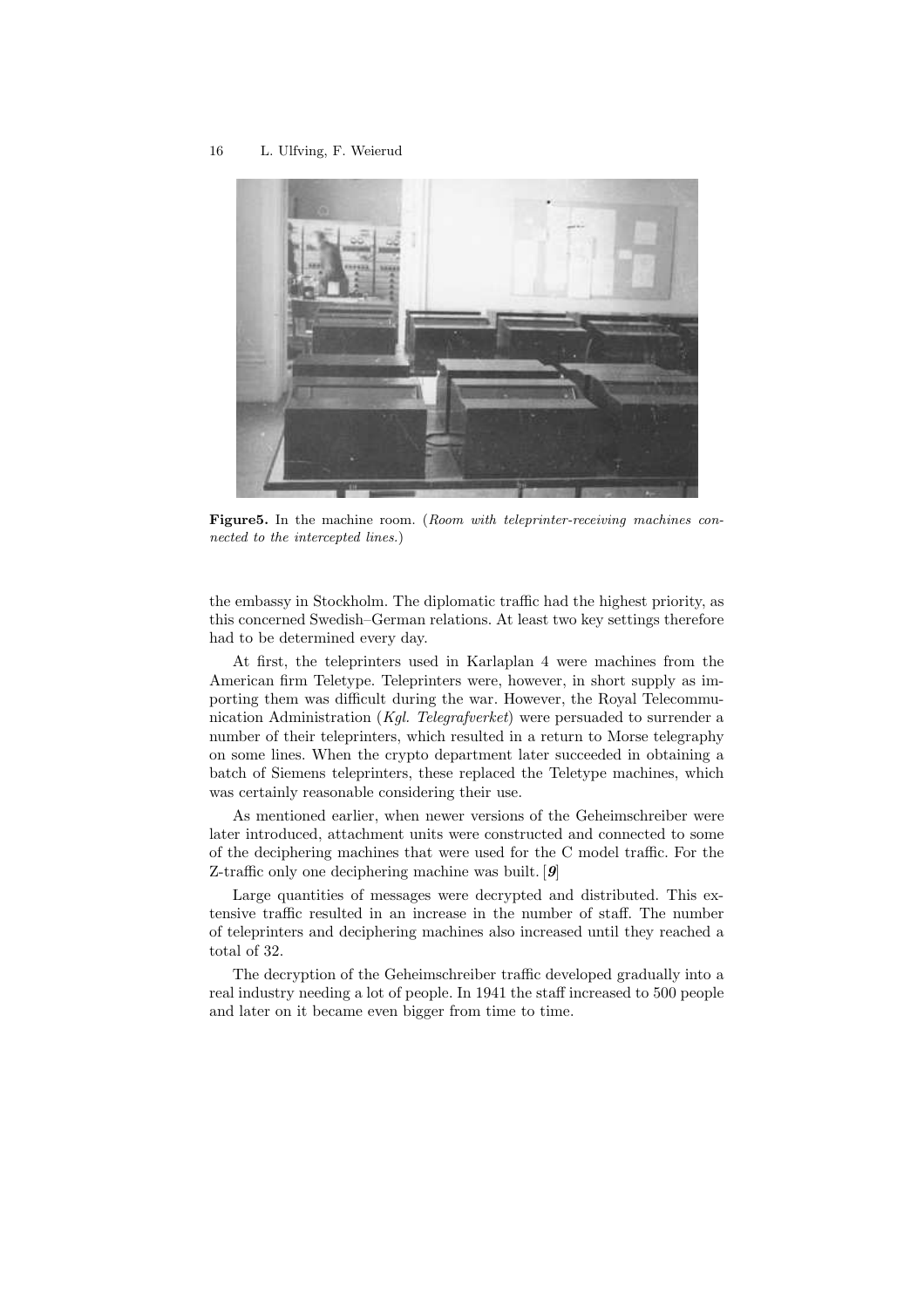## The Geheimschreiber Secret 17

| Year  | Encrypted | Unspecified | Unencrypted | Total  |
|-------|-----------|-------------|-------------|--------|
| 1940  |           | 7100        |             | 7100   |
| 1941  |           | 41400       |             | 41400  |
| 1942  | 101000    |             | 19800       | 120800 |
| 1943  | 86600     |             | 13000       | 99600  |
| 1944  |           | 29000       |             | 29000  |
| Total | 187600    | 77500       | 32800       | 297900 |

Table1. Number of distributed messages.

The breaking of the Geheimschreiber was a large contributory factor to the establishment of FRA (formed from the Defence Staff's signals and crypto departments) as an independent authority on 1 July 1942.

In May 1943 the keying principle was changed with the result that further deciphering became impossible. A small group stayed on to handle those messages that for different reasons had not been deciphered earlier.



Figure6. View from the rack room. (Room with equipment racks where the intercepted telecommunication lines entered.)

The highest number of messages distributed in one day (October 1943): 678.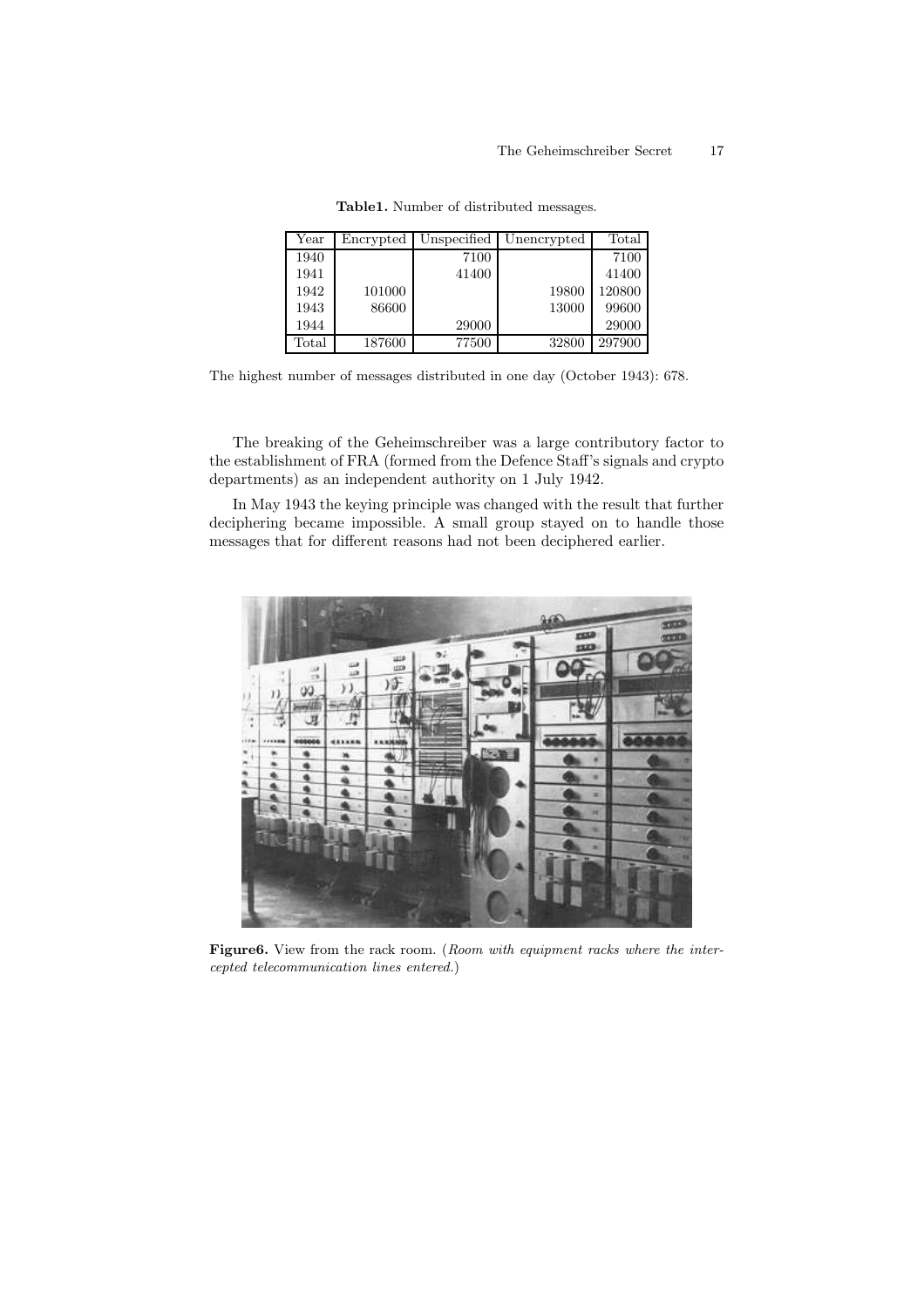# 4 On the eve of Operation Barbarossa: How was the intelligence used? 5)

What has just been described, it must be emphasised, was a spectacular performance even on an international scale. As far as known the Siemens Geheimschreiber was not broken in any other country.  $[10]$  It was also an extraordinary yield based on a relatively limited investment. Beurling's reluctance to explain how he did it could be due to the fact that he solved the problem so easily and quickly that he found it too easy to arrive at the solution. But in reality genius shows itself in simplicity and its accompanying excellence.



Figure7. Another view from the rack room.

In 1940 the crypto department had been developed with mostly rather new staff. Its technical and organizational achievements were therefore considerable, since during autumn that year it began to distribute German messages in ever-increasing numbers. German unit compositions and their position, together with military and political deliberations and directives were in this way known to the Swedish authorities, sometimes almost at the same time as the real addressee.

The German traffic was not particularly alarming during the autumn of 1940. Hitler was hardly interested in Sweden politically. The planning for the attack on the Soviet Union was still in its infancy. The directives for Operation Barbarossa were first drawn up in December 1940. This gave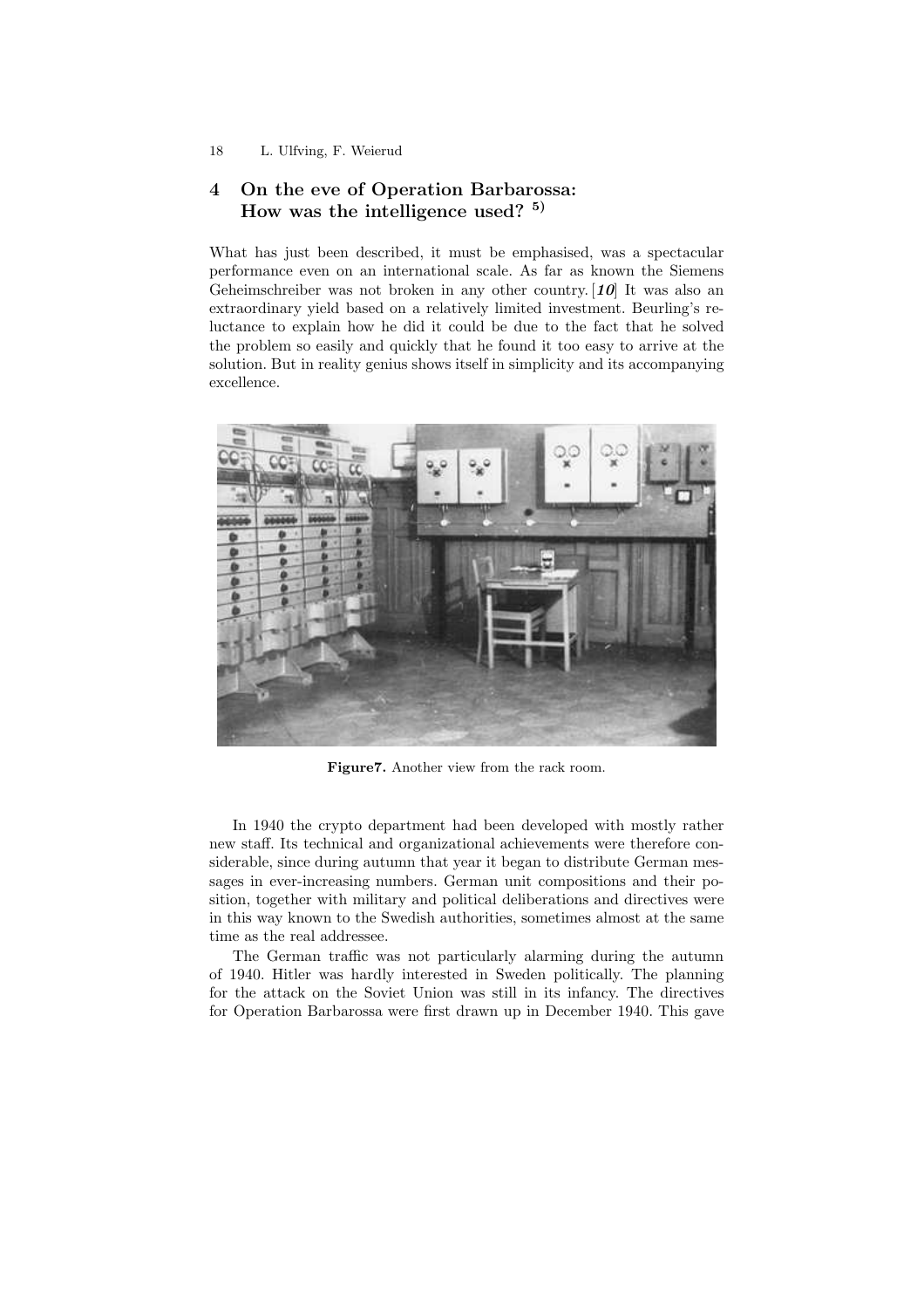the crypto department a respite that was used to build up and render more effective the breaking, analysis and delivery routines. The Defence Staff could therefore prepare methods for handling the decrypted material at a time when it was not under any particular pressure.

Texts "of strategic importance or of an obviously secret nature" were delivered directly to Adlercreutz, as chief of the intelligence department, who normally submitted them to his superiors Commander-in-Chief General Olof Thörnell and the chief of the Defence Staff Major-General Axel Rappe. Then the texts went to the intelligence department's own sections. Routine messages went there directly. Afterwards the messages were burned, apart from those judged to have long-term value or that were of great strategic importance. Otherwise, distribution within the Defence Staff was very restricted. A distribution list was never established. The material was delivered to the recipient after an assessment in each particular case. (Comment: Destruction of the decrypted original texts has probably created problems for modern historical research.)

Distribution outside the Defence Staff, to the Foreign Office and the Security Service, took place in the beginning through Adlercreutz's personal service. The distribution to UD (*Utrikesdepartementet = Foreign Office*) was very restricted as Adlercreutz doubted the Foreign Office's security consciousness. However, that the co-operation between the Foreign Office and the crypto department was as good as it became, was due to the fact that foreign minister Richard Sandler (1932–1939, later governor of Gävle) was a very keen amateur cryptologist although, as a cryptanalyst he had no real success. His great services consisted of arranging for UD to inform the crypto department when important events were under way and when encrypted messages might be sent to Germany. This could assist the cryptanalysts, by allowing them to check that the decrypts were correct.  $[11]$ 

Different considerations contrasted with each other here. The necessity to deliver information to suitable Swedish authorities conflicted with the requirements for secrecy in order to minimize the risk of betrayal of this unique intelligence source.

As the decryption work was done by a department of the Defence Staff, Adlercreutz wanted the intelligence department to be the first to receive all information and even to have a right to direct the work in the crypto department. However the crypto department successfully resisted these attempts to boost the intelligence department's power.

In the beginning, few objections were raised against Adlercreutz's control over distribution. But when the German preparations for Operation Barbarossa eventually came to their final stage, the Foreign Office started to feel that they did not get all the intelligence that they needed. The chief of the crypto department then decided to change the distribution routines after consultation with the Foreign Office, who also suspected that they did not get all the information in time.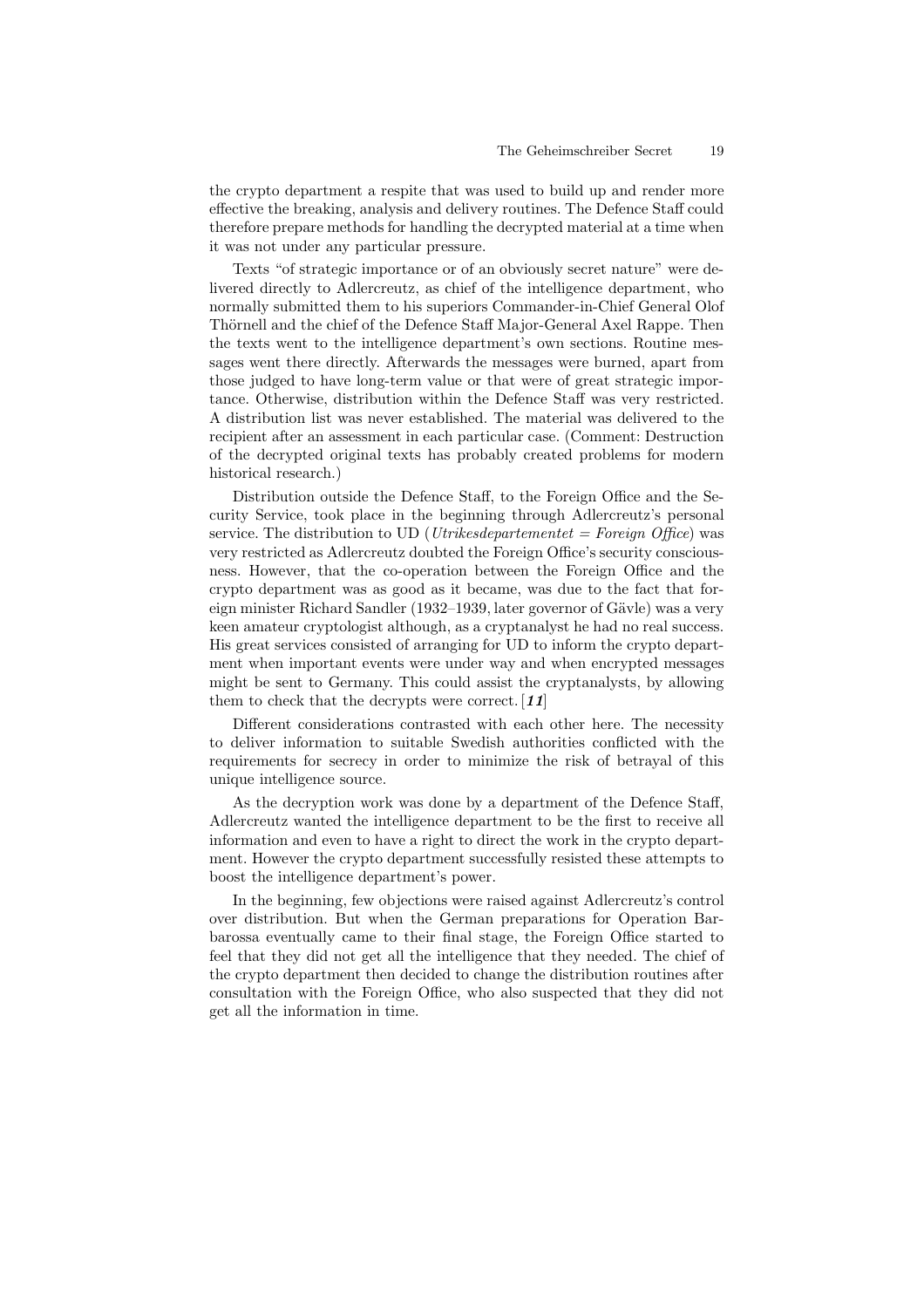During the winter of 1941 the incoming information became more and more alarming for Sweden, much more so than during the autumn and winter of 1940. However, it was now possible to get a continuously clear view from the decrypts of the groups, composition and combat readiness of the German forces in Norway and therefore also of changes in the situation. A lengthy force enumeration, intercepted on 21 April 1941, indicated a general movement of troops towards the north. Nevertheless, as on previous occasions no concentrations or deployment could be shown to be directed against Sweden. Nor was there any indication in the numerous reports from military border patrols, customs officers, police commissioners and officials interrogating Norwegian refugees that a German offensive against Sweden was imminent. The decrypted diplomatic traffic gave no special reason for alarm. The repeated German threatening warnings to Swedish contacts were reflected neither in the incoming intelligence nor in their own signals. During a period when German–Soviet tensions increased rapidly, it was nevertheless impossible to ignore the warnings. The government, principally the prime minister and the foreign minister, as well as the military command, were not prepared to cause trouble and accordingly create German irritation. It was not therefore apparent that they reckoned with a German–Soviet war.

Many analysts consider that war preparations serve only as instruments of pressure during negotiations. However, that ignore the dynamics of future military developments which are created by a deployment as large as that which occurred here. Economic factors and military logistics make it almost impossible to keep large, inactive troop concentrations in place as a trump card during long negotiations, just as it is damaging for the units' fighting spirit. It is too expensive not to use the troops, therefore they must either be used in combat or be demobilized and returned to civilian life. Only victory justifies the price — even if it is high. For example, consider the collapse of the economic, political and ecological systems now affecting the states of the former Soviet Union as a consequence, during a long period, of a highly forced "war economy" that did not result in any gains.

On 4 June a message was received indicating that strong German forces would in the near future be transferred east of Rovaniemi in northern Finland. Units would come from Germany as well as from Norway. The deployment was to be ready for 15 June. However, no demands on Sweden for the transit of troops could be gathered from the messages. Two divisions would be transferred by sea to Stettin, then in turn to Oslo and on to Rovaniemi.

The information in the decrypted messages clearly indicated a German attack on the Soviet Union.

On 11 June three further messages came which showed that this assumption was probably correct, as well as other intelligence revealing that Finland could not avoid becoming involved in the war. On 16 June came a teleprinter message that AOK (Armeeoberkommando) Norwegen had taken military command of Finnish Lappland and that the troop transports were going as planned. The same day, 16 June, the teleprinter connection Berlin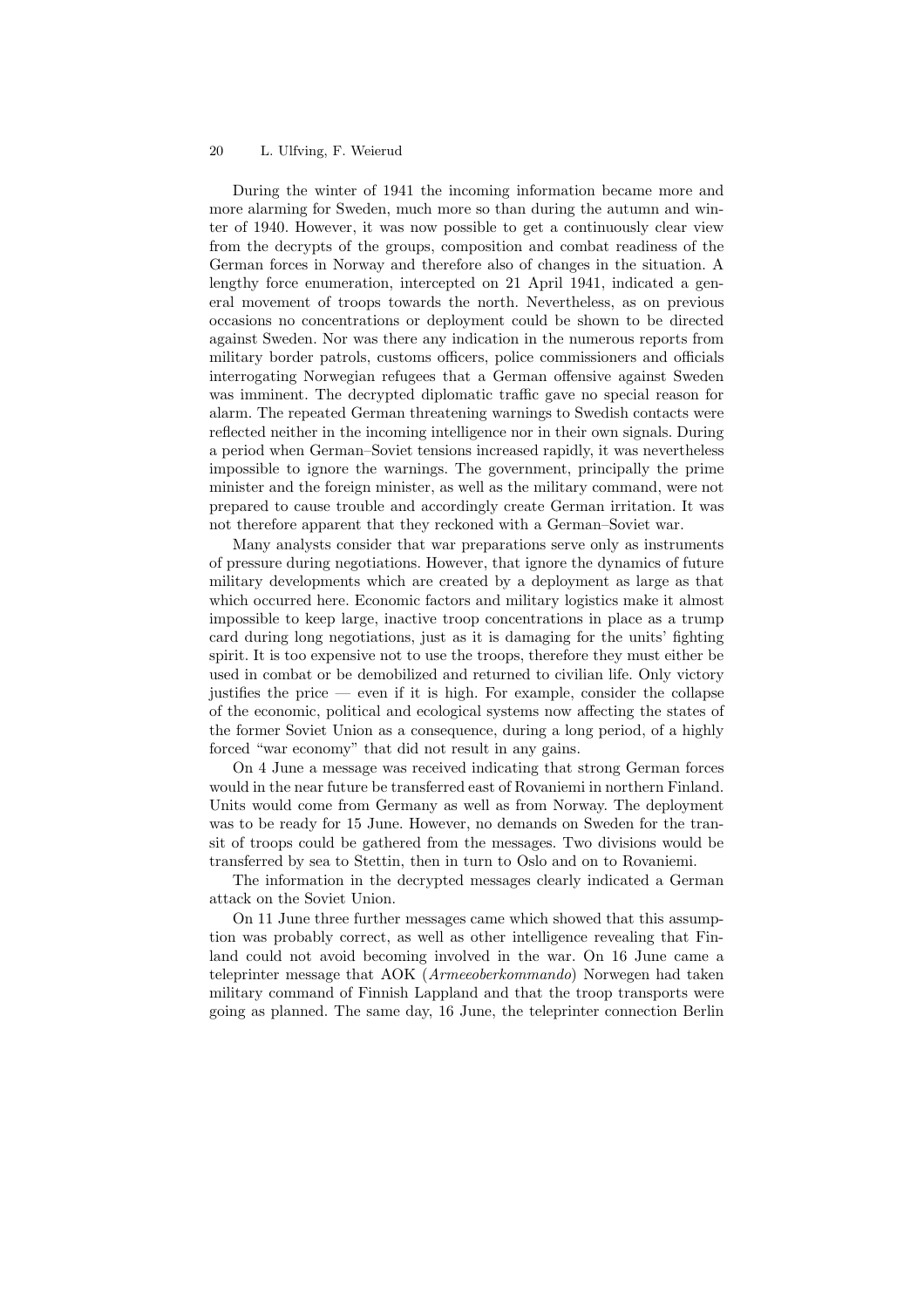– Helsingfors via Stockholm was established following an earlier request. In spite of different speculations about a negotiated agreement, the incoming messages in the week before 27 June increasingly pointed towards an imminent outbreak of war.

Despite the intelligence, the Defence Staff did not cancel leave for the mid-summer weekend. An assessment that there would be a negotiated settlement, which would not require a high military preparedness, clearly had some validity. However, it is also possible that when the assessment was made that the war would not affect Sweden, it was more important to conceal the possession of this extraordinary source, which consisted of access to the Geheimschreiber traffic. Perhaps, therefore, they took it easy and allowed themselves to be "taken by surprise".

# 5 What happened later? When and how was the unique source exposed? <sup>6)</sup>

The decrypted German messages had, as mentioned earlier, been the most valuable sources during the weeks before the German attack on the Soviet Union on 22 June 1941. This would remain the position for a few years. With the attack, the teleprinter traffic to the German commands in Oslo and Rovaniemi, as well as the diplomatic traffic Stockholm – Berlin increased. The information received by the Swedish authorities became more detailed than before.

During the first year, from summer 1941 to summer 1942, when the German campaign against the Soviet Union took place, the decryption of the German teleprinter traffic provided extraordinary intelligence. German military plans and German politics towards Sweden could be clarified with the utmost certainty. However, no reliable knowledge was obtained about Adolf Hitler's political and strategic intentions. Intelligence throwing any light on the innermost reasoning of the people close to Hitler rarely or never existed.

The supreme army commands in Oslo and Rovaniemi did not command any of the decisive operations of German warfare. Hitler therefore seldom interfered in what went on in these theatres of operations. Nevertheless, even if the embassy in Stockholm and the commands in Norway and northern Finland were on the periphery of German interests, the intercepted internal German briefings and compilations had a great intelligence value for Sweden.

Adlercreutz's restrictions on distributing the decrypts to external recipients, except for the senior officers of the Defence Staff and the Intelligence Department, were mainly aimed at not exposing this exclusive source. Special instructions about other aspects of handling the material were issued in September 1941 by Samuel Åkerhielm in his capacity as deputy chief of the Defence Staff. The purpose was, of course, not to reveal the source. The decrypted messages had to be communicated and handled in secure ways. It was not permitted to refer to this material in conversations, and even less so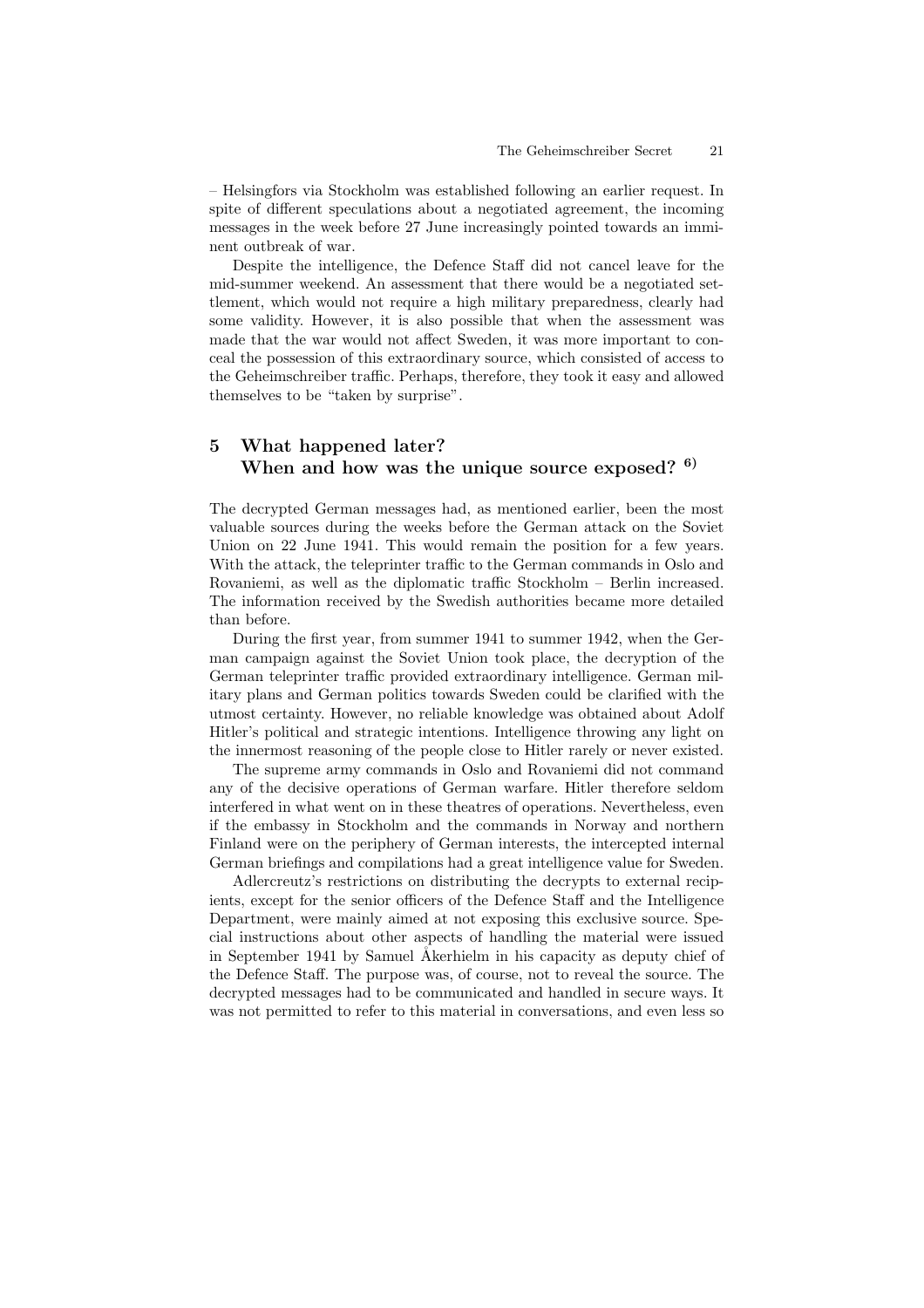on the telephone or in writing. When the messages were no longer needed, they had to be burned in controlled conditions.

The German confidence in the Geheimschreiber's security was, as explained earlier, an illusion. However, even the Swedish belief that the Geheimschreiber's secret still was a secret, except in Sweden, soon also became an illusion.

Some time in August 1941 the Soviet Union obtained access to the decrypted material. The courier Allan Emanuel Nyblad had the task of transporting the decrypted messages from Karlaplan 4 to the Staff building "Grå Huset" on Östermalmsgatan 87. He was a rather quiet man. He had been recruited as an agent, on ideological grounds, by the Soviet Union. The espionage was carried out in the following manner. On his way to the Grå Huset, Nyblad went to a rented flat situated along his usual route and photographed the messages he carried. The photos were given to the Soviet representatives, who had promised Nyblad a prominent position in a future communistic Sweden. He is not likely either to have received or demanded any money worth mentioning.

It is a reasonable assumption that the Soviet intelligence services (the NKVD and GRU) followed the Swedish success with interest. Moscow must have welcomed the likelihood that Sweden, with the aid of the intelligence, would take as strong as possible a position against Germany. But at the same time, the decrypted texts could also create doubts about Swedish power and will to withstand the German pressure.

Here we may reflect that the Soviet Union was taken by total surprise in 1941. During spring 1941 information about the coming German attack was leaked from Sweden to Great Britain (via the naval attaché) who passed on the information to the Soviet Union. However, General Golikov, then the chief of the GRU (the military intelligence service), actively contributed to the surprise by playing down the warnings from western sources, especially British, for reasons of political expediency. (The British intelligence service, SIS or MI 6, had until the Second World War primarily been working against the Soviet Union. Distrust can therefore be considered to be the explanation.)

Nyblad's spying was exposed in January 1942. It could not be exactly established which messages came into Russian hands through Nyblad, as he could not remember clearly on which days he had copied the material (T. Thorén) $[12]$ . It is not known whether the Soviet Union derived any benefit from the information.

Less than six months after Nyblad's spying stopped, the Defence Staff discovered a new leak about the successful Swedish codebreaking activities. This time the leak soon had devastating consequences.

On 22 June 1942, Colonel Carl Björnstjerna, chief of the newly created foreign affairs section, which was directly subordinated to the chief of the Defence Staff, wrote to Major-General von Stedingk, the military attaché in Helsingfors, "A serious mishap has taken place. The Germans have been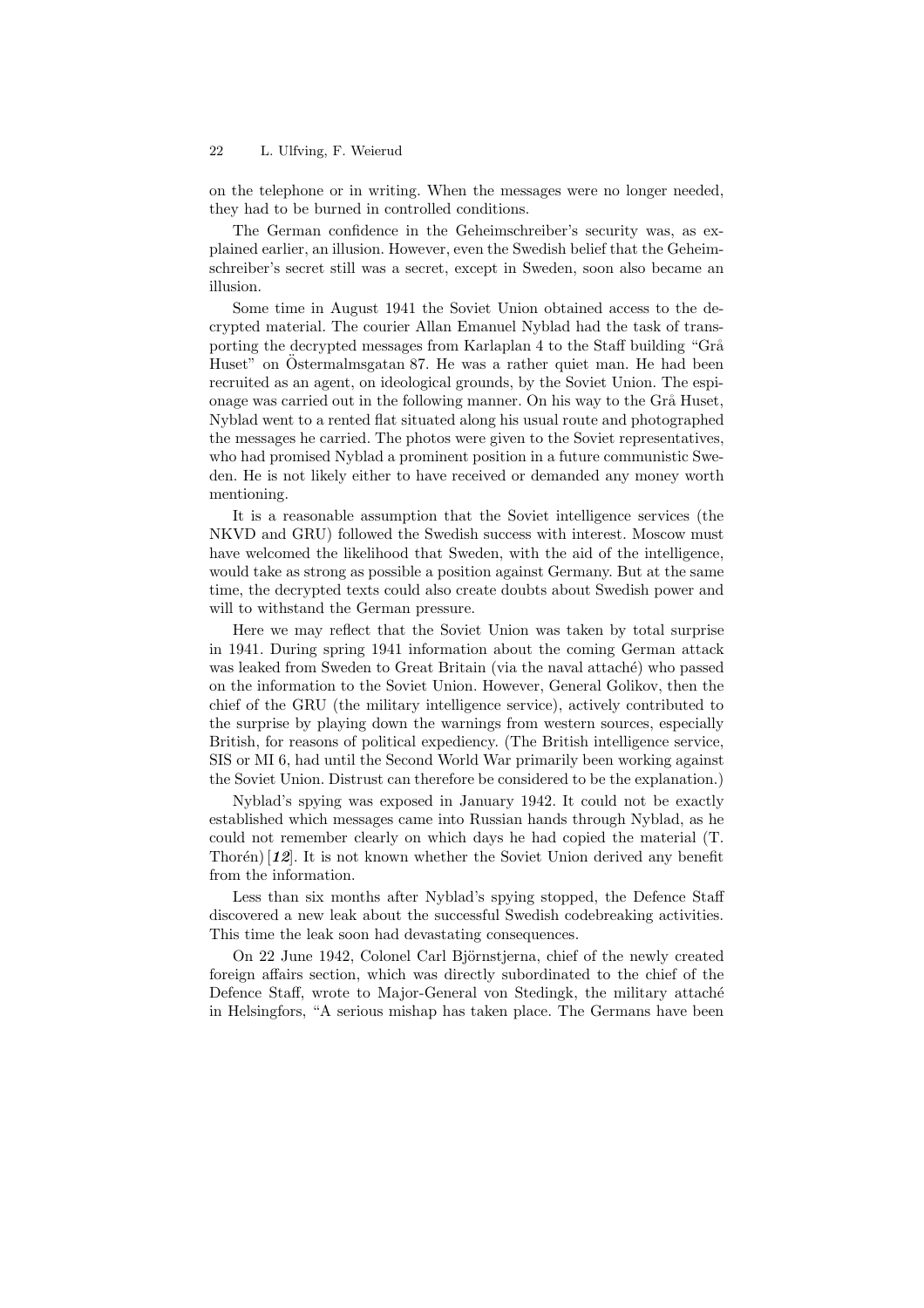warned by the Finns that we have succeeded in breaking their G-schreiber. For this reason they are changing keys, message channels and everything . . . ".

No contemporary information exists about how "the serious mishap" happened. However, one need not be surprised. Swedish service personnel had been so open towards their Finnish colleagues that a leak was made possible. The openness shown during the winter of 1941, when it was conceivable that both Sweden and Finland could have common defence interests, continued after the summer of 1941. The Finnish military attaché, Colonel Stewen, was even treated like an insider in the higher Swedish staffs, and the Germans suspected him of communicating sensitive information to Sweden, who they presumed then passed it on to the USA and Great Britain. However, it was equally possible that both of these great powers were capable of acquiring the alleged "leaked information" themselves. When the Germans criticized their Finnish colleagues for gossiping, the latter defended themselves by revealing that the Swedes had intercepted the teleprinter connections and were breaking the messages. It is even possible that Colonel Stewen had seen decrypted messages; at least he knew about them. The Finnish intelligence about the Swedish codebreaking activity probably reached the Germans some days before 17 June 1942, when the big alert hit the German communications. In the beginning, the counter-measures were quite incoherent, but they were soon concentrated in two directions. One consisted of introducing new cipher machines or attachments to them.

On 21 July 1942 a new machine appeared in the traffic, T52c, "Cäsar". In the beginning it appeared on only a few lines, while on the others the old machine remained in use. As time went, more and more C-machines were put into operation.

At first inspection the C-machine appeared to be completely normal. When the crypto department received parallel texts it could attack these as before, but the texts no longer fitted the previously known patterns. The sequences were no longer periodic or they had at least no short periods. Was this a new encryption method?

At last the crypto department hit upon the solution. Two texts had been solved and it appeared that two "pin series" were identical in the long sequences. They had already earlier worked on the hypothesis that the seemingly infinite sequences were generated by addition, modulo-two, of the results of two wheels and hence obtained very long periods. The identical sequences allowed this hypothesis to be tested. This had failed earlier. Was it true that the old A/B-machines' QEK-settings also were used in the C-machine? It was known that the C-machine could be used like the A/B-machine. For the A/B-machine they knew which five code-wheels were QEK-wheels, and also the settings. They then combined the wheels two by two in the ten combinations, but that did not work. However, when this procedure was repeated by leaving out four of the wheels it turned out to be correct. In this way it was possible to reveal the functioning of the C-machine.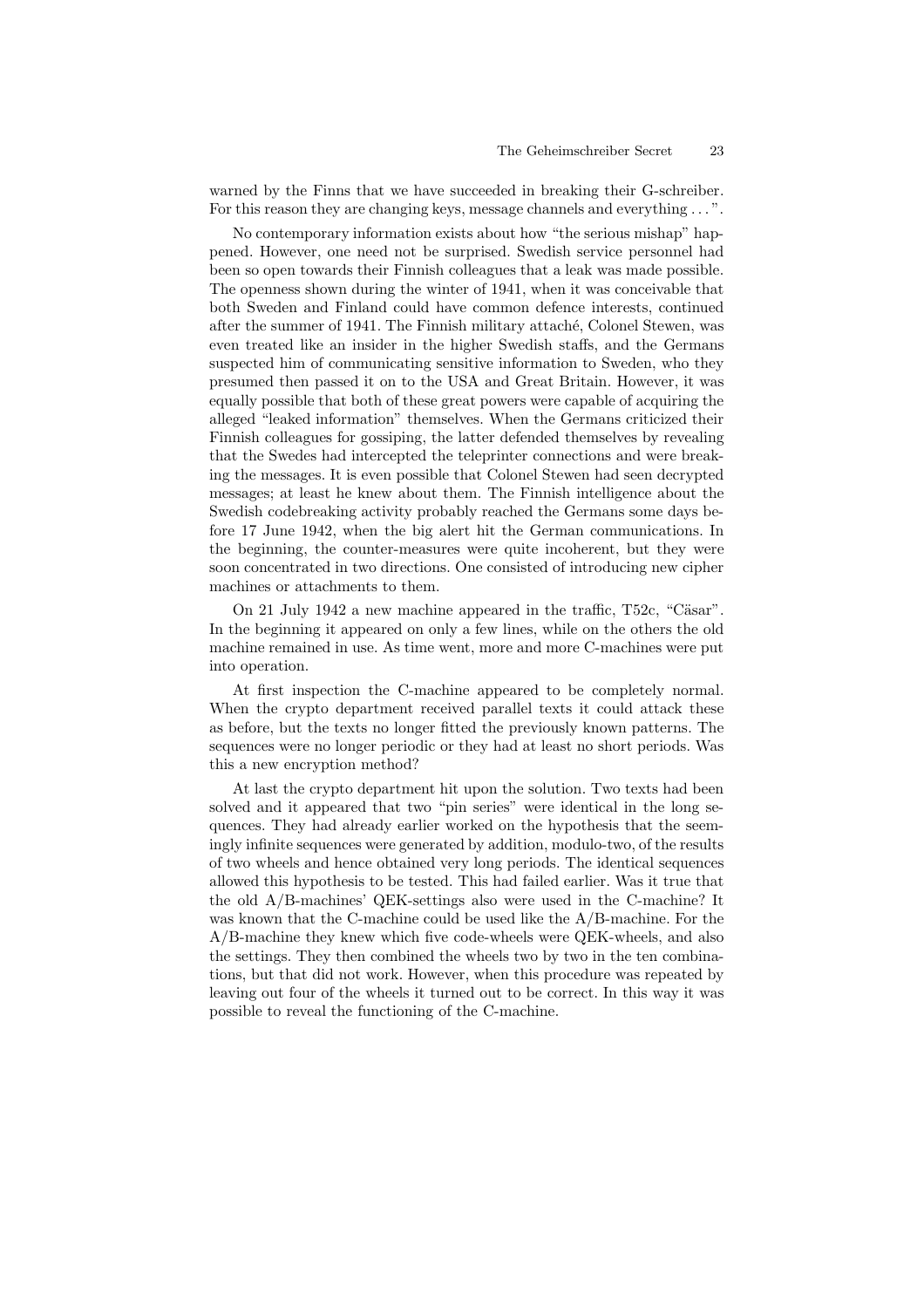The Germans had in a hurry made the mistake of keeping an element from an older, simpler system in a new cipher system. In the C-machine they used the same wheel-lengths and pin-patterns as in the A/B-machine and the keying principle was the same. They should have made the new machine completely independent of the old one, but it is likely that production difficulties created obstacles. The A/B-machine could be connected to the C-machine. Therefore the quick change of machines did not have any appreciable effect.

The other counter-measure taken by the Germans consisted in avoiding transmitting particularly important messages over Swedish telecommunication lines. It was therefore no longer possible to maintain the excellent intelligence about the German armed forces in Norway and Finland. A further deterioration occurred in October 1942 when all teleprinter traffic to and from Oslo and Rovaniemi was sent over Danish–Norwegian, or Finnish–Baltic cables. In certain cases cables were laid specially for this purpose. However, the teleprinter traffic to and from the German Embassy in Stockholm could still be intercepted and broken.

In October 1942 the Germans ordered the introduction of so-called "Wahlwörter" (randomly chosen words). The idea was actually sound. It is a good cryptological practice to avoid stereotype beginnings, which are usually where the codebreaker starts to look for an entry. The "QET-texts" were of course necessarily monotonous. Now the text would begin with a "Wahlwort" and in this way move the stereotype, fixed text further on to an undefined place in the message. However, the good intention failed. Many people follow instructions to the letter. Most people used the word given as an example in the instruction, which probably was SONNENSCHEIN (*sunshine*), as it occurred very often at first. Some managed to produce the word MONDSCHEIN (*moonlight*). The record was the word DONAUDAMPFSCHIFFSFARTSGE-SELLSCHAFTSKAPITAN (Danubesteamshipcompanycaptain). When the procedure with Wahlwörter was used correctly it became more difficult, but not impossible, to decrypt the incoming messages.

In May 1943 such radical changes in the keying procedures were introduced that codebreaking became almost impossible. The breaking of the Geheimschreiber's teleprinter messages therefore diminished considerably. A smaller group was left on the task to try, if possible, to do something with the current material. Otherwise they were engaged in decrypting older material that had not been dealt with earlier, and in following the traffic.

During 1944 the Geheimschreiber appeared in versions D and E and a mysterious machine called Y. The crypto department never succeeded in breaking these machines. Models D and E were further developments of the machines that carried the designations A, B and C. The Y-machine  $[13]$ could perhaps have been a further development of the  $Z-(Zusatz)$  gerät  $(Z (additional) device = Z-attachment)$ . But, as just mentioned, the traffic transmitted with these machines could never be decrypted, only followed.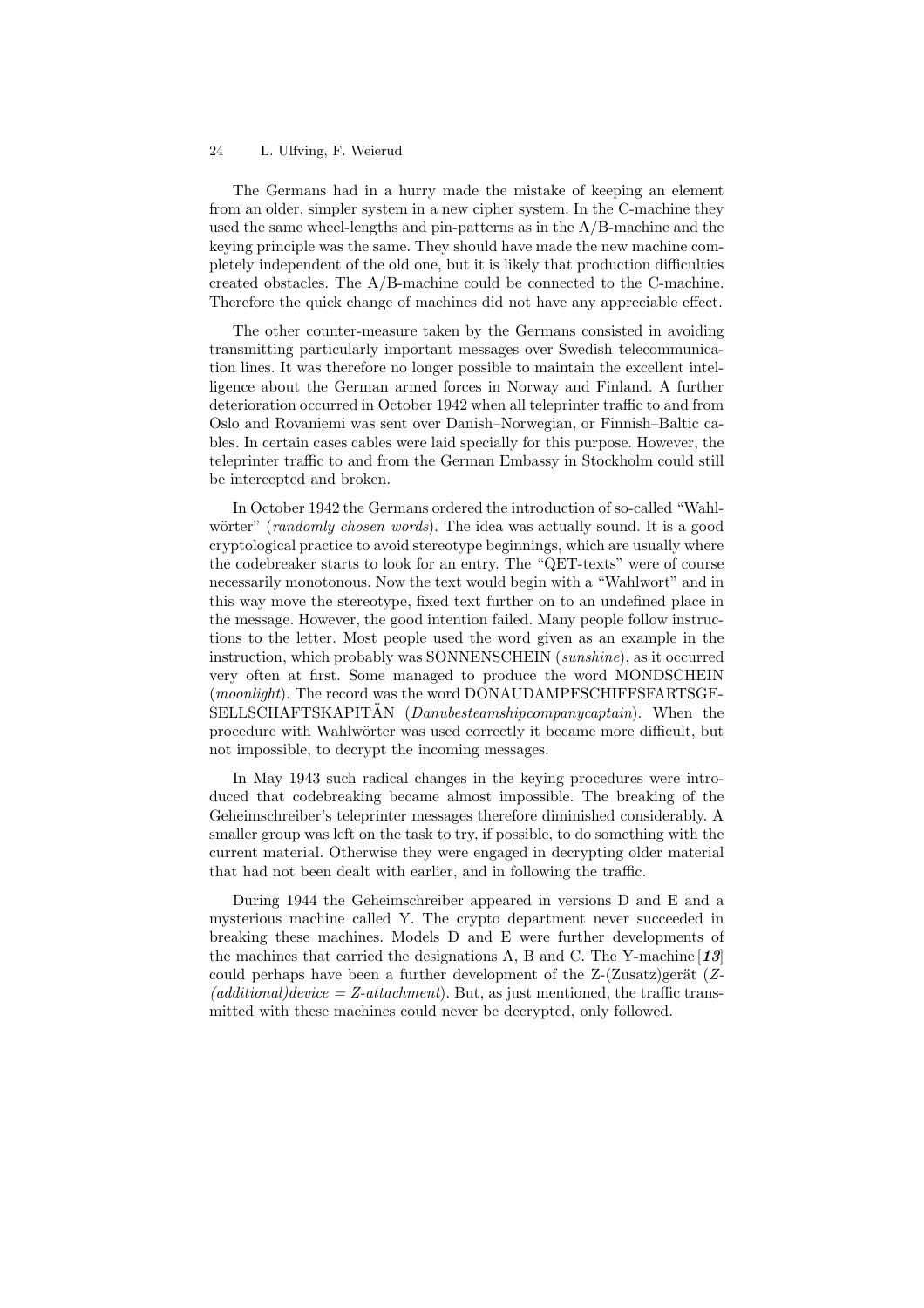Other leaks also occurred, but were never of any significance. It was the Finnish military attaché in Stockholm, Colonel Stewen, who exposed the secret.

# 6 Experiences and lessons  $^{7}$

When the new Defence Staff started functioning on 1 July 1937 the conditions were not the best for the intelligence and crypto departments. They did not have a solid foundation to build on. The procedures applied in the intelligence department were rather simple: namely, they were suited to producing compilations of open material and to making glossaries. Incoming messages from signals intelligence and e.g. attachés were passed on "in extenso" to the concerned parties without making any overall assessments and conclusions. This was left to the individual reader. The information was therefore not turned into intelligence.

The crypto department worked under very frugal conditions during its first development phase. However, through considerable efforts, where limited means were used in the best possible way, impressive results were achieved.

Swedish military intelligence collection deserves very good marks for the period just before Operation Barbarossa and during its opening phase. The Swedish military attaché in Helsingfors had given a warning in good time about a German attack on the Soviet Union in which Finnish participation was highly probable. The continuous decryption of the Geheimschreiber's messages also indicated clearly and unambiguously an imminent outbreak of war.

No inquiry will probably ever be conducted to see if the organization was a pure military endeavour, or a common one for the foreign department and the military commands to study and analyse the incoming information jointly. At least no documents exist showing this to be the position. Evidently it was considered adequate to circulate attaché reports and decrypted messages without any attached intelligence evaluation. However, the most essential messages were probably discussed by representatives from the Foreign Office and the military commands at their weekly meetings which they started in the beginning of April 1941.

Yet the incoming information gave the impression that Sweden would not be pulled into the war on the German side. The Swedish government and the commander-in-chief were therefore not surprised on 22 June 1941 as they had been on 9 April 1940. Nor was it necessary for Sweden to take any precipitate measures. They could afford to lie low and show surprise in order not to expose the exclusive source of the decrypted German teleprinter messages. No information exists about this, but the view is not unreasonable.

As mentioned, no organization existed for compilation, study, analysis and synthesis in preparing intelligence evaluations. Nor was the establishment of such an organization considered. The assessment of the circulating messages'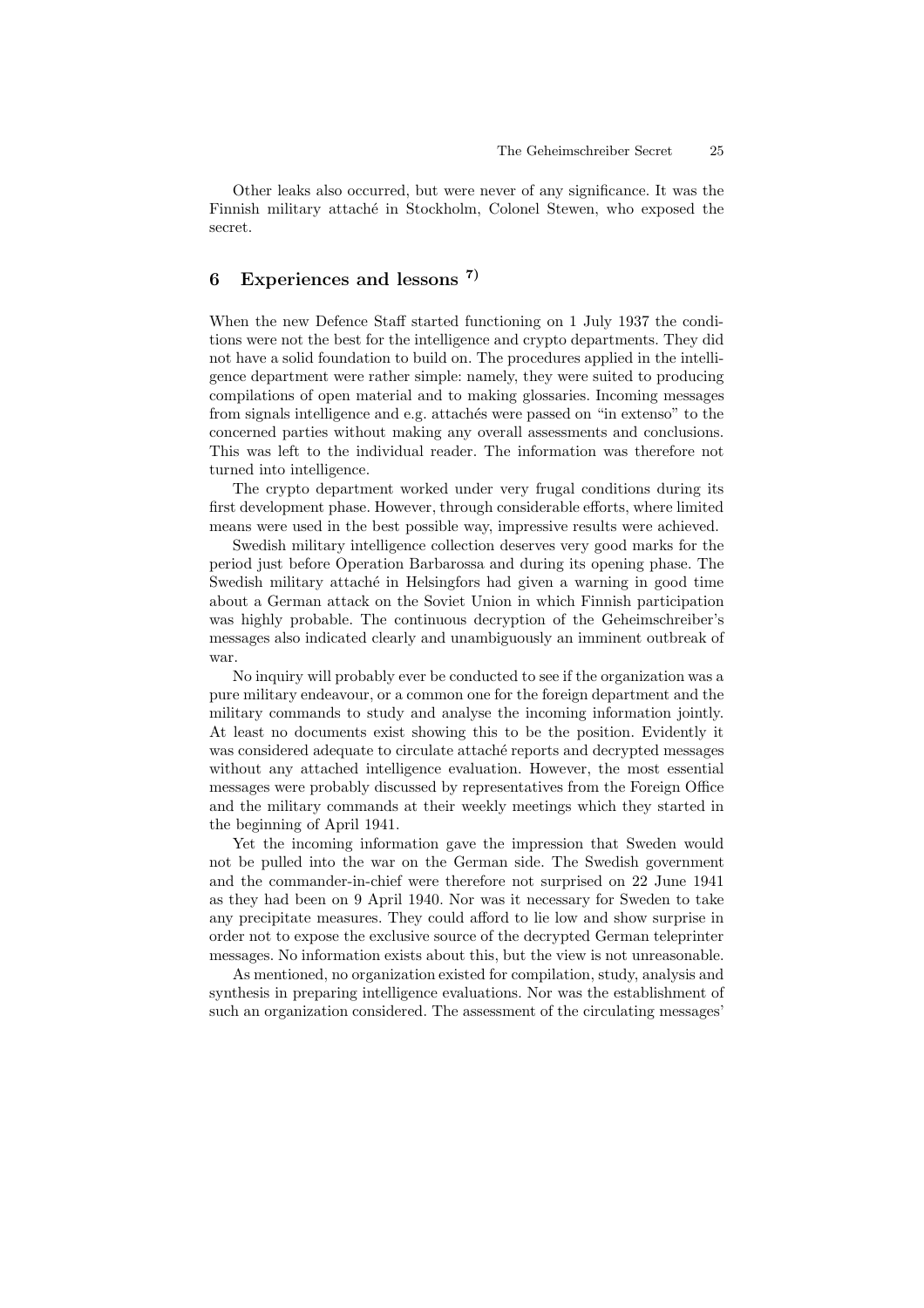intelligence value and the conclusions were left to the individual readers, whether with good or bad results.

Any long-term analysis and assessment of the war's course and end was never carried out, but considering the turbulent developments ahead that was perhaps best.

When one looks back to see whether it is possible to learn from that time's events one must also take into consideration the classical dilemma of a professional intelligence service. Incoming intelligence rarely or never gives information about planning prerequisites, considerations and objectives of the supreme command's inner circles, and even less about chosen alternatives. For this to be possible one must have access to a traitor or a planted spy in the enemy's supreme command (e.g. the CIA's Oleg Penkovski in the Soviet Union or Mossad's Eli Cohen in Syria). Normally one is simply reduced to using information which can give intelligence about possible actions and when they are likely to be realized. When different readers, each studying from varying positions, preconceived opinions and needs to assert his preserve, draws intelligent conclusions from raw information which will be the basis for decisions, the result can be disastrous. The lonely decision-maker may very well take non-optimal, irrational decisions. However, if the decision is made in full session, the delay caused by the decision-making process can produce catastrophic consequences before everybody agrees after a long discussion. These are two of the conditions for a strategic attack to succeed, like the German attack on Denmark and Norway. A third risk also exists. A joint, balanced intelligence estimate, which is carried out by a whole organization, can in the end be so diluted that it has no value for the decision-maker. The balance between the different extremes demands a lot from those carrying out intelligence work, irrespective of grade or service rank. It should also be pointed out that it is nearly impossible to assess all undercurrents influencing a historic event so as to make a forecast. Unknown as well as known events, which an intelligence service will not be able to interpret and describe, can create unknown forms of interference in a chain of events so that they can hardly be predicted.

## 7 Conclusion

On New Year's Eve 1941, Sweden was seemingly in the same geostrategic situation as the year before. However, a change in the wind was under way. In front of Moscow's gates, the Germans' storm wave had collapsed when Marshal Zhukov's Siberian troops launched a violent counter-attack on 6 December 1941. The Red Army had good help from "General Winter", who would assist in several winters to come. But in reality the strategic initiative was on its way to slipping out of German hands. However, it would take a whole year before this became evident for the world, when a complete German army was annihilated near Volga.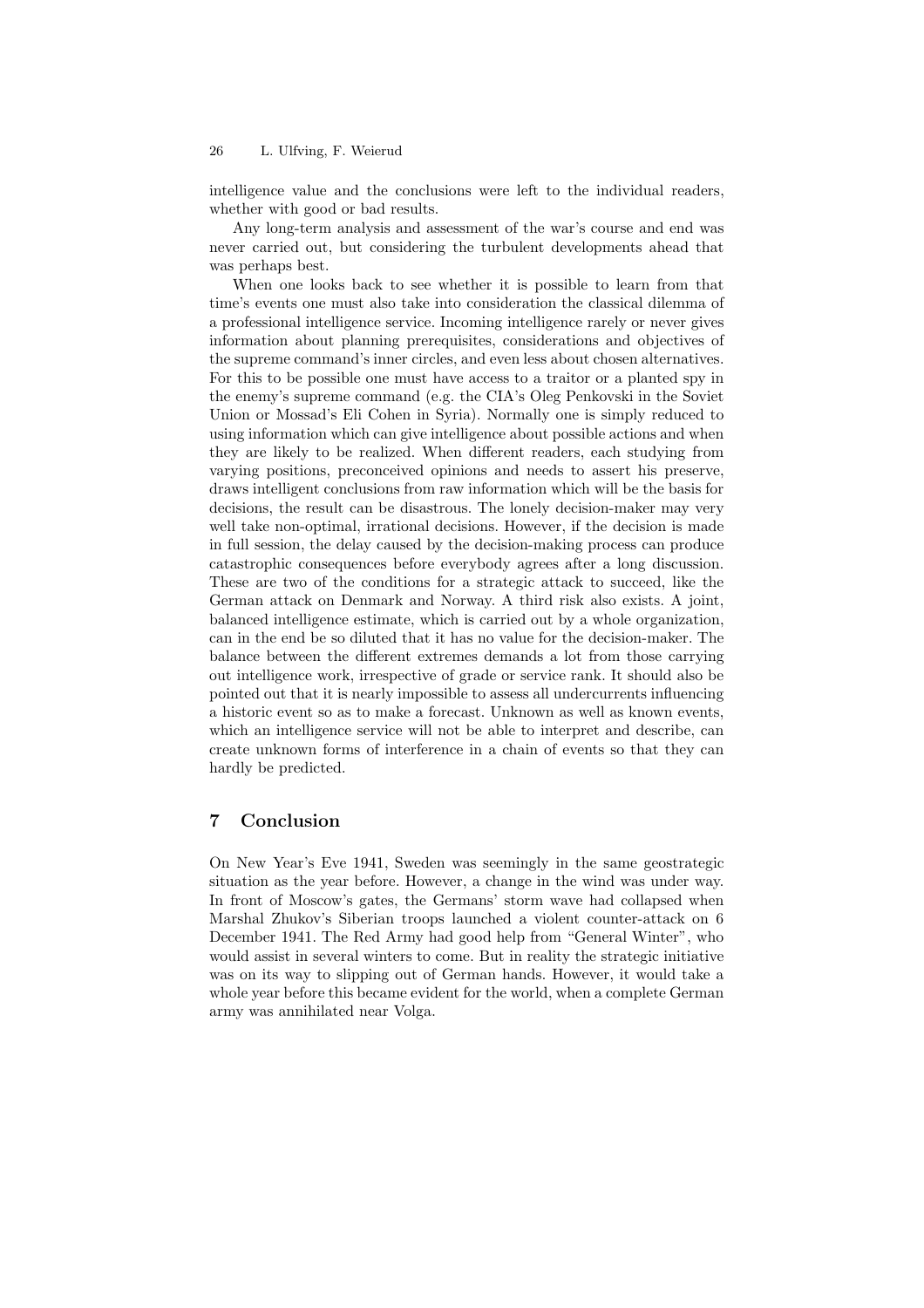On 7 December 1941, the day after the counter-attack outside Moscow, Japan attacked the American fleet in Pearl Harbor. With that an industrial giant arose in terrible anger — an anger that in the end would turn the fortunes of war.

In the Second World War, the breaking of the cipher from the German Enigma machines and the Japanese Purple machines  $[14]$  was of crucial importance. The considerably greater intellectual effort needed to break the Geheimschreiber messages, which was accomplished in Sweden, did not in any way have the same decisive significance for the war. Therefore this accomplishment has not been so well known. However, from a Swedish perspective, it was of considerable importance as it actively contributed to keep Sweden out of the war.

# 8 Bibliography

#### Unpublished documents

Documents of various types concerning the breaking of the Geheimschreiber in FRA's secret archives.

## Published works

Carlgren, Wilhelm M, Svensk underrättelsetjänst 1939–1945, Stockholm 1985. Kahn, David, The Codebreakers, New York 1967.

#### Annotation

The publication of information from FRA's archives has taken place with due permission.

## 9 Notes

- 1. Where no other source is given, the account is based on information from Försvarets Radioanstalt's (FRA) documents.
- 2. Carlgren, p. 32.
- 3. Resumé of experts in FRA's documents, compare with Kahn, p. 478.
- 4. After Carl Gösta Borelius' unpublished documents in FRA's archive.
- 5. Carlgren, p. 68.
- 6. Carlgren, p. 80, compare with Borelius' documents.
- 7. Carlgren, p. 179.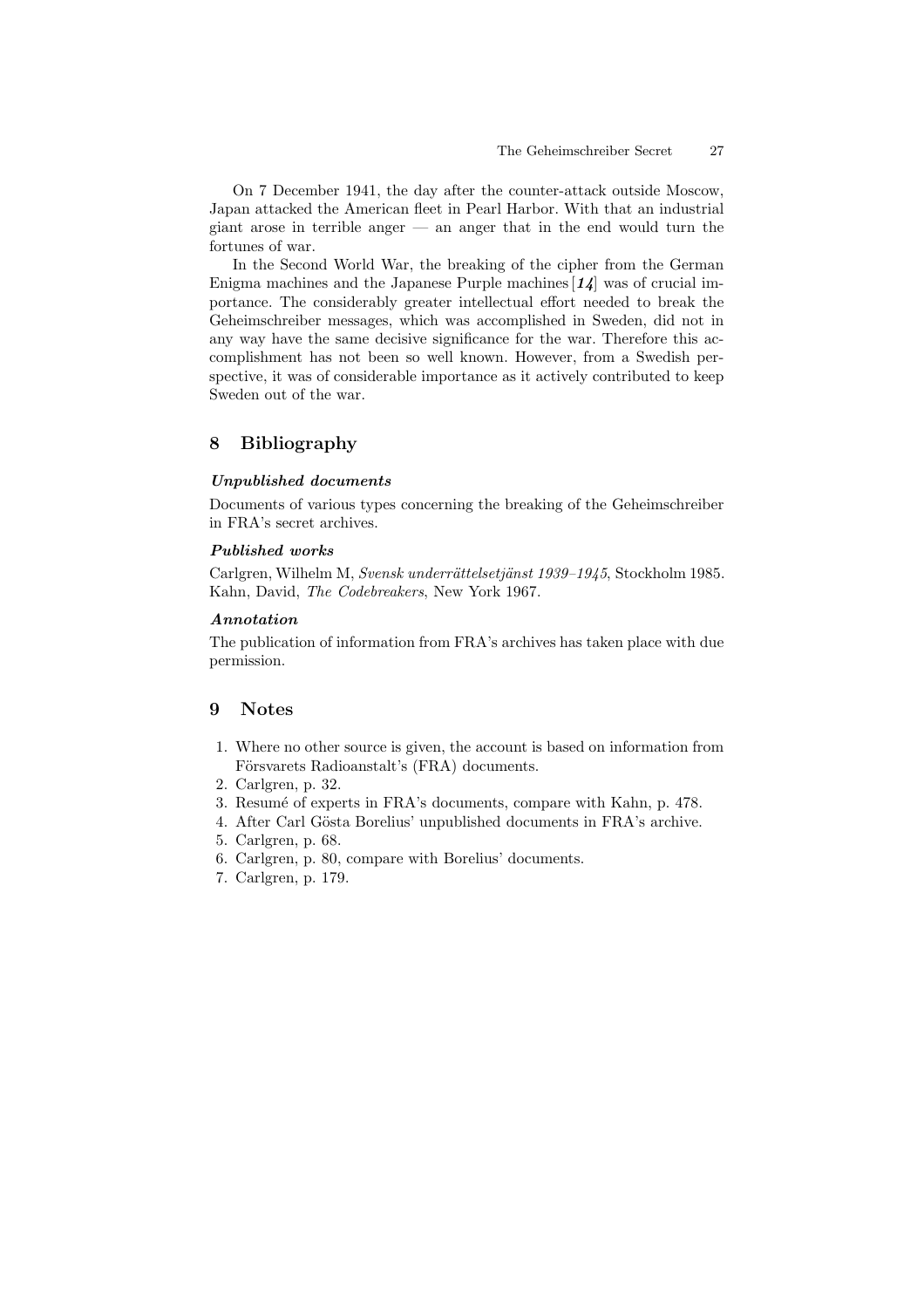## 10 Translator's Notes

- 1. Both of these addresses are in Stockholm. The majority of the FRA installations were in or around Stockholm, many of them adopting names with the ending "bo" which means room or house. On Lidingö, a small island on the eastern side of Stockholm, there were altogether five different FRA installations. Krybo and Rabo where FRA intercepted radio traffic and did cryptanalytical work, Petsamo which intercepted radio teleprinter traffic, Utbo for training intercept operators, and Matbo ("the food house") where there was a restaurant and housing quarters. In Stockholm city were Karlbo, Karlaplan 4, and Lebo on Strandvägen 57 which housed the FRA administration. Elsewhere in the country there were a few intercept stations and other installations. Sydbo intercepted Baltic radio traffic, while Norbo covered the Arctic radio traffic and traffic on the Finnish–German–Russian fronts. Ostbo covered the eastern parts of the Baltic Sea, the Baltic States and Poland.
- 2. The author refers to the use of relays for the inversion and the transposition circuits, which is how Carl-Gösta Borelius describes the circuits in his manuscript. However, only the T52c and T52e machines used relays for these circuits. The other machines, T52a/b and T52d, used the cam contacts on each coding wheel. The term "transposition circuit" reflects the cryptographic usage; mathematically speaking the circuit performs a permutation.
- 3. The number of combinations given by the author,  $2612736000 = 10!·720$ , is presumably the number of ways the 10 coding wheels can be selected and the number of permutation sets that can be obtained from the transposition circuit. This circuit has five double changeover contacts or transposition units which will give a total number of  $2<sup>5</sup>$  permutations, which we call a permutation set, for a given set of connections. Furthermore, there are  $9.7.5.3.1 = 945$  ways that the five contact sets, each equipped with two plug connections, can be inserted into the transposition circuit. Computer simulations show that each of these 945 connection variants results in unique permutation sets. However, the majority of the permutation sets, a total of 561, are degenerate in the sense that each set contains only from 1 to 16 unique permutations. The case of the set with only one single permutation is special because it is the identity permutation. Of the remaining 384 sets, 24 sets have 27 unique permutations, 240 sets 30 permutations and 120 sets contain all the 32 permutations.

Inspection of a Wehrmacht SFM T52d Key table from May 1945 shows that all of the permutation connections belong to the two groups with 30 and 32 unique permutations, which means that in reality only 360 permutation sets were used by the German cryptographers during this period. The given number of 720 permutation sets probably is the result of a too superficial analysis of the T52 transposition circuit.

The pluggable permutation units are only available on the T52a/b and T52d machines. On the T52c and T52e machines the transposition cir-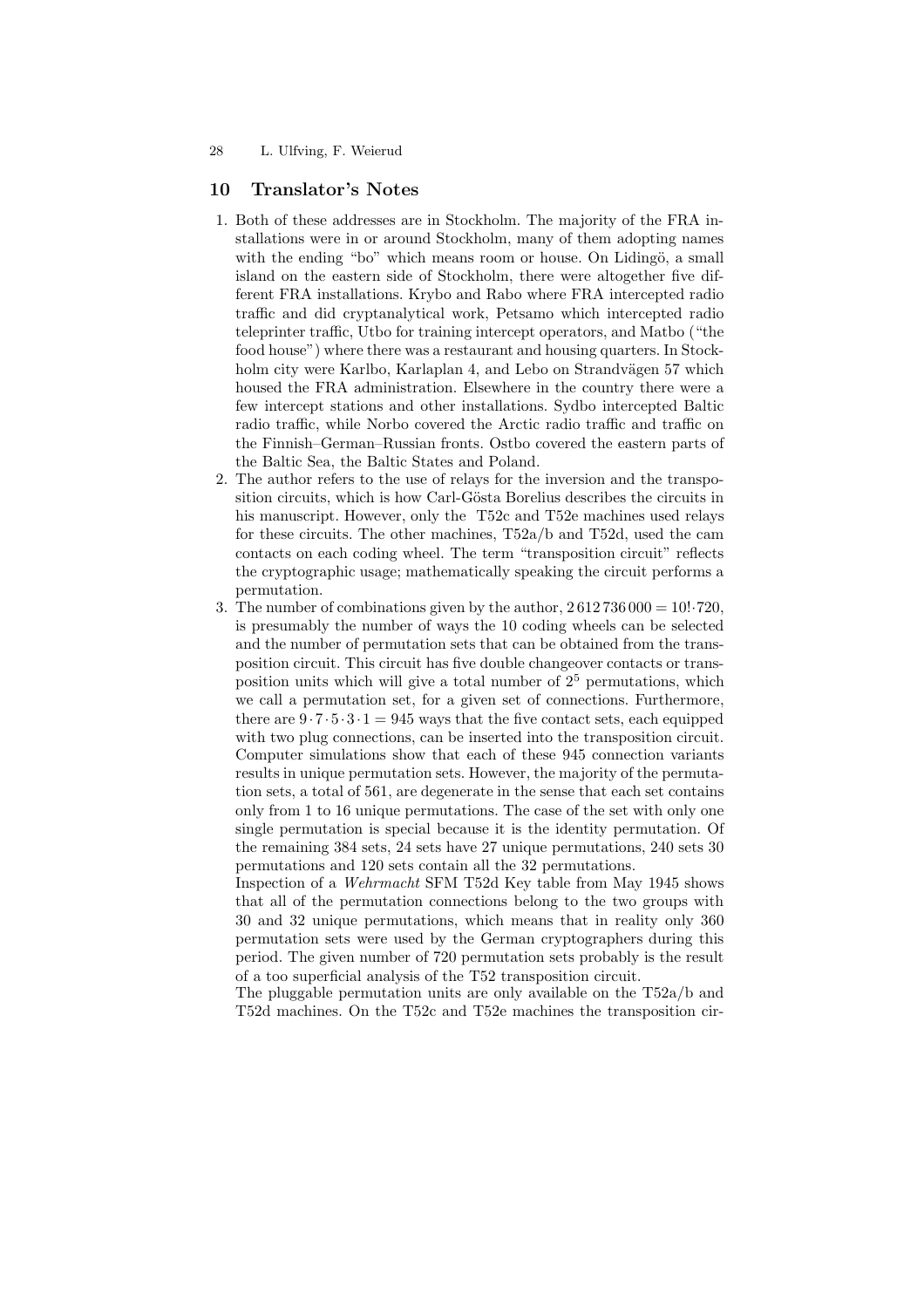cuit uses relays instead of directly using the code wheel contacts. The five relays are permanently wired in one of the most basic permutation configurations. Therefore the only selection available on these machines is which code wheel controls the different transposition relays.

- 4. Due to an anomaly of the rotor movement in the Enigma machine, the middle rotor will step twice every time the left rotor advances. Therefore the period is  $26 \times 25 \times 26 = 16900$  instead of  $26 \times 26 \times 26 = 17576$ , but the machine has a total of 17576 starting positions.
- 5. The translator previously believed that FRA had confused the terminology. The early Siemens T52a/b machine (1937) was called Geheimzusatz while the Lorenz  $SZ40$  and  $SZ42$  machines were called Schlüsselzusatz (cipher attachment). However, recent archive research has shown that the German teleprinter operators used the term G-Zusatz for the SZ 40/42 machines.<sup>4</sup> The following communication was decoded by Bletchley Park on the link they named Stickleback (Berlin – H.Gr. Südukraine) on  $13$ September 1944:

"Do you have a G-Zusatz 40 available? Fundament 40? . . . So you have no 40 G-Zusatz any longer . . . good . . . many thanks . . . a Fundament . . . So you have a forty'er after all ...good ...good."

Fundament 40 and 42 were used by the operators to refer to the SZ40 and SZ42 machines. Later this usage would cease and instead would appear Fundament A and Fundament B. These two terms would refer to the SZ42A and SZ42B variants. The dialogue above shows nevertheless that all these cryptic terms for the different machines were not understood by all. The use of the Z designation for the SZ40 machine probably comes from the German use of the letter Z to describe this machine while setting up an encrypted communication circuit. To set up encrypted communication with the T52a/b they would transmit in clear the Q-code "QEK", while for communication with the T52c and the SZ40 machines they would transmit "QEK C" and "QEK Z" respectively.

- 6. The author uses the term "transposition connection", which is correct in the sense that it transposes the function of a given code wheel, but it is a term likely to be confused with the machine's permutation circuit or the transposition unit. The translator has therefore decided to call this part the selective or programmable connection.
- 7. Because the enciphered text can contain any of the 32 possible teleprinter combinations, including the six control signals, the teleprinters used for interception had to be modified. In these specially modified teleprinters the signals carriage return, line feed, letters, figures, space and null were replaced with the numbers 1,2,3,4,5 and 6. All the other combinations were represented by their corresponding letter as normal. The British codebreakers at Bletchley Park (BP) used a similar arrangement where

<sup>4</sup> "Log Procedure Relating to The Use of "Limitation" on Non-Morse Army Links", addendum to Captain Walter J. Fried's report No. 118 of 21 Nov. 1944. NARA RG 457, NSA Historical Collection, Box 880, Nr. 2612.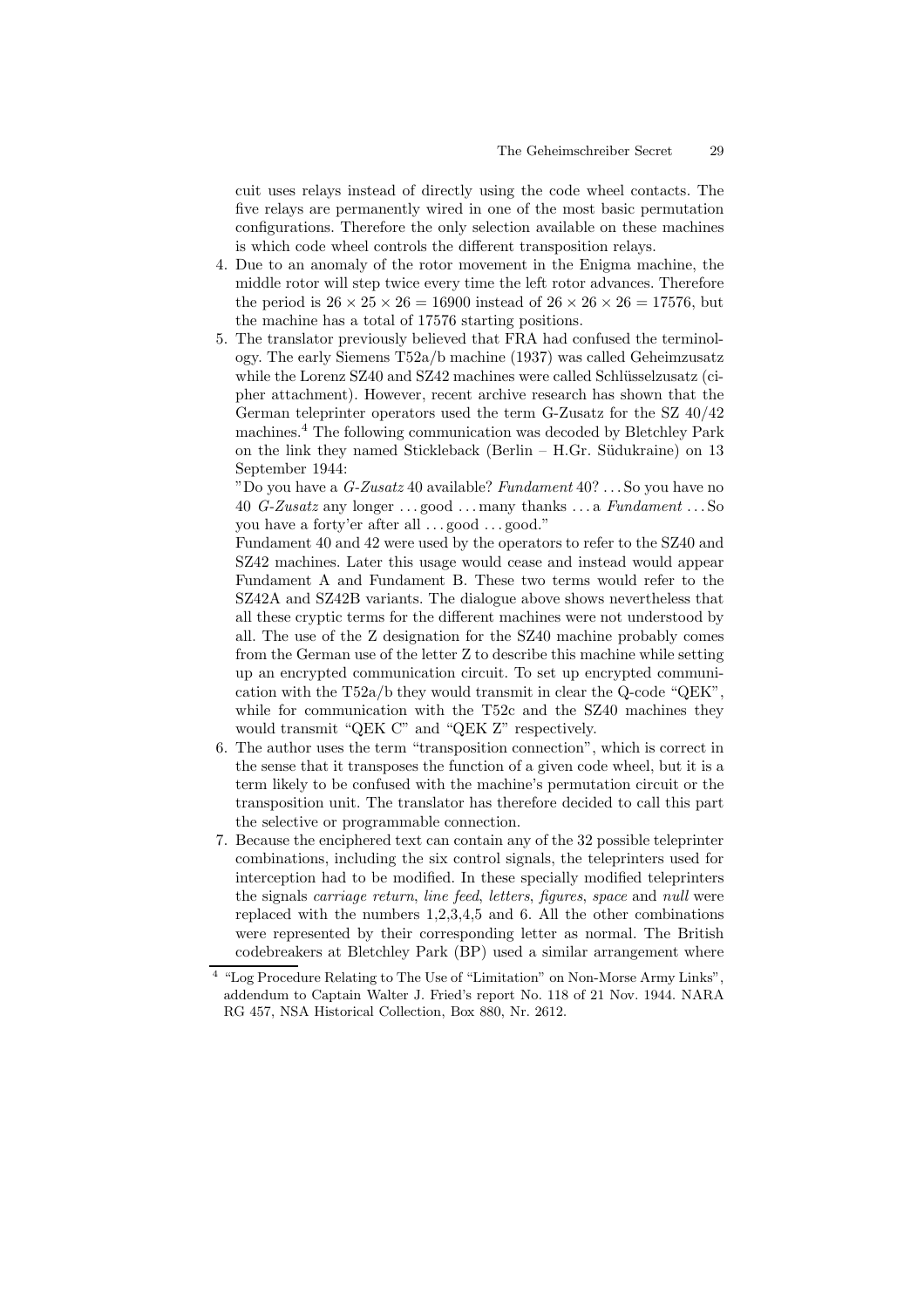they replaced the six control signals by the characters  $\lambda$ ,  $\delta$ ,  $\delta$  or  $\delta$  or  $+$ , 9 or . and  $\angle$  See Appendix A.

- 8. The construction of the decryption units, Apparna, was led by engineer Vigo Lindstein of L.M. Ericson's cash register department. He would later join Hagelin's Cryptoteknik as technical chief and eventually end up as deputy director of AB Transvertex, another Swedish cipher manufacturer.
- 9. The breaking of the SZ40 machine was based on intercepted cable traffic, while intercepted radio transmissions later allowed the Swedish cryptanalysts to break the more modern SZ42. The cable traffic covered the period from 26 November 1941 until March 1943 and the first Swedish break into the SZ40 took place on 9 April 1943.
- 10. The codebreakers at Bletchley Park made a break into the Siemens T52 machine during the summer of 1942. They had followed the use of this machine that BP called Sturgeon for some time. The T52 machine was mainly used on radio teleprinter links belonging to the German Air Force and the German Navy. Due to a question of priorities BP allocated their resources on the German Army links that used the Lorenz SZ40 and SZ42 machines. However, the Swedish codebreakers were the first to break the Siemens T52 machines.
- 11. It is more likely that the crypto department was looking for probable words or "cribs" than testing for correct decryption.
- 12. The author refers here to Commodore Torgil Thorén, the chief of the Defence Staff's crypto department. The review of the Nyblad case is part of Thorén's analysis, which is included as Appendix  $6$  in the 1946 report "Investigation into the Defence Staff's handling of decrypted messages from FRA".
- 13. In his book, Bengt Beckman explains that the Y or QEKY machine was the Siemens one-time-tape machine T-43 which towards the end of the war was used on radio communication circuits that also used the SZ40/42.
- 14. The Japanese machines, Purple, Coral and Jade, were used for high-level diplomatic communications and therefore never carried the same kind of tactically important traffic that was the case for the Enigma. Nevertheless, intelligence from these machines was important for the conduct of the war, and the reports from Japan's ambassador in Germany, Hiroshi Oshima, contained much information of great strategic value.

## 11 Translator's Postscript

Lars Ulfving's account of Swedish codebreaking during the Second World War has largely been superseded by Bengt Beckman's book Svenska kryptobedrifter (Swedish Crypto Achievements), [5,41] as Lars Ulfving himself acknowledges. Ulfving's account, which is largely based on Carl-Gösta Borelius' internal FRA history, cannot be compared with Beckman's complete historical treatment of Swedish cryptography. Bengt Beckman, who is the former chief of FRA's cryptanalytical department, interviewed many people who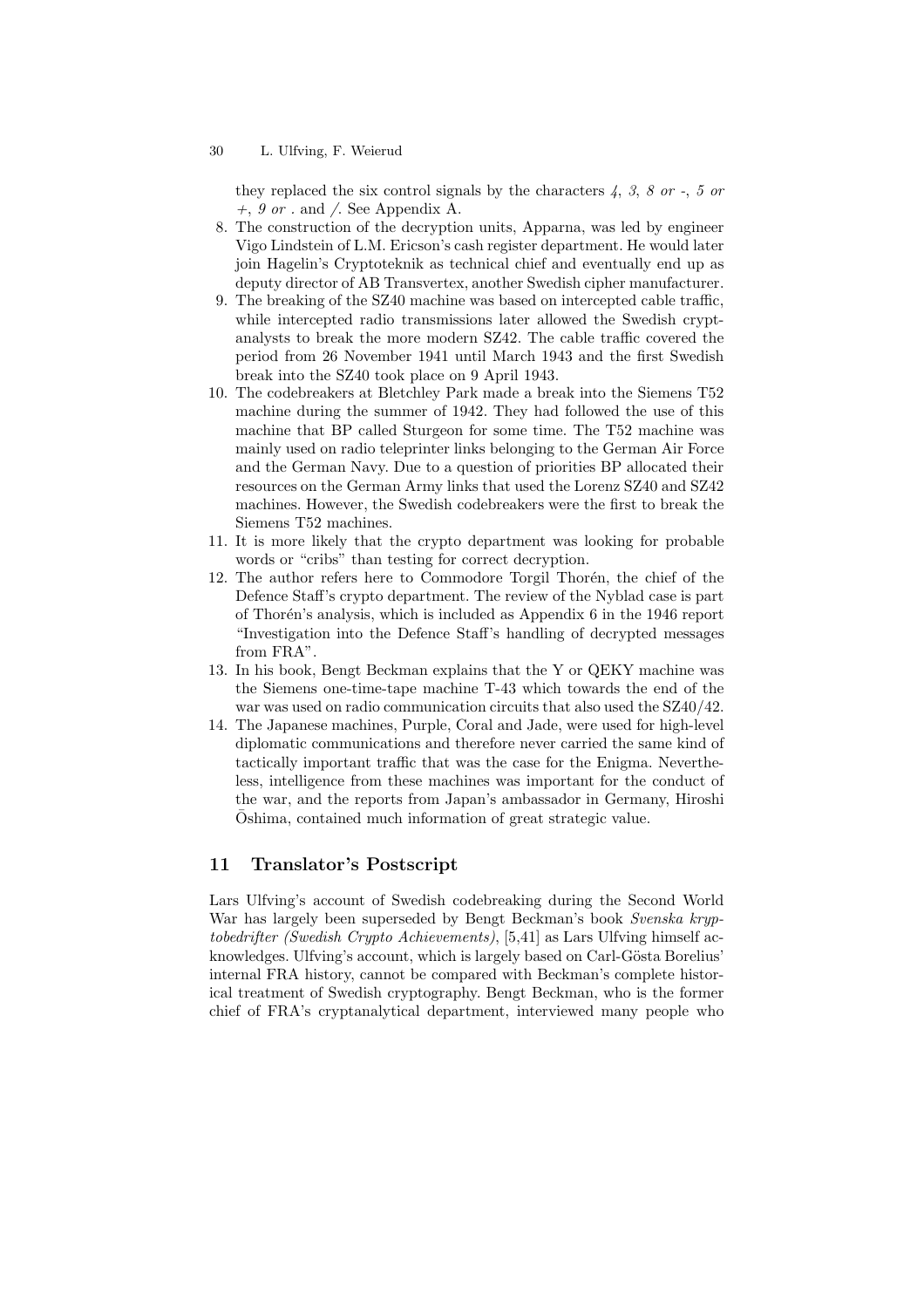were directly or indirectly involved in FRA's work during the war and had full access to the archives. He did not participate in FRA's wartime work, since he joined the organisation in 1946. However, he personally knows most, if not all, of those who took part.

Although, Lars Ulfving had limited access to the FRA archives and sources he did a good job with the material at his disposal. A strong point in his presentation is the setting of the cryptological exploits in their true historical context, which shows their importance for Swedish defence and foreign policy. However, it lacks a more profound explanation of the cryptanalytical problems and the personal histories of those who were involved.

Arne Beurling has a central place in both Lars Ulfving's presentation and Bengt Beckman's book, which he clearly merits. Arne Beurling was in many ways Sweden's and FRA's Alan Turing. Like Turing he was a genius who always worked from first principles and received great pleasure in seeking simple solutions to problems. However, unlike Turing, he was not socially awkward. He liked an enjoyable evening in town, while his good looks and great personal charm made him very attractive to women. He was also a typical outdoors man who liked trekking, sailing and hunting. However, he had a darker side. He could be stubborn and difficult. Throughout his life he had many conflicts with other people and could then be physically violent. He is known to have settled one argument with the famous Swedish cryptographer Yves Gyldén with his fists. Bengt Beckman dedicates three full chapters to Arne Beurling. The picture that emerges is of a person with a complex character, but who is full of life and nevertheless inspires both trust and friendliness.

Like Turing, Arne Beurling would make the initial breaks into a problem and lead the way, but afterwards he would take on other tasks, allowing others to continue the work. Before Beurling decided to attack the Geheimschreiber problem, he had worked together with Åke Lundqvist, botanist and chess Grandmaster,<sup>5</sup> on superenciphered Russian codes. The Swedish cryptanalysts made great inroads into the Russian code and cipher systems. Olle Sydow and Gösta Wollbeck were two of the major cryptanalysts working on the Russian problems, but there were many others. They made up a variegated group of professors in Slavic languages and literature, mathematics and astronomy including a few art historians. Not to forget all the young women of "good" families who, as at Bletchley Park, attended to the more humdrum tasks.

Another of Beurling's great achievements at FRA was his solution together with Robert Themptander, an actuarial mathematician, of a very difficult double transposition problem. These ciphers had made their first appearance in the autumn of 1940. They were sent by two spy transmitters, with the callsigns CDU and MCI, which were located on the continent and communicated with a station in England. In June 1941 the same traffic, which

 $5\,$  Åke Lundqvist received the title of Grandmaster in correspondence chess in 1962.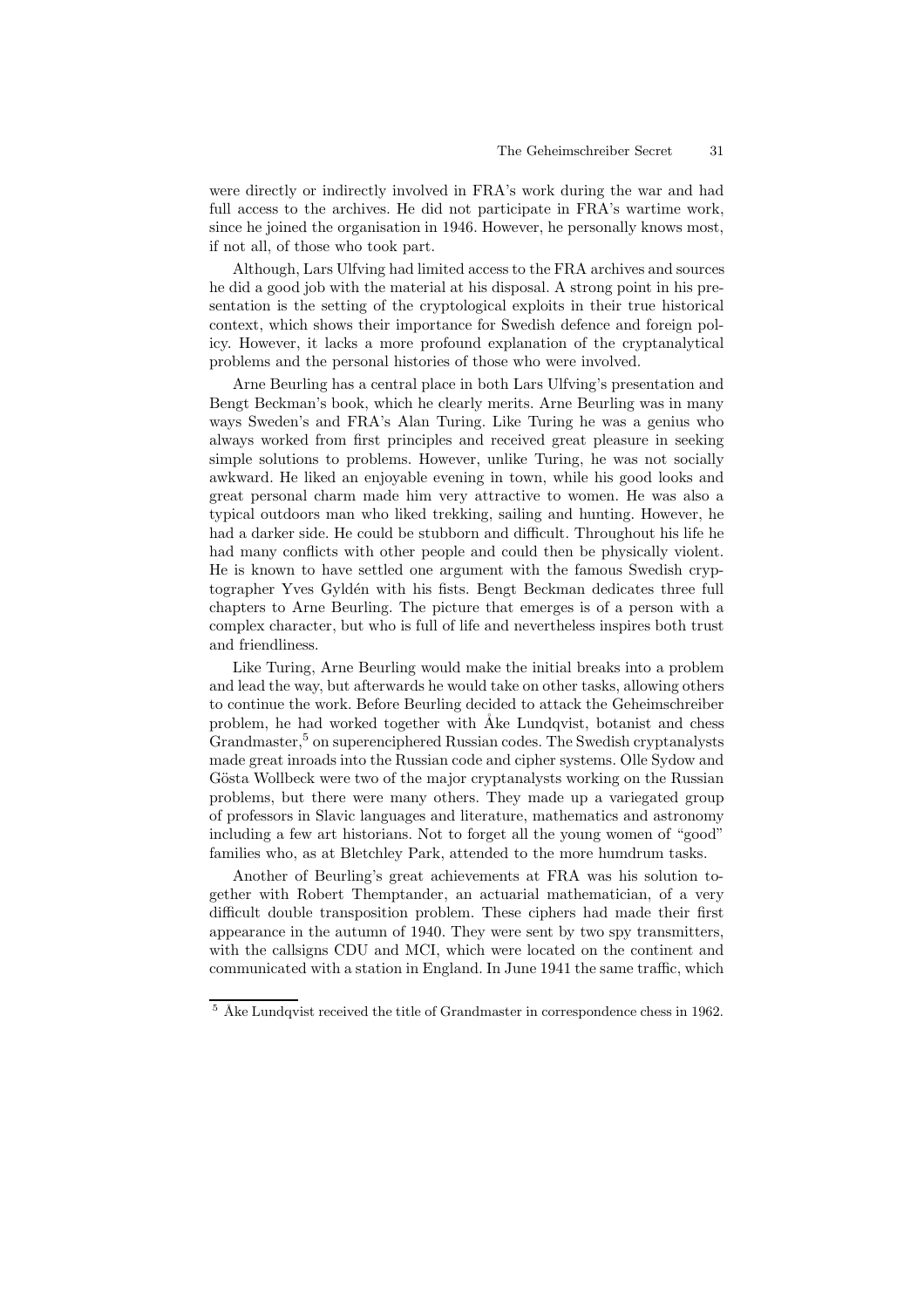always started with the indicator CXG, appeared in the transmissions of the British embassy in Stockholm.

Double transposition can be a difficult cipher to break. In this case it was made even more difficult by applying a monoalphabetic substitution before the double transposition. By analysing the cipher texts they discovered that the digits 0,1,2,3 and 4 had a higher frequency than expected, something which indicated a substitution alphabet in the range 01–45. In October 1941, when Arne Beurling struggled with this problem, he finally succeeded in breaking six messages enciphered with the same key. He discovered that double transposition was indeed used with keys of different length for each transposition. However, his greatest difficulty was not the transpositions but rather to reconstruct the substitution alphabet. He apparently guessed that the alphabet would be in its ordered sequence, but the plain text that emerged did not fit the English language as expected.

After many trials Beurling finally succeeded in extracting one word that made sense: "Baltik". However, the rest was mainly incomprehensible. Arne Beurling then brought the text to his good friend Richard Ekblom, professor in Russian at the University of Uppsala. After slightly rearranging the text, Ekblom said: "This looks like Czech". And it turned out to be telegrams from Vladimir Vanek who was the Czech Exile Government's representative in Stockholm. As the telegrams showed that Vanek was involved in espionage against both Germany and Sweden, he was arrested in his home on 27 March 1942. A search resulted in the identification of the book used as the base for the transposition keys. It was Jan Masaryk's Světová Revoluce (World Revolution). The meaning of the indicator CXG escaped the FRA cryptanalysts during the war but now, more than 50 years later, Robert Themptander says it must have stood for Czech Exile Government. It is said that Arne Beurling himself considered this solution of a double transposition cipher with a monoalphabetic substitution and in an unknown language to be a greater feat than his solution of the Geheimschreiber cipher.

Arne Beurling was not the only master cryptanalyst at FRA during the war. He was perhaps the only genius, but there were also other excellent cryptanalysts, who performed great achievements. A group of three people, Carl-Gösta Borelius, Tufve Ljunggren and Bo Kjellberg, under the leadership of Lars Carlbom succeeded in breaking the Lorenz SZ40 and SZ42 machines. The SZ40 traffic had been observed on the German cable connections in November 1941 and in January 1943 FRA also observed the same traffic on radio circuits. Their first break occurred on 9 April 1943, based on the cable traffic, while they also succeeded in breaking the SZ42, which was then used on radio, in September 1943.

The solution of the SZ40 came later than the first British solution of the same machine in January 1942. However, Arne Beurling's solution of the T52a/b machine in June 1940, based on a set of messages in depth intercepted on 25 and 27 May, constituted the first break of a modern, on-line teleprinter cipher. As with the Siemens T52 solutions the Lorenz machines were also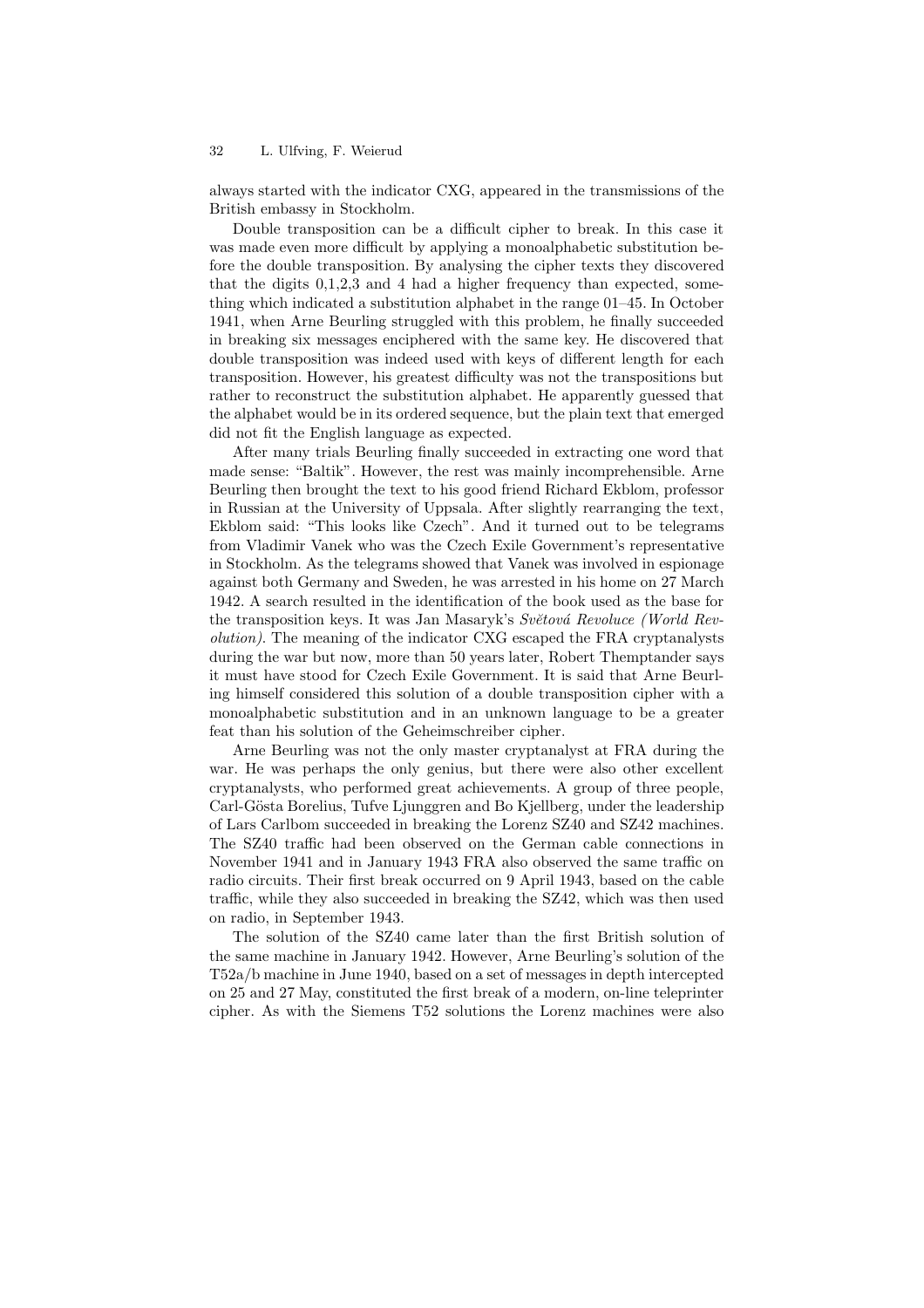broken by hand methods. The only tool was a SZ40 "replica" which was constructed using bicycle chains of different length to simulate the action of the twelve coding wheels.

FRA's resources were very limited. With a peak staff of 384 people in 1942 it was a tiny organization compared with Bletchley Park (BP) and Arlington Hall. It is therefore of interest to compare FRA's Geheimschreiber group with the corresponding Fish<sup>6</sup> sections at Bletchley Park. FRA's Geheimschreiber group, which consisted of the sections 31f, 31g, 31m, and 31n, saw its peak performance in November 1942 while the Fish sections at BP had their peak in the autumn of 1944. In November 1942, 31f, which was responsible for tidying up the texts and typing the final results, provided 10638 messages. It was staffed by 56 people handling the tidying up process and 18 typists. At the same time, the line intercept section, 31n, had nine technician and eight young women who glued the printed teleprinter tapes on sheets of paper. The Post Office supplied up to three maintenance people on demand who would tend to the 72 line receivers and the 36 teleprinters. The cryptanalytic section, 31g, had 14 cryptanalysts and 60 women who manned the decoding machines, the "Apps". There were a total of 32 "Apps" of which 22 had the special T52c adapter and 26 specially connected teleprinters. Finally, in the translation and compilation section, 31m, there were seven compilers and 13 translators including a few persons taking care of the odd jobs. In total the Geheimschreiber group had about 185 people.

In September  $1944$ ,  $\frac{7}{7}$  at the inauguration of BP's new Block H which was built to house Max Newman's section and his machines, there were a total of 345 people working on the Tunny problem in the two sections, the Newmanry and the Testery. The Newmanry comprised 20 male civilians, at least 10 of them with honours degrees in mathematics, one US Navy officer, 2 US Army officers, and 186 Wrens from the Women's Royal Naval Service, a total of 209 people. In Major Tester's section, the Testery, there were at this time 21 officers, including two US Army officers, 77 other ranks, 25 ATS (Auxiliary Territorial Service) women, and 26 male civilians, a total of 136 people. They included six mechanics and 37 machine operators, while 30 people were working on registration of traffic and 20 others were engaged on breaking "dechis"<sup>8</sup> and anagramming depths. In addition there were 34 "setters" whose job it was to carry a break back to the beginning of a message and compute the settings for the machine operators. The remaining nine people were taking care of a variety of jobs.

 $6$  Fish was the BP codename for the non-morse, teleprinter, transmissions and the ciphers they employed. The Lorenz SZ40/42 was labelled Tunny while the Siemens T52 machines were known as Sturgeon.

<sup>7</sup> Captain Walter J. Fried's report No. 96 of 29 Sep. 1944. National Archives and Records Administration (NARA), RG 457, NSA Hist. Col. Box 880, Nr. 2612.

<sup>&</sup>lt;sup>8</sup> Dechi is a kind of "pseudo plain text" as given by the expression  $D = Z + X =$  $P + \Psi$ . The dechi is part of the method used to strip off the influence of the Chi wheels of the Lorenz SZ40/42 machine.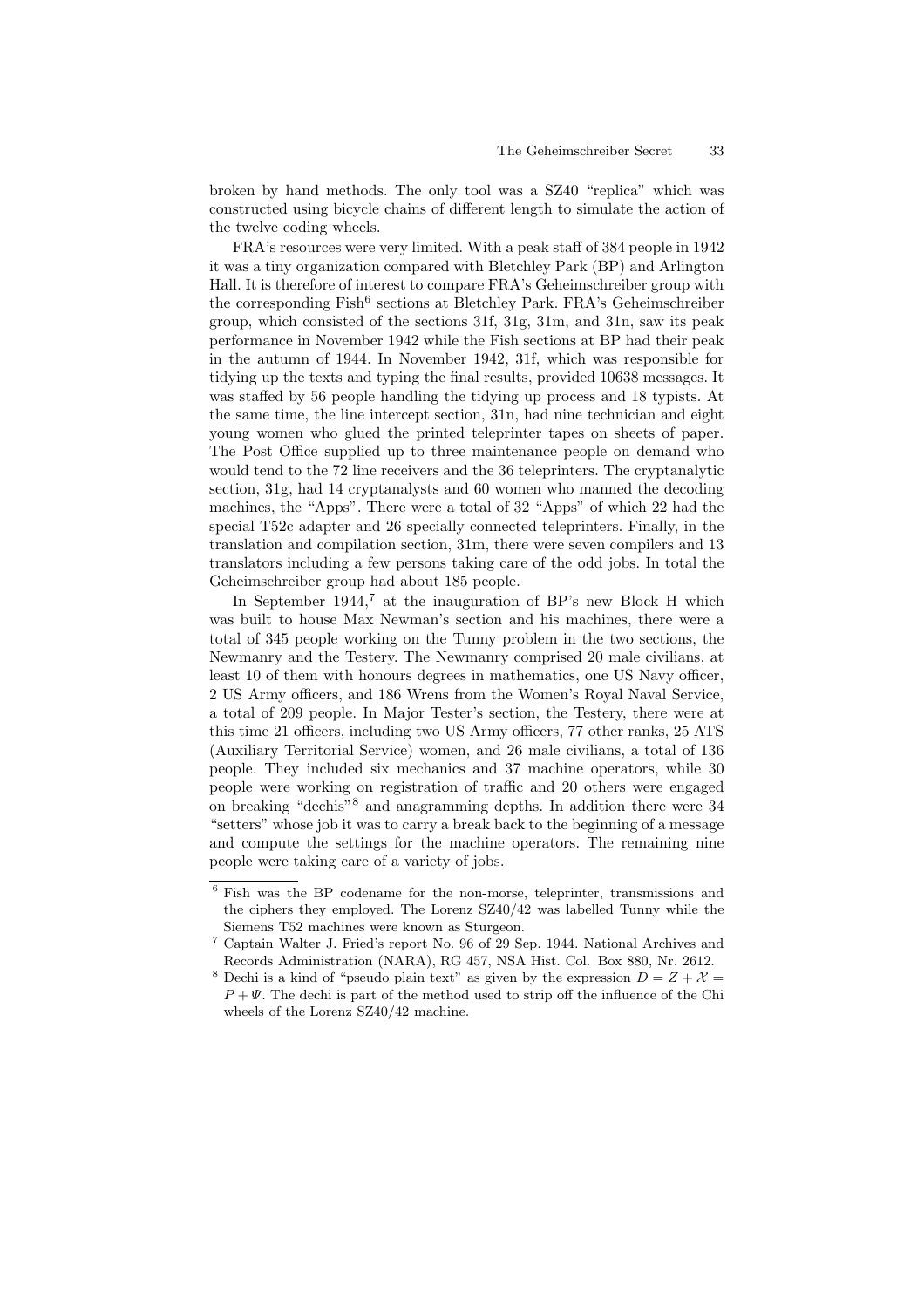At the end of September 1944, Colossus 5 had been installed in the new Block H and was fully operational, while Colossus 6 had also been installed but was not yet connected. A total of 12 Colossi were planned and ten machines were in operation at the end of the war. The sections also had up to 16 Tunny machines to decode messages on already broken keys. Tunny was also used for the "dechi" process and the Newmanry was equipped with three of these machines. During September over 2.5 million plain text characters were produced by the two Fish sections from a total of 40 million intercepted characters.<sup>9</sup> This is only 6.25 %, however, the majority of the intercepted signals, 82 %, consisted of transmissions of fewer than 2000 characters, which were too short to be broken.

What is immediately apparent in this comparison is the difference in approach. The FRA group appears more like a production unit where the daily cryptanalytical problem was well in hand and was solved with a minimum of specialist staff and without any machines. In BP's Tunny sections the cryptanalytical problem clearly demanded the biggest resources both in cryptanalysts and machine operators who attended to the Colossi and other specialised machines. One reason for this is due to the differences in the two cipher machines. In the Siemens T52 the code wheel patterns remained fixed while for the Lorenz  $SZ40/42$  they had to be broken every day for some of the links. This required a major effort from the cryptanalysts. FRA also had the advantage of working with intercepted transmission that were as good as the intended German recipient. This was never the case for BP who very often had to work with marginal material due to the difficulty of receiving and transcribing the very faint Fish signals. However, the T52's cryptographic algorithm, which used permutation together with modulo two addition, was more difficult than the principle used for the SZ40/42 machines.

Seen in this light, FRA's results are astounding, which can only partly be explained by the dedication of the people and their leadership. One important factor must have been the quality, professionalism and experience of those involved. The majority were highly educated and those who lacked formal education were extremely talented. One person who comes to mind is Gösta Wollbeck, then Gösta Eriksson, who, when he joined FRA, lacked formal academic education but had a good knowledge of Russian acquired through self-study. He would, over the years, assimilate one language after the other and undertake whatever translations were needed.

However, there is yet another factor. Even though there appear to have been tensions within the organisation, something that probably can be explained by the close proximity of so many strong and somewhat eccentric personalities, most of them clearly loved the work they were doing. As Arne Beurling's student and very good friend over many years, Bo Kjellberg, said

<sup>9</sup> Captain Walter J. Fried's report No. 101 of 14 Oct. 1944. NARA, RG 457, NSA Hist. Col. Box 880, Nr. 2612.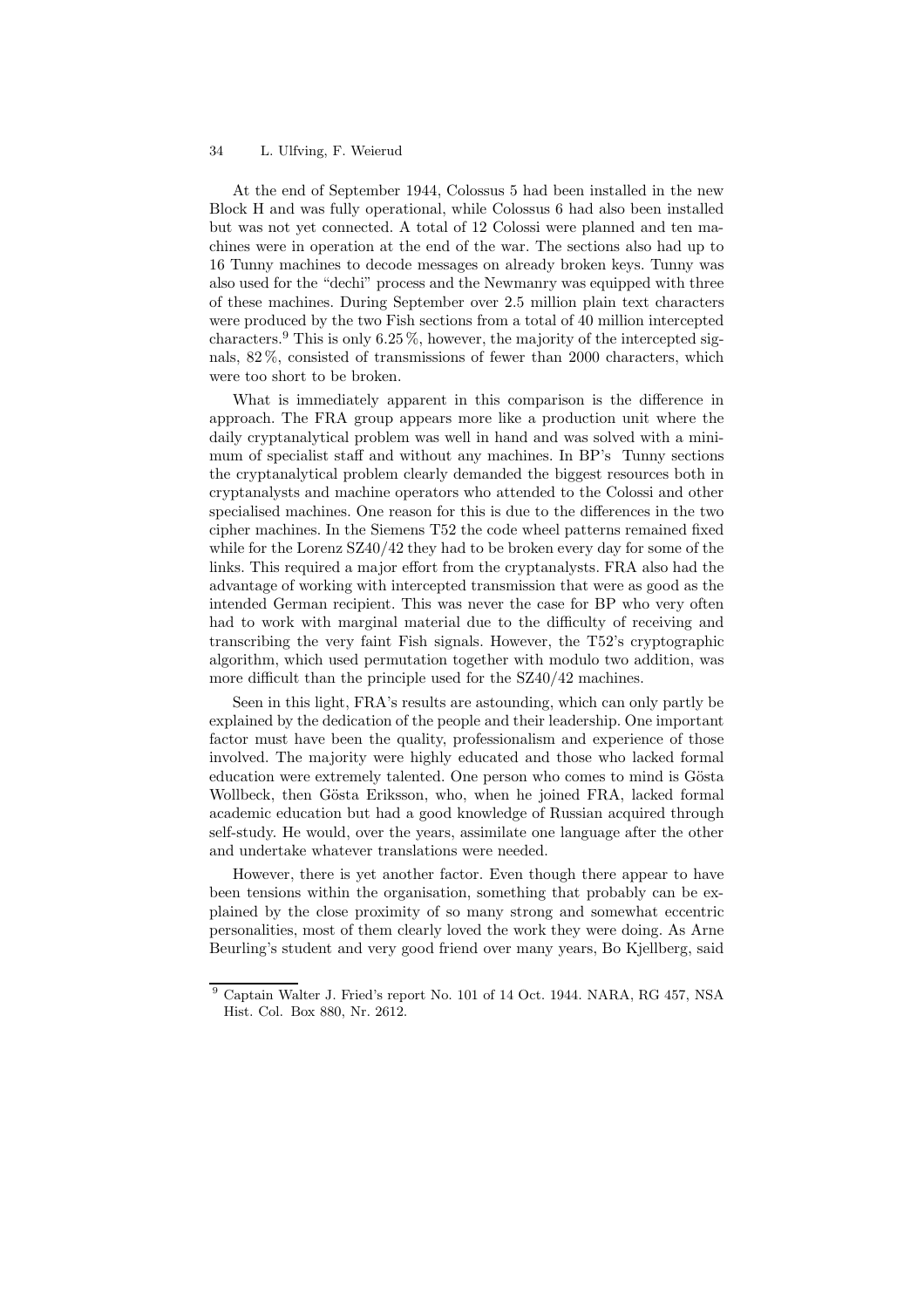recently at a meeting of FRA veterans: "That was the most wonderful time of my life. To have all those unsolved problems in front of me."

## 12 Acknowledgements

The translator should like thank Dipl. Ing. Wolfgang Mache for his request for help in translating parts of Lars Ulfving's paper into German or English. This request, from an old friend, started the process which has resulted in the paper finally being published here. I should also like to thank Alan Stripp and Ralph Erskine for proof reading earlier versions of the translation and their many suggestions. I am further indebted to the author, Lars Ulfving, and Lieutenant-Colonel Bo Kjellander of Probus Förlag, Stockholm, for their friendliness and courtesy in granting permission to publish the translation together with the original illustrations. Geoff Sullivan has helped me with the T52 simulations and I am very grateful for his assistance. Finally I wish to thank Bengt Beckman for permission to quote from his book and FRA monograph and for helping me to obtain photos from the FRA archives.

### 13 Translator's Bibliography

### References

- 1. Ahlfors, Lars: The Story of a Friendship: Recollections of Arne Beurling. Mathematical Intelligencer Vol. 15 No. 3 (1993) 25–27
- 2. Banks, David L.: A Conversation with I. J. Good. Statistical Science Vol. 11 No. 1 (1996) 1–19
- 3. Bauer, Friedrich L.: Entzifferte Geheimnisse, Methoden und Maximen der Kryptologie. In German. Berlin: Springer Verlag (1995)
- 4. Bauer, Friedrich L.: Decrypted Secrets, Methods und Maxims of Cryptology. Berlin: Springer Verlag (1996)
- 5. Beckman, Bengt: Svenska kryptobedrifter (Swedish Crypto Achievements). In Swedish. Stockholm: Albert Bonniers Förlag (1996)
- 6. Beckman, Bengt: A Swedish Success: Breaking the German Geheimschreiber during WW2. Monograph produced by Försvarets Radioanstalt, Stockholm, Sweden (1997)
- 7. Beckman, Bengt: Svenska Kryptotriumfer Under Andra Världskriget (Swedish Crypto Triumphs During the Second World War). In Swedish. Monograph produced by Försvarets Radioanstalt, Stockholm, Sweden (1999)
- 8. Beckman, Bengt: Så Knäcktes Z-Maskinen (This is how the Z-Machine was broken). In Swedish. Monograph produced by Försvarets Radioanstalt, Stockholm, Sweden (1999)
- 9. Carter, Frank: Codebreaking with the Colossus Computer. The Bletchley Park Trust Reports No. 1 November (1996)
- 10. Carter, Frank: Codebreaking with the Colossus Computer: An Account of the Methods Used for Finding the K-wheel Settings. The Bletchley Park Trust Reports No. 3 May (1997)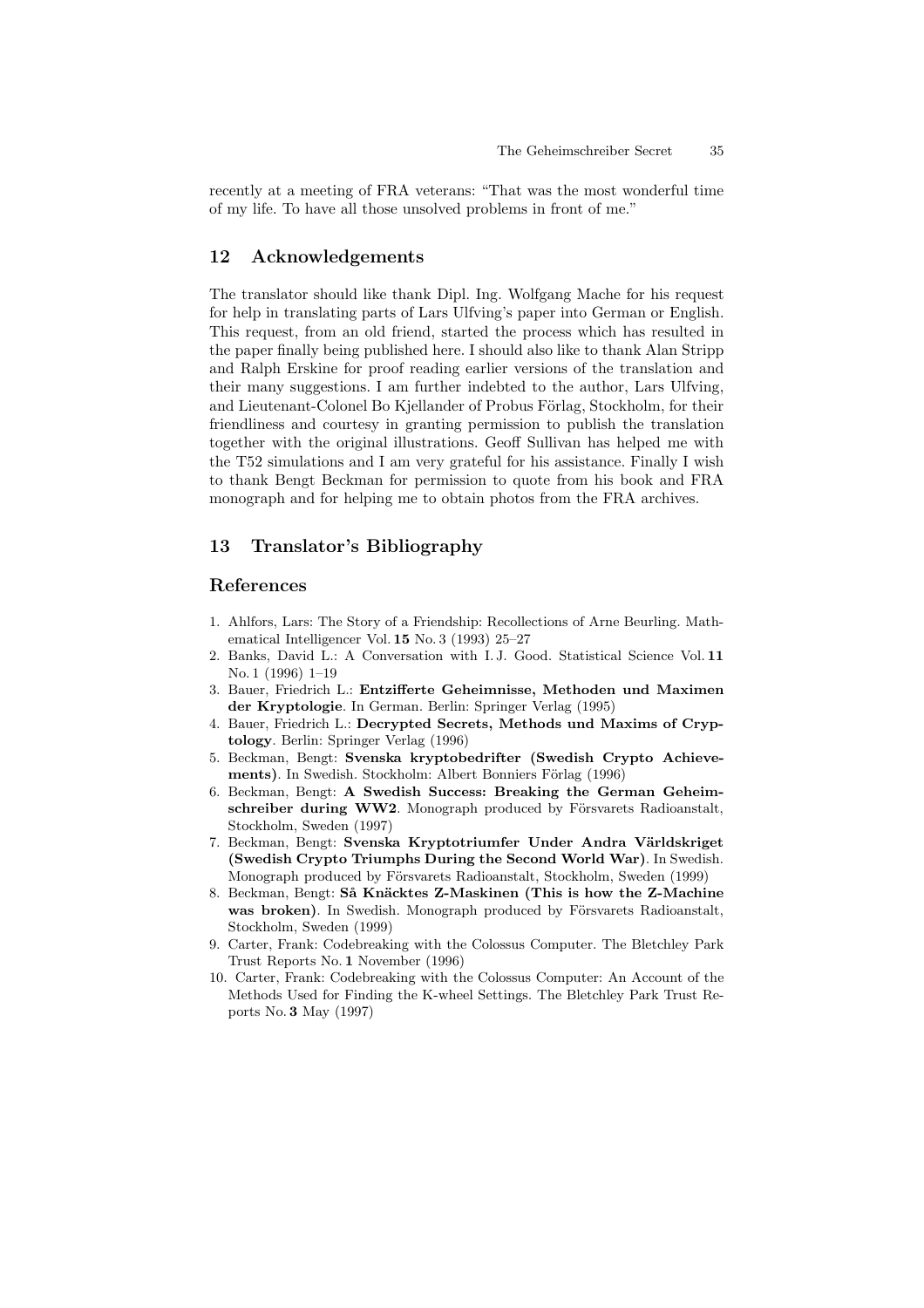- 36 L. Ulfving, F. Weierud
- 11. Carter, Frank: Codebreaking with the Colossus Computer: Finding the K-wheel Patterns. An Account of Some of the Techniques Used. The Bletchley Park Trust Reports No. 4 June (1997)
- 12. Chandler, W.W.: The Installation and Maintenance of Colossus. Annals of the History of Computing  $5(3)$  July (1983) 260–262
- 13. Coombs, Allen W.M.: The Making of Colossus. Annals of the History of Computing 5(3) July (1983) 253–259
- 14. Davies, Donald W.: The Siemens and Halske T52e Cipher Machine. Cryptologia 6(4) October (1982) 289–308
- 15. Davies, Donald W.: The Early Models of the Siemens and Halske T52 Cipher Machine. Cryptologia 7(3) July (1983) 235–253
- 16. Davies, Donald W.: New Information on the History of the Siemens and Halske T52 Cipher Machine. Cryptologia 18(2) April (1994) 141–146
- 17. Davies, Donald W.: The Lorenz Cipher Machine SZ42. Cryptologia 19(1) January (1995) 39–61
- 18. Deavours, Cipher A. and Kruh, Louis: Mechanics of the German Telecipher Machine. Cryptologia 10(4) October (1986) 243–247
- 19. Flowers, Thomas H.: The Design of Colossus. Annals of the History of Computing 5(3) July (1983) 239–252
- 20. Glünder, Georg: Als Funker und "Geheimschreiber" im Krieg 1941–1945. In German. Pionier Nr. 11/12 (1989) and Nr. 2 (1990) Translated into English by Paul K. Whitaker. Unpublished.
- 21. Gollman, Dieter and Chambers, W.G.: Clock-Controlled Shift Registers: A Review. IEEE Journal on Selected Areas in Communications 7(4) May (1989) 525–533
- 22. Good, I.J.: Enigma and Fish. In ed. F.H. Hinsley and Alan Stripp. Codebreakers, The Inside Story of Bletchley Park. Oxford: Oxford University Press (1993) 149–166
- 23. Halton, Ken: The Tunny Machine. In ed. Hinsley and Stripp. Codebreakers. (1993) 167–174
- 24. Hayward, Gil: Operation Tunny. In ed. Hinsley and Stripp. Codebreakers. (1993) 175–192
- 25. Heider, Franz-Peter: A Colossal Fish. Cryptologia 22(1) January (1988) 69–95
- 26. Hilton, Peter: Reminiscences and Reflections of a Codebreaker. In these proceedings. Coding Theory and Cryptology: From Enigma and Geheimschreiber to Quantum Theory. New York: Springer Verlag, Lecture Notes in Computational Science and Engineering (1999)
- 27. Hinsley, F.H.: Geheimschreiber (Fish). In F.H. Hinsley et al. British Intelligence in the Second World War. London: HMSO Vol. 3 Part 1 Appendix 2 (1984) 477–482
- 28. Hinsley, F.H.: Cracking the Ciphers. Electronics & Power IEE July (1987) 453– 455
- 29. Hinsley, F.H.: An Introduction to Fish. In ed. Hinsley and Stripp. 1993. Codebreakers. (1993) 141–148
- 30. Kahn, David: The Geheimschreiber. Cryptologia 3(4) October (1979) 210–214
- 31. Kjellberg, Bo: Memories of Arne Beurling. Mathematical Intelligencer Vol. 15 No. 3 (1993) 28–31
- 32. Mache, Wolfgang: Geheimschreiber. Cryptologia 10(4) October (1986) 230–242
- 33. Mache, Wolfgang: The Siemens Cipher Teletype in the History of Telecommunications. Cryptologia 13(2) April (1989) 97–117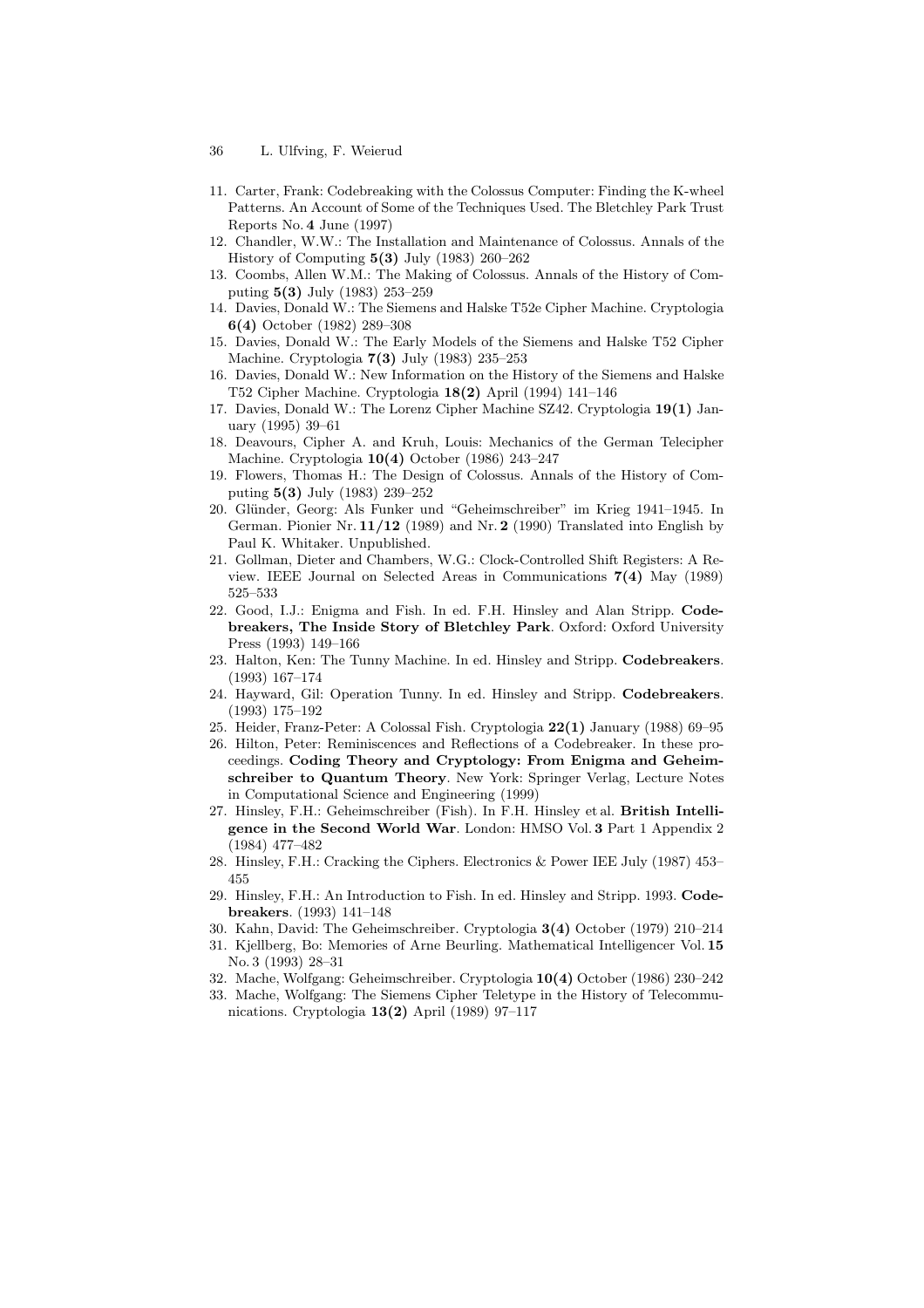- 34. Mache, Wolfgang: Der Siemens-Geheimschreiber ein Beitrag zur Geschichte der Telekommunikation 1992: 60 Jahre Schlüsselfernschreibmaschine. In German. Archiv für deutsche Postgeschichte Heft 2 (1992) 85–94
- 35. Mache, Wolfgang: Lexikon der Text- und Daten-Kommunikation. In German. München: R. Oldenbourg Verlag 3rd. revised edition (1993)
- 36. Randell, Brian: The Colossus. In ed. N. Metropolis et al. A History of Computing in the Twentieth Century. New York: Academic Press (1980) 47–92
- 37. Sale, Tony: The Colossus Computer 1943–1996. Kidderminster UK: M  $\&$ M Baldwin (1998)
- 38. Selmer, Ernst S.: From the Memoirs of a Norwegian Cryptologist. In ed. Tor Helleseth. Advances in Cryptology — EUROCRYPT '93. New York: Springer Verlag, Lecture Notes in Computer Science 765 (1993) 142–150
- 39. Selmer, Ernst S.: The Norwegian Modification of the Siemens and Halske T52e Cipher Machines. Cryptologia 18(2) April (1994) 147–149
- 40. Tutte, William T.: FISH and I. In these proceedings. Coding Theory and Cryptology: From Enigma and Geheimschreiber to Quantum Theory. New York: Springer Verlag, Lecture Notes in Computational Science and Engineering (1999)
- 41. Weierud, Frode: Sweden, Cryptographic Superpower. A Book Review. Cryptologia 22(1) January (1998) 25–28
- 42. Weierud, Frode: Sturgeon, The FISH BP Never Really Caught. In these proceedings. Coding Theory and Cryptology: From Enigma and Geheimschreiber to Quantum Theory. New York: Springer Verlag, Lecture Notes in Computational Science and Engineering (1999)
- 43. Wermer, John: Recollections of Arne Beurling. Mathematical Intelligencer Vol. 15 No. 3 (1993)
- 44. Zorpette, Glenn: Breaking the enemy's code. IEEE Spectrum 24(9) September (1987) 47–51

Documents

- 45. Oberkommando der Kriegsmarine: Der Geheimzusatz der Siemens-Fernschreibmaschine T.typ.52. M.Dv. Nr. 35 Geheim, Berlin Oktober 1937
- 46. Deutsche Wehrmacht: Schlüsselfernschreibvorschrift (SFV). H.Dv. g 422, L.Dv. g 704/3b, M.Dv. Nr. 924a Geheim, 1 Dezember 1942
- 47. Oberkommando der Kriegsmarine: Die Siemens-Schlüsselfernschreibmaschine SFM T52d (T typ 52 d). M.Dv. Nr. 35IV, D.(Luft) T.g.Kdos. 9105d Geheime Kommandosache, Berlin März 1944
- 48. Small, Albert W.: Special Fish Report. National Archives and Records Administration RG 457 NSA Historical Collection Box 1417 Nr. 4628 (1944)
- 49. Campaigne, Howard: Report on British Attack on "FISH". National Archives and Records Administration RG 457 NSA Historical Collection Box 579 Nr. 1407 (1945)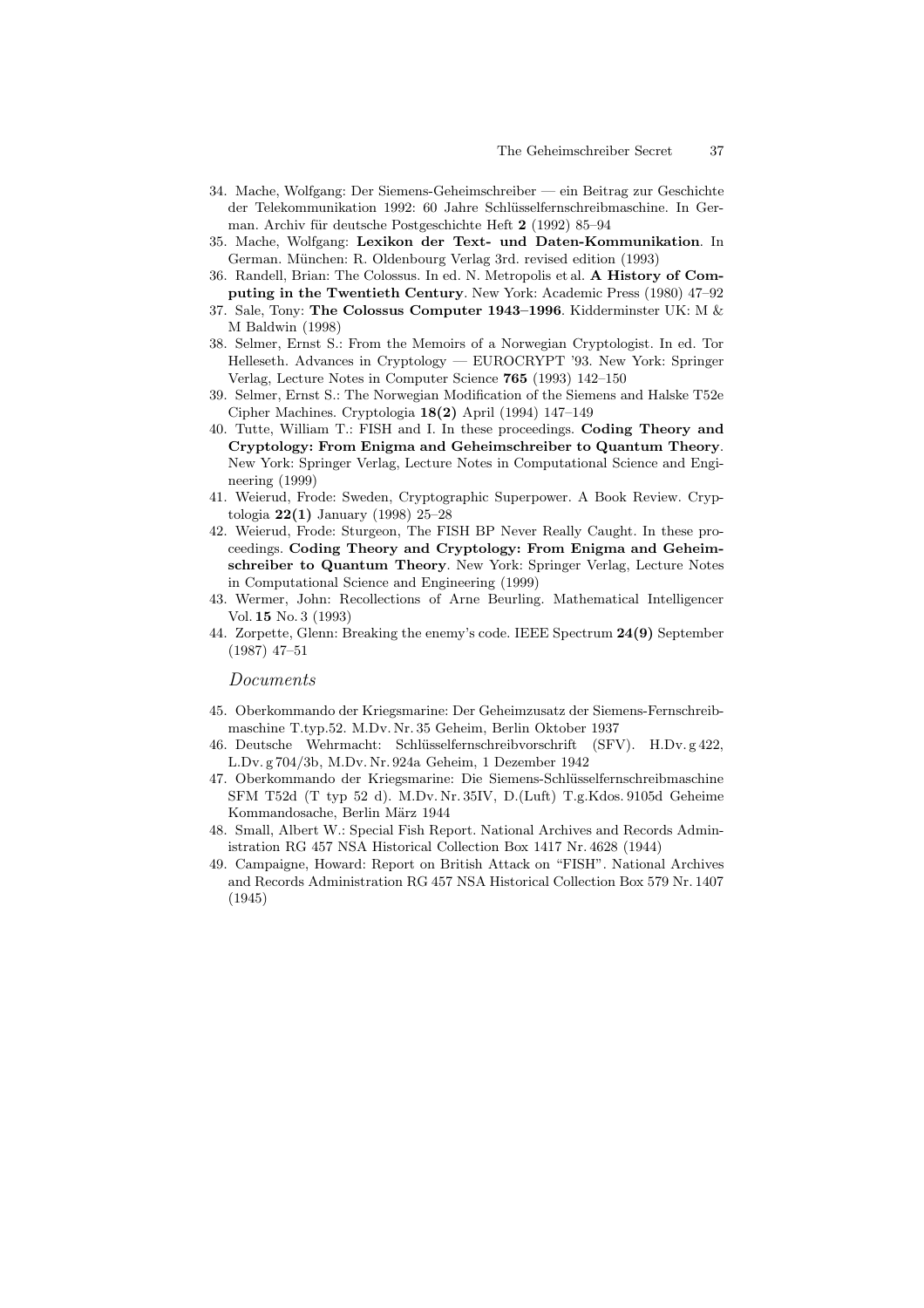# 14 Appendix A

Modified teleprinters with International Telegraph Alphabet No.2

|                           | Lower Case Code elements | Upper Case                   |                         |                                       |  |
|---------------------------|--------------------------|------------------------------|-------------------------|---------------------------------------|--|
| (letters)                 | 12345                    | (figures)                    |                         |                                       |  |
| Α                         | 11000                    |                              |                         |                                       |  |
| B                         | 10011                    | $\ddot{?}$                   |                         |                                       |  |
| $\mathcal{C}$             | 01110                    |                              |                         |                                       |  |
| $\mathbf D$               | 10010                    | "Who are you"                |                         |                                       |  |
| E                         | 10000                    | $\boldsymbol{3}$             |                         |                                       |  |
| $_{\rm F}$                | 10110                    | $^*)$                        |                         |                                       |  |
| G                         | 01011                    | $^*)$                        |                         |                                       |  |
| Η                         | 00101                    | $^{\ast})$                   |                         |                                       |  |
| I                         | 01100                    | 8                            |                         |                                       |  |
| ${\bf J}$                 | 11010                    | Bell                         |                         |                                       |  |
| Κ                         | 11110                    | (                            |                         |                                       |  |
| L                         | 01001                    |                              |                         |                                       |  |
| М                         | 00111                    |                              |                         |                                       |  |
| $\mathbf N$               | 00110                    | $\, ,$                       |                         |                                       |  |
| $\rm{O}$                  | 00011                    | 9                            |                         |                                       |  |
| ${\bf P}$                 | 01101                    | $\overline{0}$               |                         |                                       |  |
| Q                         | 11101                    | $\mathbf 1$                  |                         |                                       |  |
| R                         | 01010                    | $\overline{4}$               |                         |                                       |  |
| $\mathbf S$               | 10100                    | ,                            |                         |                                       |  |
| T                         | 00001                    | $\mathbf 5$                  |                         |                                       |  |
| U                         | 11100                    | 7                            |                         |                                       |  |
| $\ensuremath{\mathbf{V}}$ | 0 1 1 1 1                | =                            |                         |                                       |  |
| W                         | 11001                    | $\overline{2}$               |                         |                                       |  |
| X                         | 10111                    |                              |                         |                                       |  |
| Υ                         | 10101                    | 6                            |                         |                                       |  |
| Ζ                         | 10001                    | $+$                          |                         |                                       |  |
| $\mathbf{1}$              | 00010                    | Carriage Return (BP code: 3) |                         |                                       |  |
| $\overline{2}$            | 01000                    | Line Feed                    | (BP code: 4)            |                                       |  |
| 3                         | 11111                    | Letters                      |                         | (BP code: $8$ or $-)$                 |  |
| $\overline{4}$            | 11011                    | Figures                      |                         | $(BP \text{ code: } 5 \text{ or } +)$ |  |
| $\overline{5}$            | 00100                    | Space                        |                         | (BP code: 9 or .)                     |  |
| $\;6\;$                   | 00000                    | No Action                    | $(BP \text{ code: } /)$ |                                       |  |
|                           |                          |                              |                         |                                       |  |

Note: \*) Unassigned, reserved for domestic use.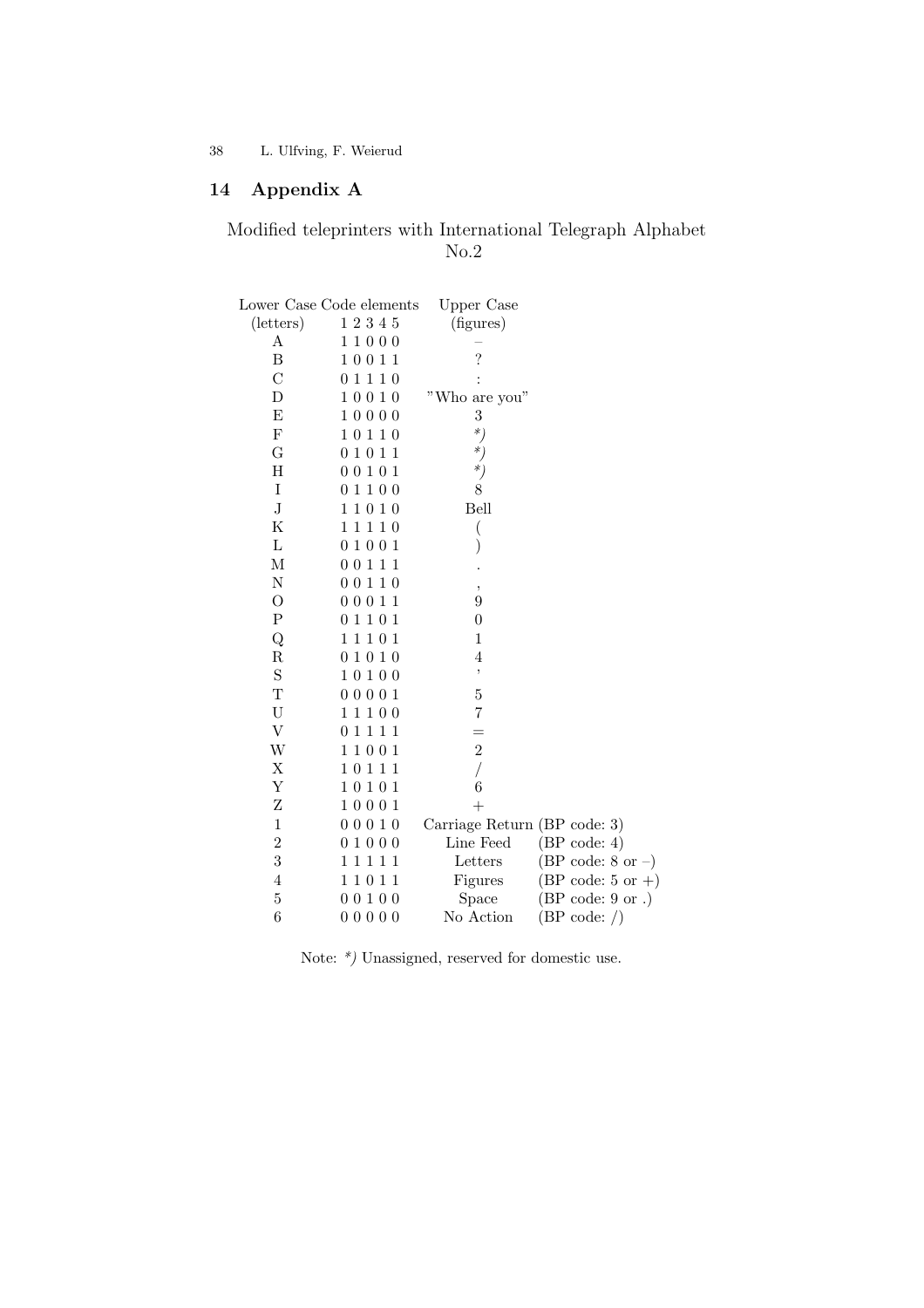# 15 Appendix B

Chronological List of Swedish Geheimschreiber Events††

| 1940 |     |                                              |                               |
|------|-----|----------------------------------------------|-------------------------------|
|      | Apr | T52a/b, first observations, to/from Norway   |                               |
|      | Jun | $T52a/b$ , first solutions                   | Dec 40:                       |
|      |     |                                              | $7100$ msgs                   |
|      | Sep | $T52a/b$ , first routine production          | $20-30$ staff<br>$1-2$ "apps" |
| 1941 |     |                                              |                               |
|      | May | T52a/b, to/from German Legation in Stockholm |                               |
|      | Jun | $T52a/b$ , to/from Finland                   | Dec $41$ :                    |
|      |     |                                              | $41400$ msgs $\,$             |
|      | Nov | SZ40 observed on cables                      | 94 staff                      |
|      |     |                                              | $10$ "apps"                   |
| 1942 |     |                                              |                               |
|      | Jun | Rumours in Berlin about Swedish breaks       |                               |
|      | Jul | T52c, first observations                     | Dec 42:<br>120000             |
|      | Sep | T52c, first solutions                        | msgs                          |
|      |     |                                              | $185$ staff                   |
|      | Dec | New key system                               | 32 "apps"                     |
| 1943 | Jan | SZ40 on radio, first observations            |                               |
|      | Feb | T52ca, first observations                    |                               |
|      | Mar | T52ca, first solutions                       |                               |
|      | Apr | SZ40 on cables, first solutions              |                               |
|      | May | New key system                               |                               |
|      | Jun | SZ40 on radio, first solutions               |                               |
|      | Sep | SZ42 on radio, first solutions               | Dec 43:                       |
|      |     |                                              | $71000$ msgs                  |
|      | Dec | T52d, first observations                     | $51$ staff                    |
| 1944 |     |                                              |                               |
|      | Feb | No more solutions of cable traffic           |                               |
|      | Sep | T52e, first observations                     |                               |
|      |     |                                              |                               |

 $^{\dagger\dagger}$  Reproduced with permission from FRA's Monograph  $A$  Swedish Success [6]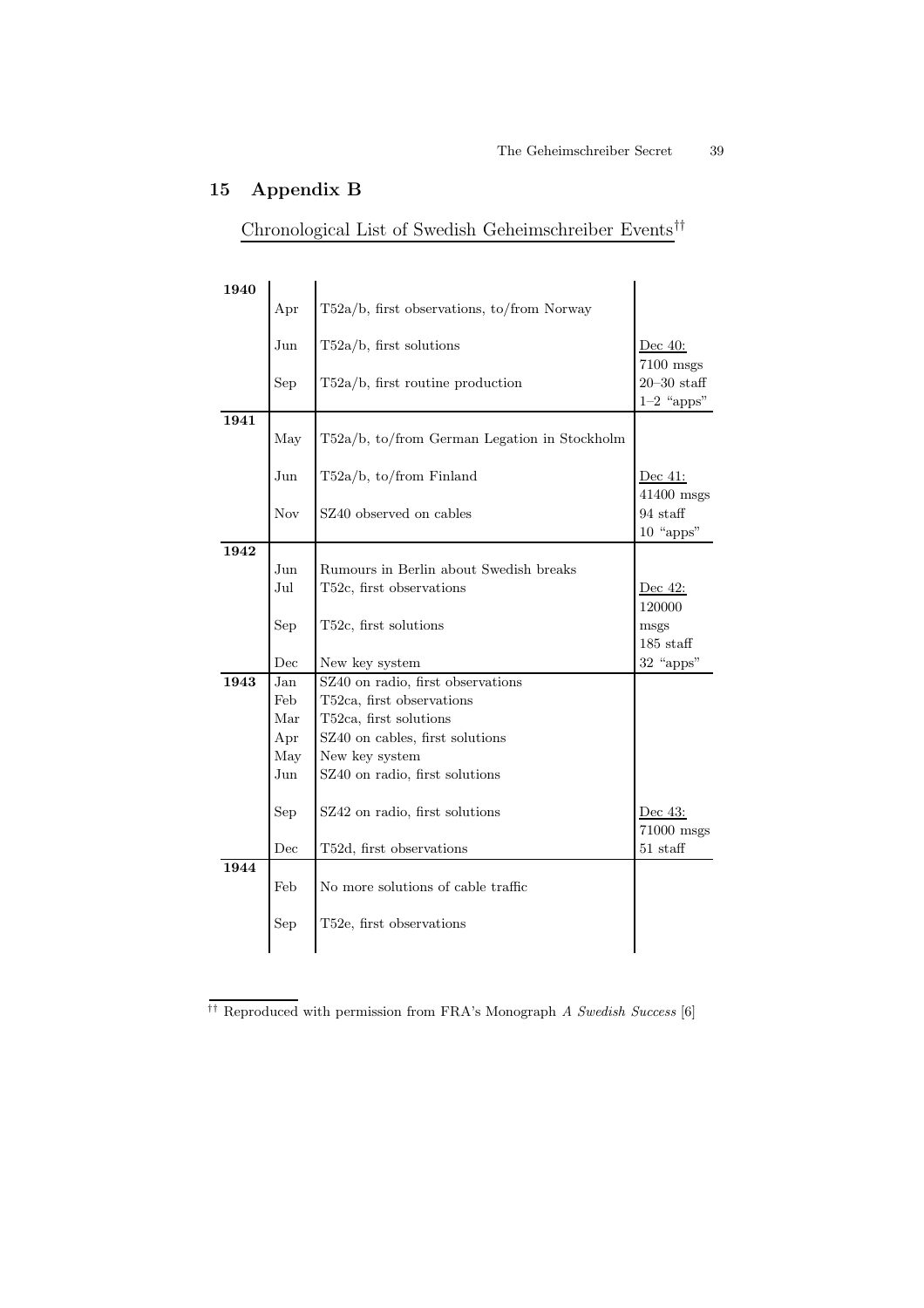# Subject Index

APP, Appar, see Decoding machines,

Appar Beurling, Arne, 1, 5, 7, 10–15, 18, 31, 32, 34 – Geheimschreiber, 11–13 Bit inversion, see Modulo-two addition Bletchley Park, 29–31, 33, 34 – Fish, 33, 34 – Major Tester, 33 – Newman, Max, 33 – Siemens T52, 30 Borelius, Carl-Gösta, 11–13, 28, 30, 32 BP, see Bletchley Park Cipher machines – Enigma, see Enigma – Geheimschreiber, see Siemens SFM, T52 – Hagelin, 13 – Japanese, 27, 30 – SZ40/42, see Lorenz SZ40/42 – T43, see Siemens SFM, T43 – T52, see Siemens SFM, T52 Ciphers – KGB, 5 – military, 5 – Russian, 31 – substitution, 32 – transposition, 31, 32 Code – Morse, 7 – Murray, 7 – Q-codes – – QEK, 11, 13, 23, 29, 30  $--$  QEP, 11, 13, 23  $--$  QRV, 11 Codes – Russian, 31 Decoding machines – Appar, 14, 15, 30 – Tunny, 33, 34 Enigma, 9, 27, 29, 30

Försvarets Radioanstalt, see FRA FRA, 11, 12, 17, 29–32, 34, 35 – cryptanalysts – – Beckman, Bengt, 30, 31 – – Beurling, see Beurling, Arne – – Borelius, see Borelius, Carl-Gösta – – Carlbom, Lars, 32 – – Eriksson, G¨osta, see Wollbeck, Gösta  $--$  Gyldén, Yves, 31 – – Kjellberg, Bo, 32, 34  $--$  Ljunggren, Tufve, 32  $--$  Lundqvist, Åke, 31  $--$  Sydow, Olle, 31 – – Themptander, Robert, 31, 32  $--$  Wollbeck, Gösta, 31, 34 – installations, 28  $--$  Grå Huset, 6, 22 – – Karlbo, 6, 15, 16, 22, 28 – resources, 33 – section IV, 5, 6, 11 G-Zusatz, 29 – , see also Lorenz SZ40/42 Geheimschreiber, see Siemens SFM, T52 Geheimzusatz, see Lorenz SZ40/42 Hagelin, Boris, 13, 30 L.M. Ericson, 15 – Lindstein, Vigo, 30 Lorenz – SZ40/42, 9, 16, 24, 29, 30, 32–34, 39 Modulo-two addition, 8, 23, 34 – , see also Overlaying Nyblad, Allan Emanuel, 22, 30 Overlaying, 8, 9, 11–13, 28 Permutation, 8, 9, 11–13, 28, 29, 34 Purple, see Cipher machines, Japanese